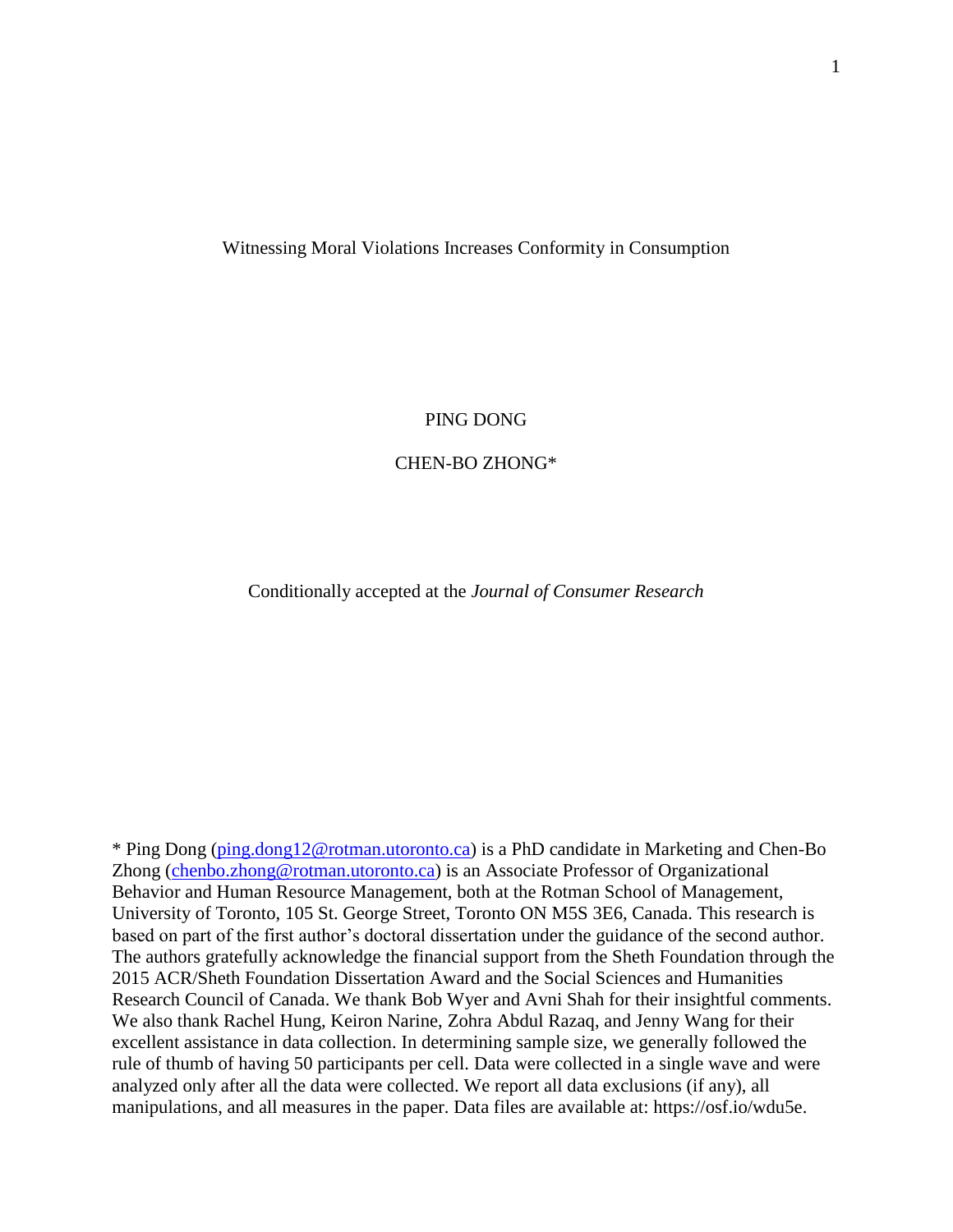#### Contribution Statement

Previous research has established that moral violations are often recognized as breaches of social order, and mere exposure to others' immoral behaviors can heighten individuals' desire for punishment of moral transgressors (to correct transgressions) and social-norm adherence (to prevent future transgressions), which are precisely what conformist attitudes entail. Yet we know little about how exposure to moral violations may affect consumer choice, despite the fact that consumers are constantly exposed to immoral behaviors in daily life. Drawing on past research on social order and conformity, we propose that witnessing moral violations heightens perceived threat to social order, which can increase individuals' endorsement of conformist attitudes, since conformity can serve both a defensive function against the occurrence of moral transgressions and a reparative function signaling social order. The heightened desire for conformist attitudes can generalize and manifest in preferences for majority-endorsed (vs. minority-endorsed) choice alternatives in consumption domains. This research thus provides fresh insights to the morality and conformity literature by (a) documenting a novel downstream consequence of exposure to moral violations on consumer choice and (b) advancing our understanding of the psychological functions of conformity in coping with negative consequences of witnessing moral violations.

#### Abstract

Consumers frequently encounter moral violations (e.g., financial scandal, cheating, and corruption) in their daily life. Yet little is known about how exposure to moral violations may affect consumer choice. By synthesizing insights from research on social order and conformity, we propose that mere exposure to others' immoral behaviors heightens perceived threat to social order, which increases consumers' endorsement of conformist attitudes and hence their preferences for majority-endorsed choices in subsequently unrelated consumption situations. Five studies conducted across different experimental contexts and different product categories provided convergent evidence showing that exposure to moral violations increases consumers' subsequent conformity in consumption. Moreover, we show that the effect disappears (a) when consumers have low (vs. high) need to belong (Studies 1–3), (b) when the moral violator has already been punished by third parties (Study 4), and (c) when the majority-endorsed option is viewed as being complicit with the moral violation (Study 5). This research not only demonstrates a novel downstream consequence of witnessing moral violations on consumer choice but also advances our understanding of how conformity can buffer the negative psychological consequences of moral violations and how moral considerations can serve as an important basis for consumer choice. (196 words)

*Keywords*: moral violation, conformity, social influence, consumer choice, social order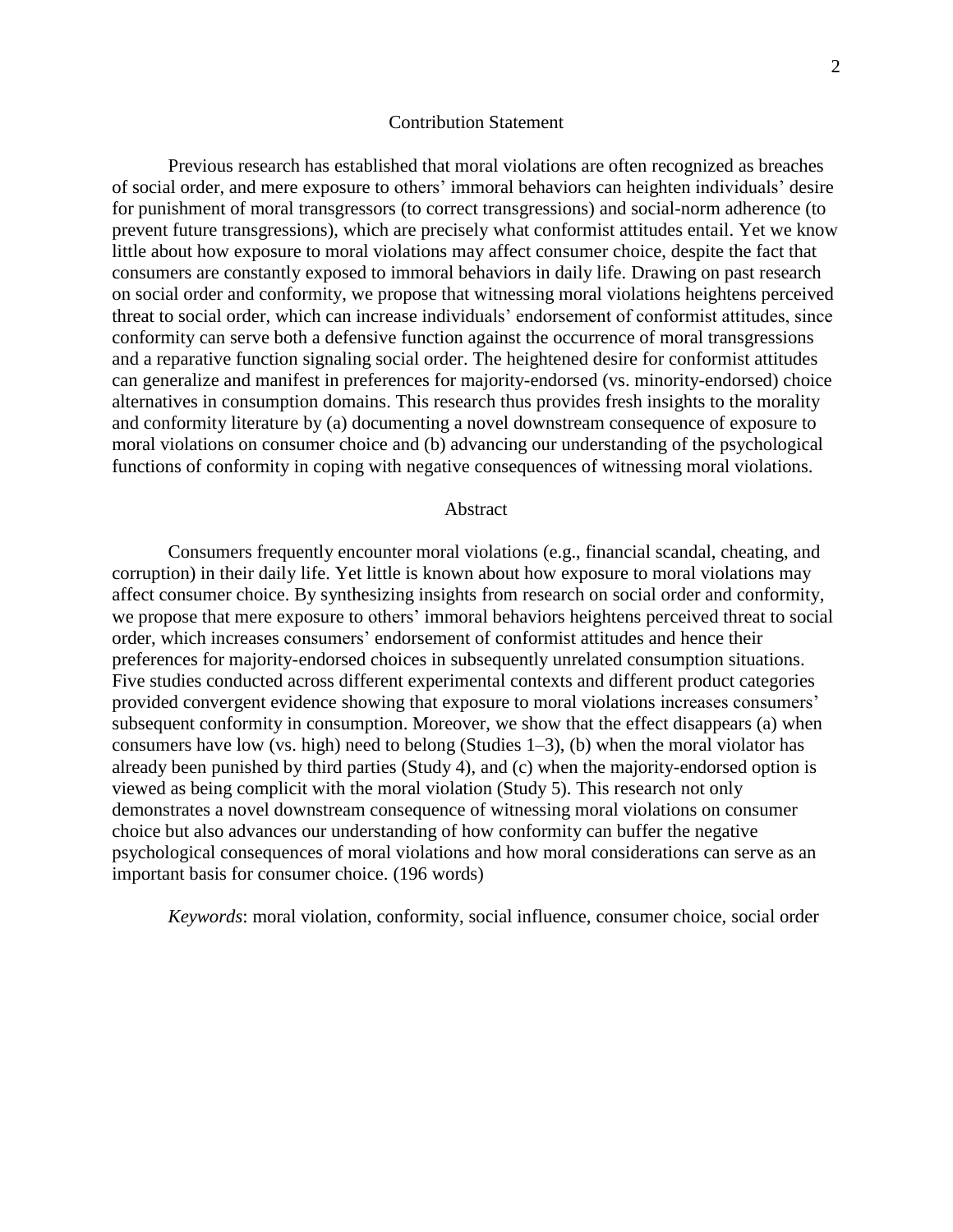News reports of unethical behaviors have become a regular feature on TV programs, newspapers, radio stations, and websites. Consumers are constantly exposed to moral violations, from infamous fraud by such companies as Enron, Lehman Brothers, and, more recently, Volkswagen to everyday transgressions such as tax evasion and adultery. Such unethical behaviors violate established moral codes and principles held by the majority of the society (Haidt 2012) and are often recognized as breaches of social order. Despite the prevalence of moral violations, little is known about how witnessing them may affect consumer choice.

The current research highlights a novel influence of witnessing moral violations on consumers' preference for majority-endorsed (vs. minority-endorsed) options. We propose that moral violations pose a threat to social order and that mere exposure to them could heighten individuals' endorsement of conformist attitudes by inducing a desire to correct wrongs (e.g., punishing the moral transgressors) and prevent future transgressions (e.g., adhering to social norms). In the domain of consumption, the heightened conformist attitudes could manifest symbolically through one's preference for majority-endorsed (vs. minority-endorsed) products or brands (Berger and Heath 2007). Although endorsing a majority product obviously brings no repercussion to the original transgressor and does little to actually restore the balance of social order for consumers, the feeling that they belong to a majority group may nevertheless signal social order and attenuate consumers' concern about condemning and punishing the moral violators.

In what follows, we develop a theoretical rationale for how witnessing moral violations can increase consumers' conformity tendency in subsequent consumption contexts, and describe five studies that tested our predictions.

## **THEORETICAL BACKGROUND**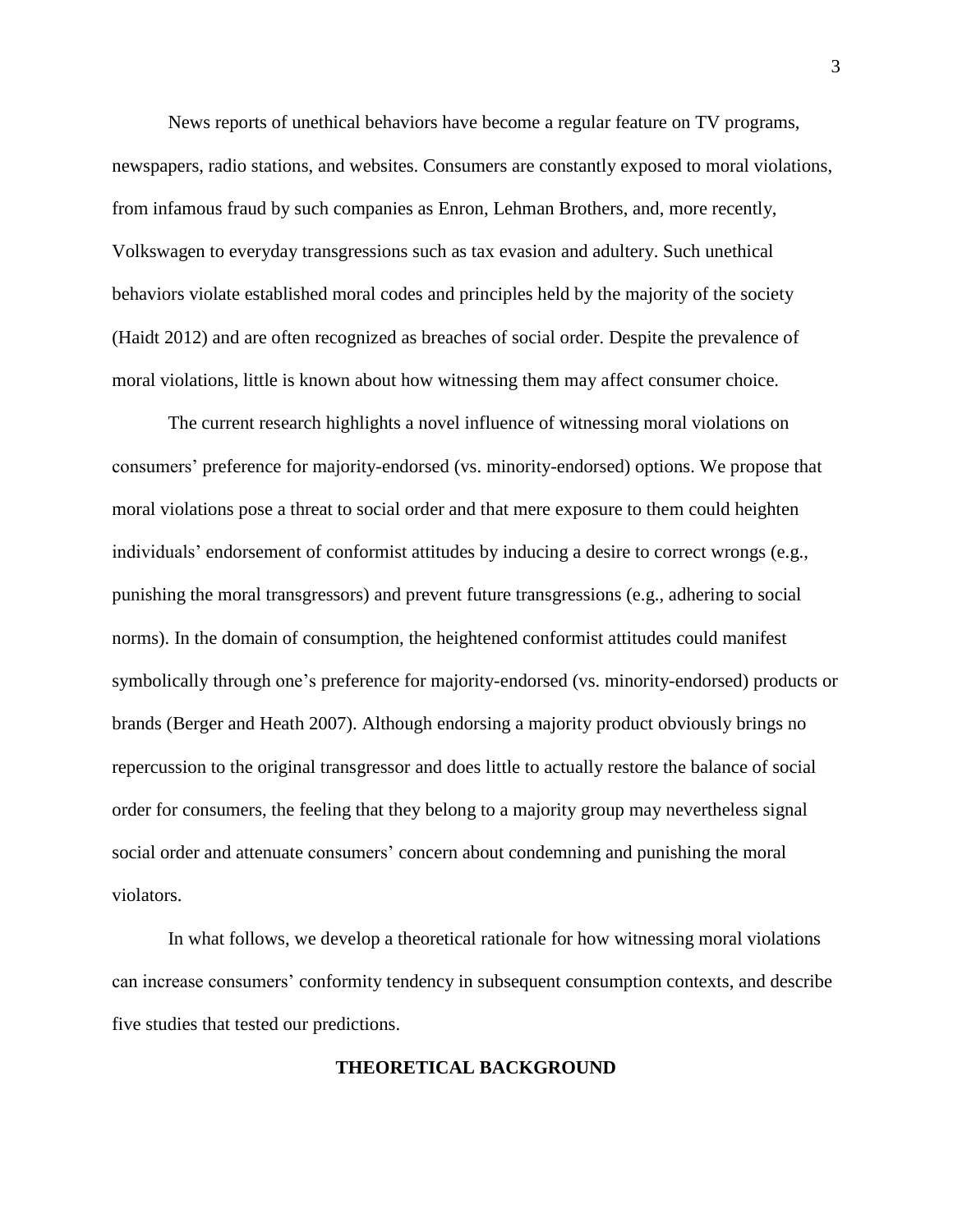### **Determinants of Conformity**

Seldom do consumers make decisions in a social vacuum. Instead, they are often influenced by others' choices (Huh, Vosgerau, and Morewedge 2014). Conformity refers to the process whereby individuals adjust their beliefs or behaviors to resemble those of real or imagined others (Cialdini and Goldstein 2004). Stemming from the seminal study by Asch (1946), research on conformity has revealed two main drives of conformity (Kelman 1953): (a) a desire to receive social approval (or to avoid social disapproval; normative motive) and (b) a desire to make objectively correct judgments and decisions (informative motive). Subsequently, a great amount of attention has been directed to investigating the causes of conformity. Much of previous research has shown that personality factors such as need to belong could increase conformity (Leary et al. 2013). Further, conformity tendency is generally lower in purchase contexts for products that symbolize personal identity, such as music and clothing (Berger and Heath 2007).

Moreover, recent advancements in conformity research have shown that conformity tendency can be influenced not only by relatively stable factors such as personality traits and product categories but also by more situational, transient factors including physical and emotional experiences. For instance, jointly engaging in synchronous activities can activate a general "copying others" mindset, resulting in increased conformity tendency in subsequently unrelated consumption contexts (Dong, Dai, and Wyer 2015). Similarly, circular seating arrangements can increase consumers' liking of majority-endorsed products by elevating their need to belong (Zhu and Argo 2013). Moreover, incidental emotions such as fear have been shown to increase conformity in consumers by heightening desire for self-protection (Griskevicius et al. 2009).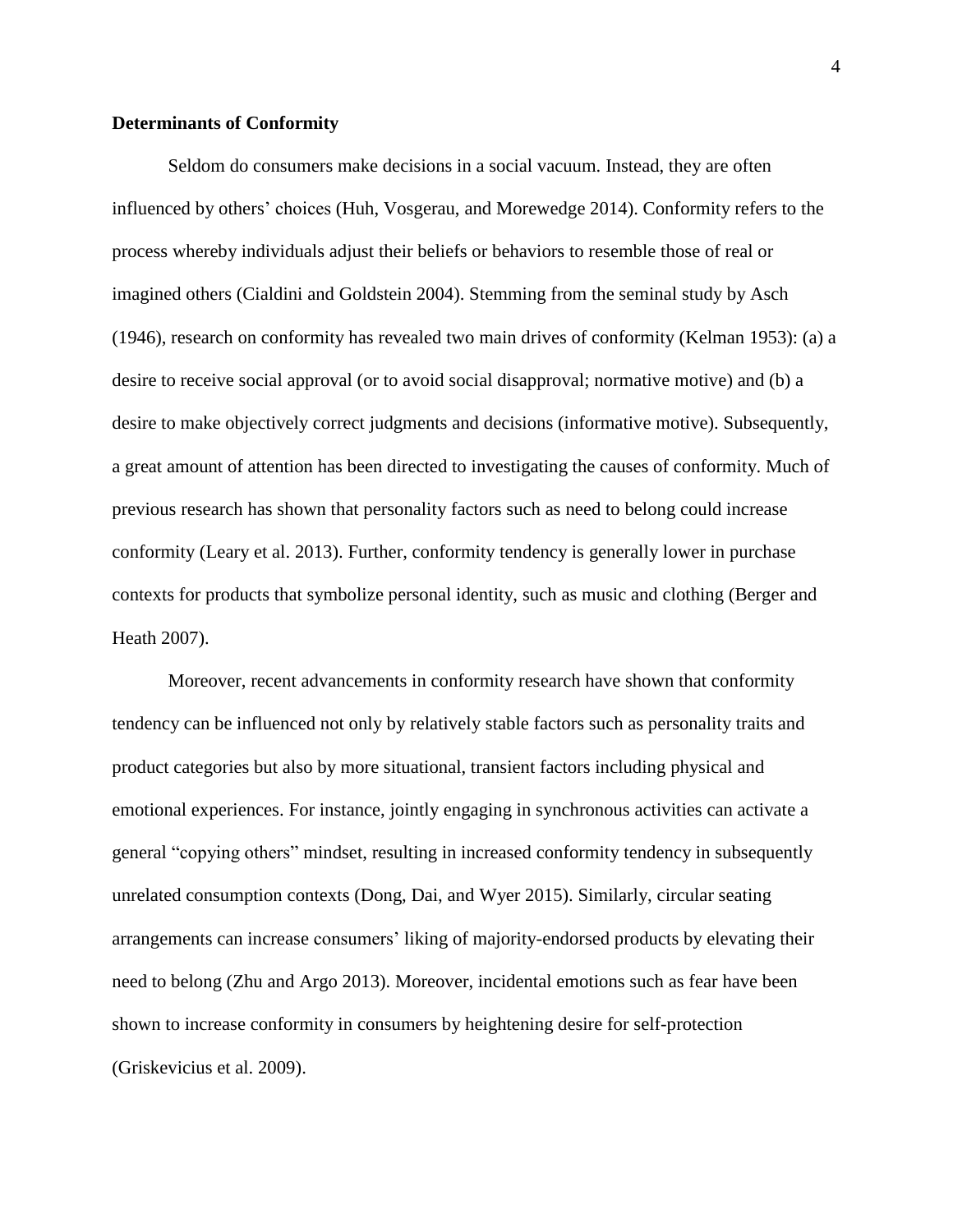### **Moral Violation Activates Conformity**

In line with the above findings showing that conformity tendency can be triggered by situational factors, the current paper explores the role of exposure to moral violations in determining consumers' subsequent conformity. Our conjecture that witnessing moral violations may activate conformity builds upon research on social order and the psychological functions of conformity. Past research suggests that people have a general desire for social order—"the effective and efficient functioning of a society" (Lin, Dahl, and Argo 2013, p. 64; see also Hechter and Horne 2009; Kay et al. 2009). Thus, individuals are motivated to restore the balance of social order when it is disrupted (Lin et al. 2013; Sampson 2009). For instance, when consumers perceive disruptions to social order by a norm violator (e.g., another customer cutting in line), they try to restore it by punishing him or her (Lin et al. 2013). Mere exposure to visual signs of disorder (e.g., litter, graffiti, abandoned cars) inspires collective efforts to restore order through both correcting past violations (e.g., by cleaning up the neighborhood) and preventing future violations (e.g., by implementing a neighborhood watch program; Sampson 2009). Similarly, system justification theory suggests that individuals are motivated to view the social system they live in as fair, justifiable, valid, and legitimate and to justify and defend the status quo when they are threatened (Jost and Banaji 1994; Kay and Zanna 2009). Thus, we posit that because moral violations are often recognized as breaches of social order, mere exposure to them can lead to perceived threat to social order (Keizer, Lindenberg, and Steg 2008) and thus activate thoughts about the importance of correcting wrongs and preventing future violations (e.g., through social-norm adherence), which are precisely what conformist attitudes entail (Murray and Schaller 2012). Although the linkage between witnessing moral violations and conformity has never been directly demonstrated, this prediction is consistent with prior literature showing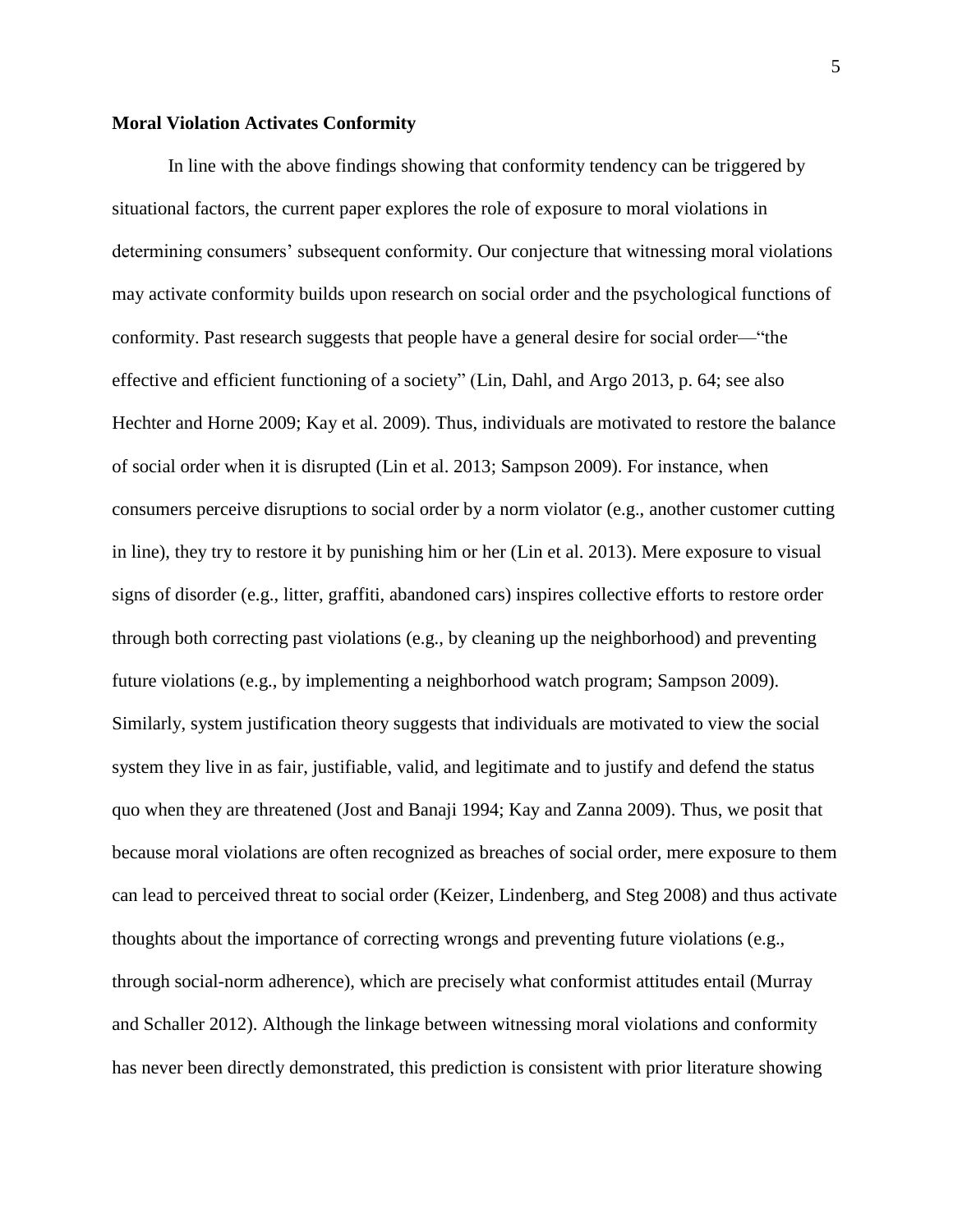that conformity could serve both a defensive function against the occurrence of moral transgression and a reparative function signaling social order.

On the defensive side, although there are disadvantages associated with conformism (e.g., inhibiting creativity) and too much conformity can be detrimental to a society, conformity is an essential element for communities and societies to function (Bocchiaro and Zamperini 2012; Hechter and Horne 2009). This is because conformity plays a critical role in preventing threats posed by norm violations. Without conformity, societies would fall into chaos and disorder (Bocchiaro and Zamperini 2012). For social order to arise, people must be able to coordinate their actions and cooperate to attain common goals (Hechter and Horne 2009). Conformity facilitates both coordination and cooperation by setting stable expectations for social interactions. Indeed, individuals express stronger conformist attitudes when they feel vulnerable to risks and hazards posed by deviance from societal norms. For instance, salience of infectiousdisease threat, which often occurs as a result of violations of norms regarding hygiene and food preparation, induces conformist attitudes and behaviors (Beall, Hofer, and Schaller 2016; Murray and Schaller 2012). This is also consistent with the finding that even distal historical and societal factors such as a history of territorial conflict or the outbreak of contagious diseases can increase the strength of societal norms and reduce tolerance for deviant behaviors (Beall et al. 2016; Gelfand et al. 2011). Moreover, belief that the world is a dangerous place has also been shown to be positively linked to preference for the status quo and social conservatism (Altemeyer 1988). If conformity indeed serves a defense function against norm violations, it follows that the perceived threat of immoral behaviors to social order should exert a powerful influence on conformist attitudes, motivating people to follow social norms (to prevent violations) and to correct wrongs.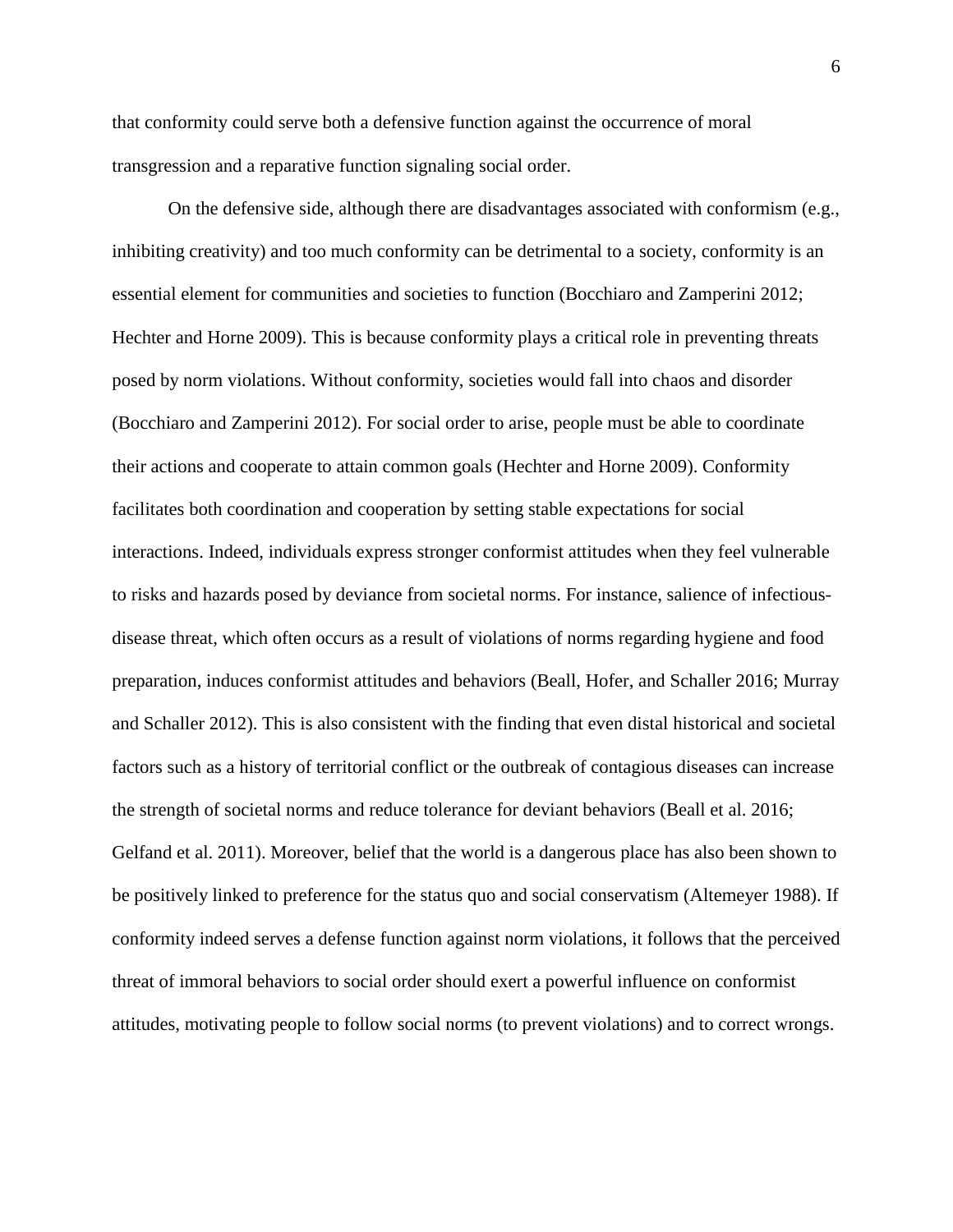On the reparative side, conformity could serve a symbolic, reparative function signaling to people that things are in order and where they should be. This is because belonging to a majority (vs. minority) group affords many advantages, making individuals feel safer, more recognized, and more validated, whereas being in the minority can be threatening (Cialdini 1993). For example, in the seminal conformity experiment conducted by Asch in 1951, participants who were in the minority seriously doubted the validity of their own judgment and conformed to the opinions of the majority (confederates). Moreover, in the consumption context, it has been shown that socially excluded or lonely individuals tend to prefer majority-endorsed (vs. minority-endorsed) products to avoid negative evaluations from others (Mead et al. 2011; Wang, Zhu, and Shiv 2012).

Majority influence occurs not only because of normative pressures but also because individuals tend to infer "objective consensus" from the majority opinion and position (Mackie 1987). The need for social validation is one of the greatest motivators according to Maslow's hierarchy of needs, and it becomes especially prominent and salient in the face of social-norm deviance (Jost et al. 2003) or other potential threat to social order (Hechter and Horne 2009). Because conformity provides social validation and may signal social order to people, it could help buffer the negative consequences of moral violations.

We build on the above reasoning to make the novel prediction that mere exposure to moral violations could lead to greater conformist attitudes and behaviors. Moreover, the motivation to conform is just like other motivational forces, which rarely stay within the domain where they are originally induced and instead spill over to influence other domains (e.g., Xu, Schwarz and Wyer 2015; see Kruglanski et al. 2002 for a discussion on the goal generalization theory). Even though the need to be in the majority following exposure to moral violations is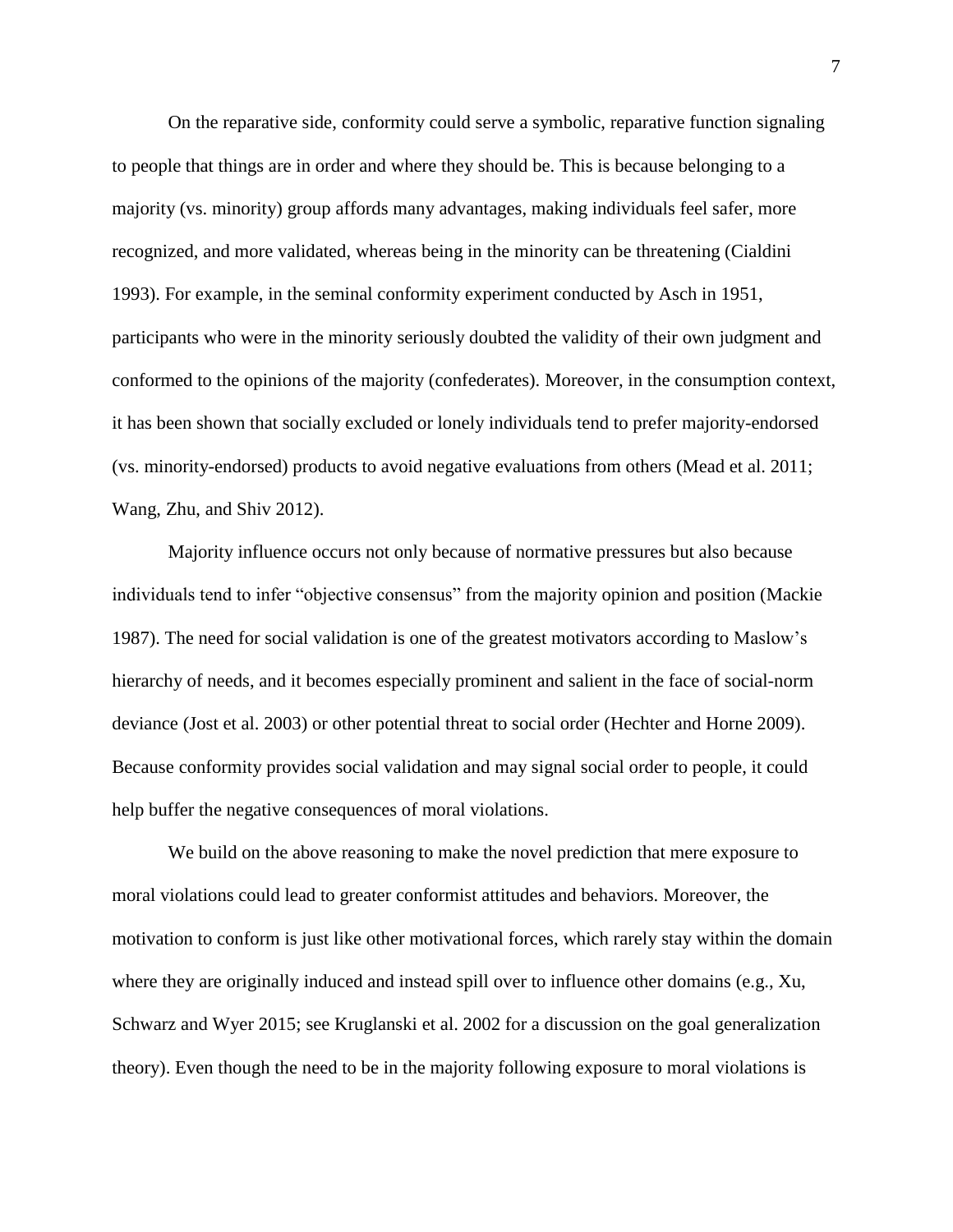induced in the moral domain, it may spill over to affect preferences in other domains. In other words, people may be motivated to be in *any* majority after exposure to moral violations. Given that consumers are known to use possessions to signal their identity and values (Berger and Heath 2007) and strategically seek products in the service of group affiliation (Mead et al. 2011), we propose that an enhanced need for conformity could be expressed as a greater desire for products endorsed by the majority (vs. minority), in line with previous research (e.g., Dong at al. 2015; Huang, Dong, and Mukhopadhyay 2014; Wan, Xu, and Ding 2014; Zhu and Argo 2013). Formally:

- **H1:** Exposure to moral violations increases consumers' subsequent conformity tendency reflected in greater preference for majority-endorsed products.
- **H2:** The relationship between moral violation and preference for majority-endorsed products is mediated by consumers' heightened conformist attitudes, which is induced by greater perceived threat to social order.

#### **Qualifications**

We further propose that the effect of exposure to moral violations on consumers' conformity tendency should be attenuated or eliminated under three conditions. First, according to the optimal distinctiveness theory (Brewer 1991), individuals have two foundational yet opposite needs that they strive to balance—namely, the need to belong and the need to be unique. When people feel too similar to others, they seek out ways to reassure their individuality; when they feel too different from others, they desire more proximity with others. Thus, although people in general may seek ways to promote affiliation with majority others after witnessing moral violations, this desire may induce a motivation to conform to others' preferences and choices only among those who perceive lack of affiliation with others. Those who have low need to belong or who already perceive themselves as having ample social support from their existing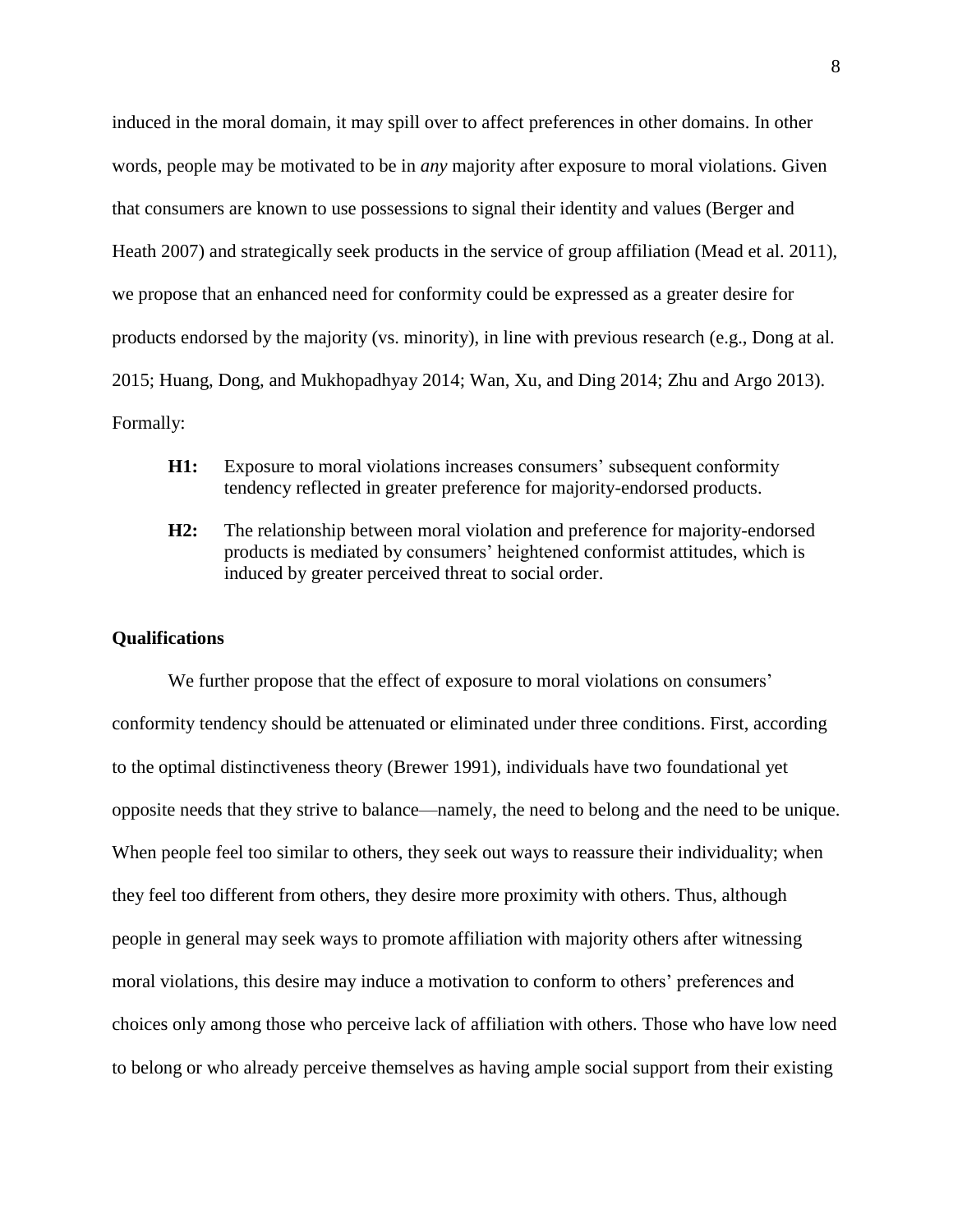social network (e.g., their family members or close friends) should feel less need to seek other forms of affiliation or conformity, which may mitigate the effect of exposure to moral violation on preferences for majority options.

Second, as we noted earlier, the desire to be associated with the majority after witnessing moral violations stems from the need to restore the balance of social order. Punishment is a critical means of correcting violations and restoring social order. For instance, when consumers perceive disruptions to social order by a norm violator (e.g., another customer messing up a store display), they punish the violator by refusing to provide assistance to him or her when help is needed (Lin et al. 2013). Further, people punish norm violators even when it is costly to punish and the punishment yields no material gain for them personally (Fehr and Gächter 2002; Fehr and Fischbacher 2003). Drawing on these findings, we expect that if the moral violator has already been punished by third parties, the need to restore social order should be fulfilled and hence the desire to conform to the majority should be lessened.

Finally, if the proposed moral violation effect is driven by heightened desire to restore social order, then the effect should not hold if conforming to the majority-endorsed option is viewed as being complicit with the moral violation, which might create further imbalance in social order. In other words, consumers exposed to moral violations should not conform to immoral majorities. These qualifications not only allowed us to test the conditions under which the effects of moral violation on conformity hold but also shed light on the underlying processes. Formally:

**H3:** The effect of exposure to moral violation on conformity will be attenuated or eliminated (a) when consumers have low (vs. high) need to belong, (b) when the violator has (vs. has not) already been punished by third parties, and (c) when the majority-endorsed option is immoral.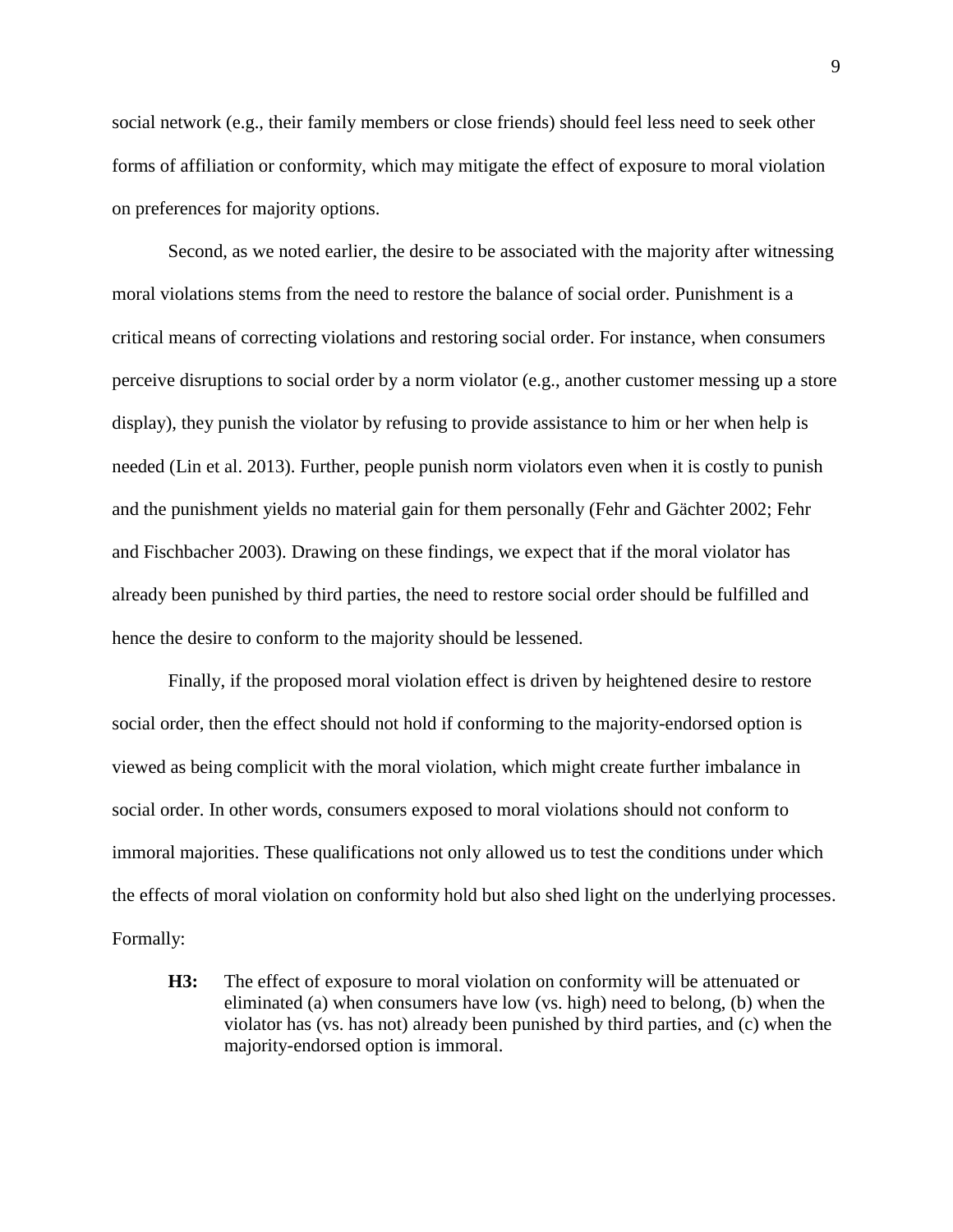#### **OVERVIEW OF THE PRESENT RESEARCH**

Five studies tested our hypotheses. In Study 1, we showed that exposure to a moral violation (financial scandal) increased consumers' conformity tendency in real product choice. Moreover, the effect was specific to moral violation and arose only for consumers with high need to belong (i.e., those who perceived scarce social support from their existing social network). Study 2 generalized the finding to a different product category and offered mediation evidence that the observed effect was driven by consumers' heightened endorsement of conformist attitudes and was moderated by their need to belong (measured directly). Study 3 replicated the effects with a behavioral manipulation of moral violation and demonstrated that the effect was comparable for direct victims and third-party observers of moral violations. Study 4 further tested the process, showing that the effect disappeared when the moral violator had already been punished by third parties. Moreover, it provided direct evidence, through a multistage mediation model, that exposure to moral violations induced greater perceptions of disruption to the social order, which increased consumers' endorsement of conformist attitudes and hence conformity in consumption. Finally, Study 5 provided more evidence to the underlying process of maintaining social order by showing that consumers exposed to moral violations will not conform to immoral majorities.

#### **STUDY 1: FINANCIAL SCANDAL AND PRODUCT CHOICE**

In Study 1, we set out to test our basic premise that exposure to others' immoral behaviors (in this case, financial scandal) could increase consumers' subsequent conformity tendency. We induced exposure to moral violation through a news comprehension task in which participants read a news report about a real financial scandal (i.e., the London Interbank Offered Rate [LIBOR] scandal). In a control condition, the LIBOR incident was described as an innocent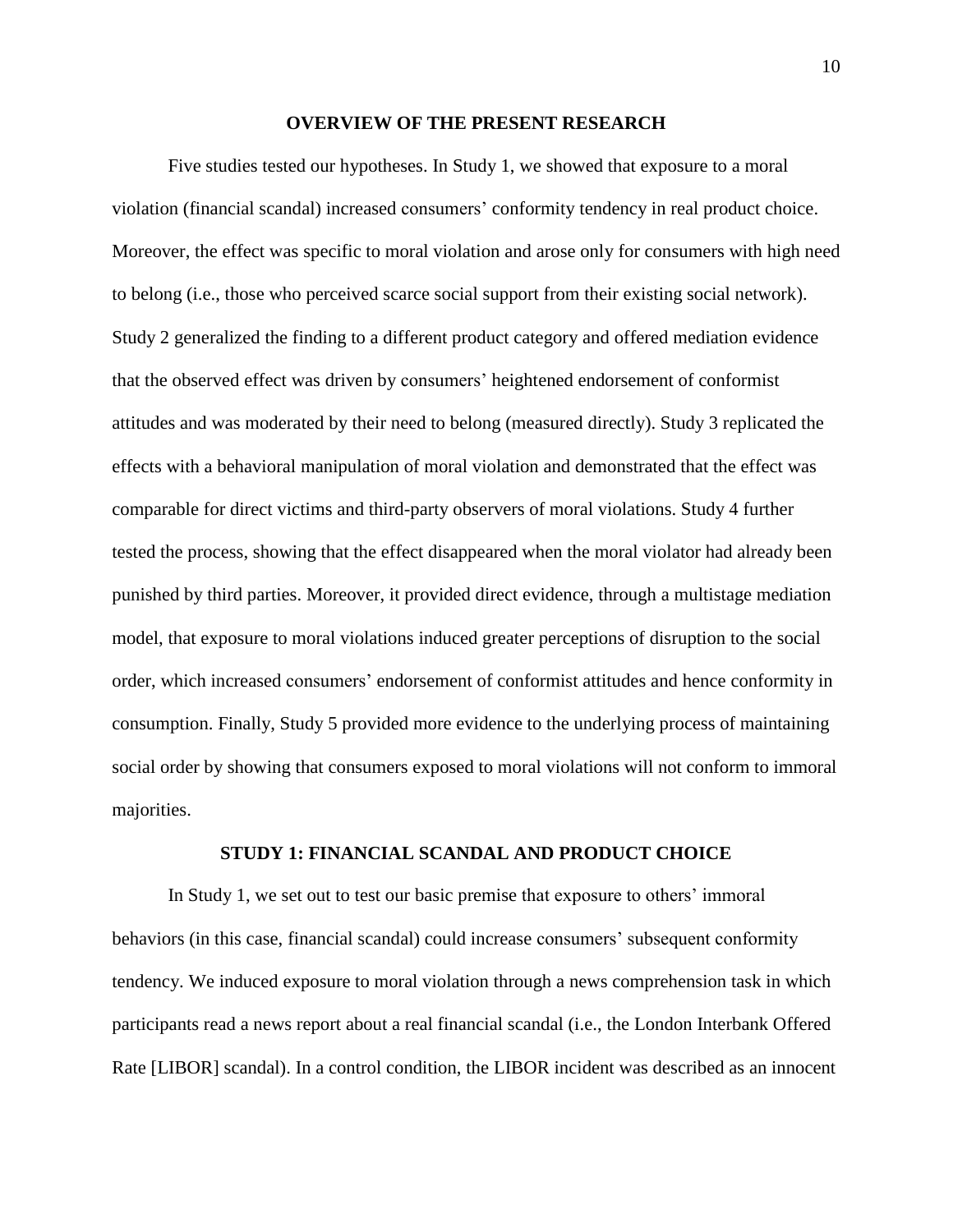error, thus attenuating the perceived immorality of the bankers' behaviors. Moreover, to examine whether the effect is specific to moral violation or can generalize to any negative events that potentially threaten one's feelings of security, we added a second control condition wherein the destructive influence of a natural disaster on economic development was highlighted. Further, we tested the moderating role of need to belong. We inferred participants' need to belong indirectly by measuring their perceived social support, assuming that individuals should have greater need to belong if they have less social support. We expected the effect of exposure to a moral violation on conformity to be stronger when consumers perceived scarce social support.

## **Method**

*Participants and Design*. Two hundred ten undergraduate students (68 males;  $M_{\text{age}} =$ 19.64 years) from a large North American University took part in this experiment for course credit. The experiment followed a one-factor, three-level (news article condition: moral violation vs. innocent error vs. natural disaster) between-subjects design. Participants took part in the study in groups of 4 to 6.

*Procedure*. The study consisted of two parts involving ostensibly unrelated tasks. The first part, comprising the manipulation, was titled "News Comprehension Study." Participants were instructed that the researchers were interested in students' ability to comprehend news articles and were given an article to read. They were randomly assigned to one of three conditions. In the *moral violation* condition, participants were told that they would read a financial news article, purportedly taken from *The New Yorker*, that described the recent LIBOR scandal (i.e., banks were described as "engaging in fraudulent activities to manipulate interest rates"; Chan et al. 2014, p. 384) and how it would harm the development of the global financial system and worldwide economy. In the *innocent error* condition, participants read a similar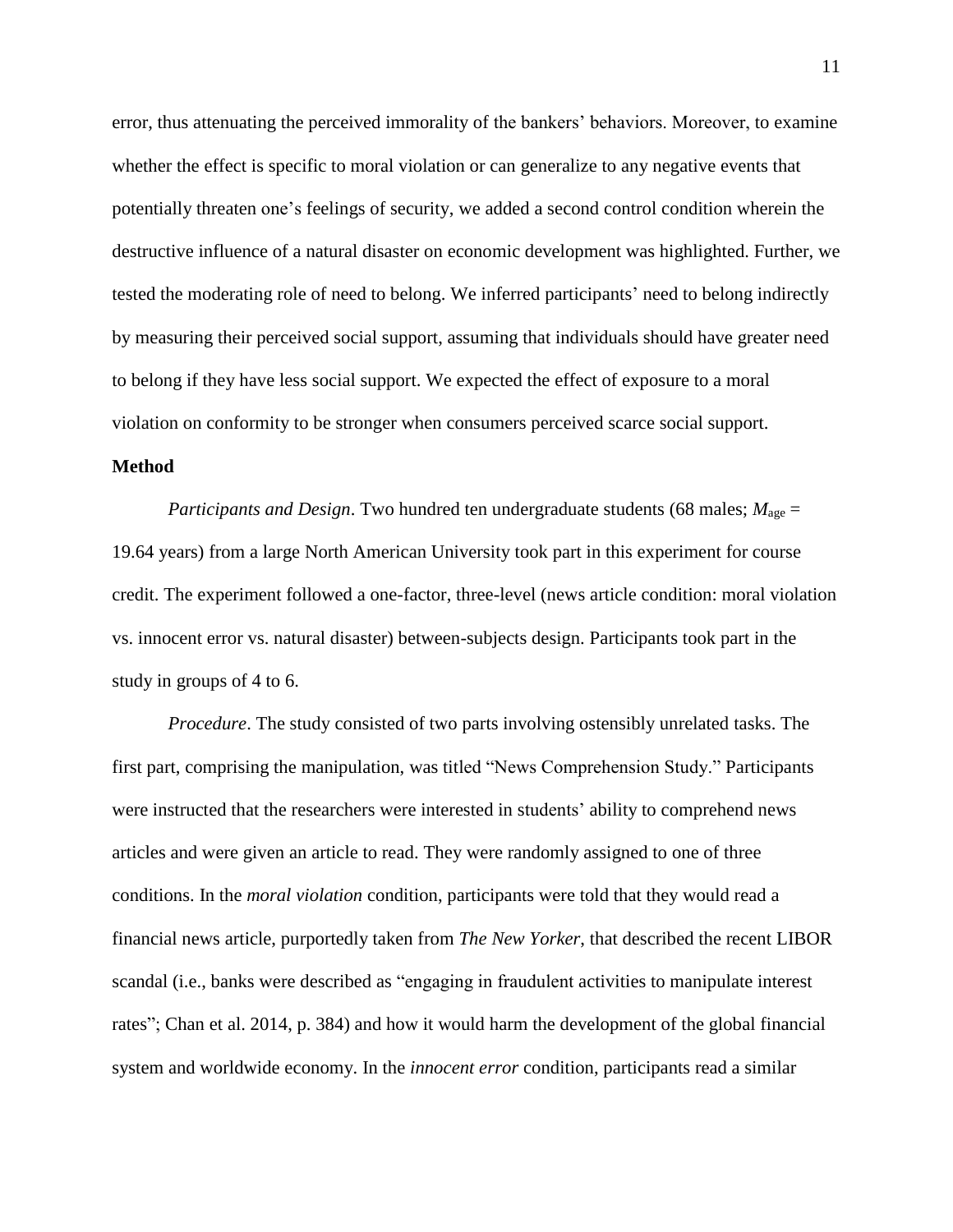financial news article about the LIBOR incident that was revised to describe bankers' actions as an innocent error, thus attenuating the perceived immorality of their behaviors (Chan et al. 2014). In the *natural disaster* condition, participants read a news article also allegedly taken from *The New Yorker* describing the increased frequency of natural disasters and how they can potentially damage economic development (Robinson 2014; see the Web Appendix for the articles). To ensure that they read the article, participants in all three conditions were asked to think of a title for it and briefly summarize the conveyed message.

Afterward, the experimenter escorted participants individually to a different room for a second task. Before entering the second room, participants were told that they could have a free office magnet as a small token of appreciation for their participation in the first task. An experimenter who was blind to the hypothesis presented participants (individually, to avoid social pressure) with two boxes of magnets—one full box of white (or yellow) magnets and one one-quarter-full box of yellow (or white) magnets (the two colors of magnets were counterbalanced). In each case, participants were told that the boxes of magnets had both initially been full, but participants from prior sessions had taken more of the yellow (or white) magnets. To eliminate scarcity concern, participants were assured that we had enough magnets of both colors for all participants in their session. Participants' choice of magnet constituted the dependent measure. Choosing from the one-quarter-full box rather than from the full box of magnets indicated greater conformity tendency.

After making their choice, all participants proceeded to an ostensibly unrelated second study titled "About Yourself," in which they had to respond to items that were described as part of an inventory for the psychology department. Participants responded to a 9-item perceived social support scale assessing the amount of social support they could potentially get from their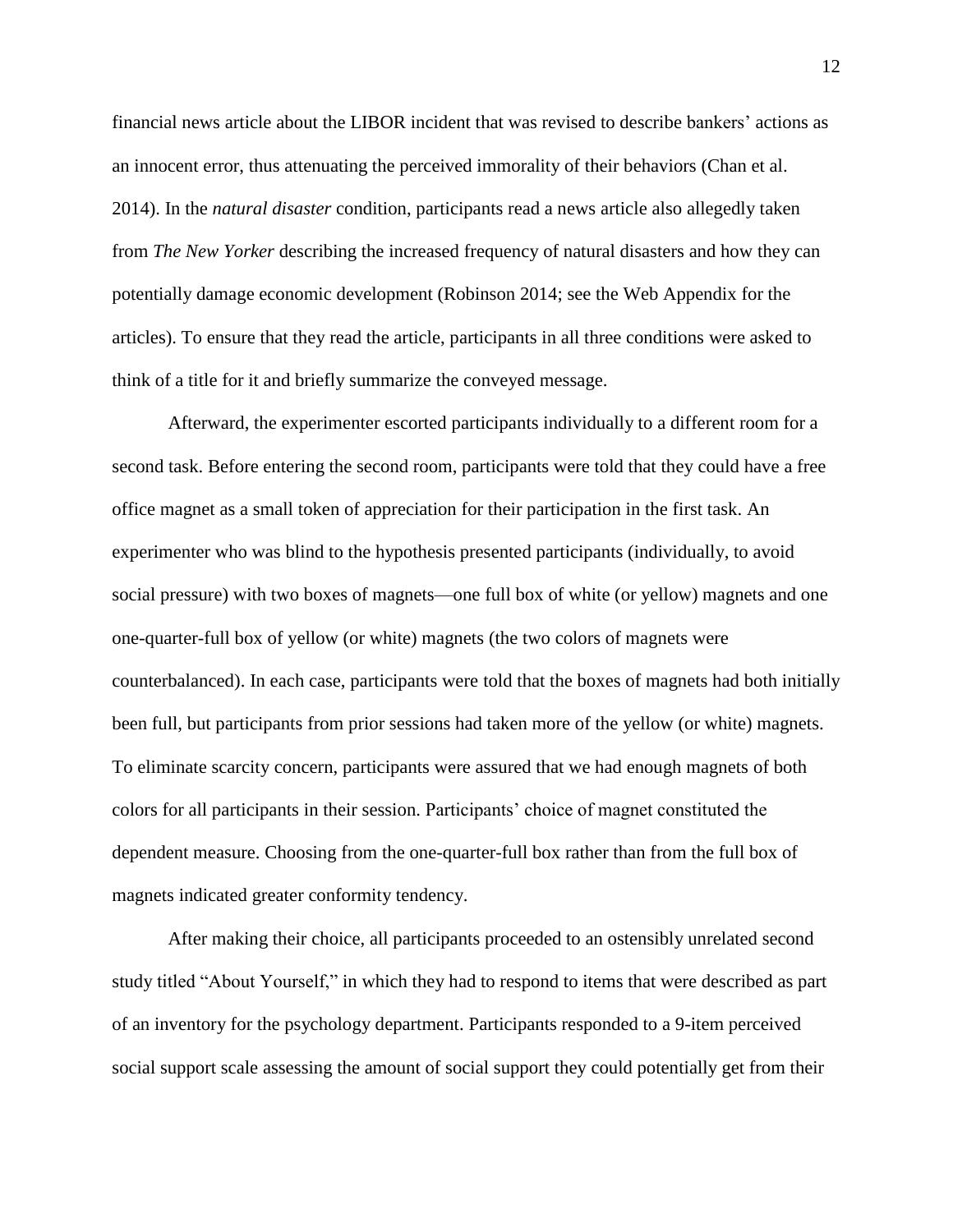relatives and friends (see the Web Appendix for the items; the last five items were adapted from the Perceived Social Support Scale; Zimet et al. 1990). We *z*-transformed and averaged scores for the 9 items ( $\alpha$  = .70) to create an index of perceived social support.

Participants then answered additional questions regarding the experiment. As manipulation checks, participants rated to what extent they perceived that the bankers described in the news report had done something immoral, unfair, or harmful and to what extent they had deceived their clients  $(1 = not at all; 9 = a great deal; \alpha = .87$ , averaged to provide a moral violation index; these items were omitted for participants in the natural disaster condition); to what extent the event described in the news article would hurt the economy  $(1 = not at all; 9 = to$ *a great extent*); how realistic the article was  $(1 = not at all; 9 = very realistic)$ ; and how involved, engaged, and interested they had been in reading it (1 = *not at all*; 9 = *very involved/ engaged/ interested*;  $\alpha$  = .88, averaged to provide an involvement index). Participants also rated the perceived masculinity (1 = *very feminine*; 9 = *very masculine*), attractiveness (1 = *not at all*, 9 = *very attractive*), and quality ( $1 = \text{very low}$ ;  $9 = \text{very high}$ ) of the two types of magnets and how much they liked them  $(1 - \text{dislike very much}; 9 - \text{like very much})$ . No significant differences were observed in participants' evaluations of the two colored magnets along these dimensions (*p*s > .12). Finally, participants provided demographic information and were thanked and funnel debriefed. No participants correctly guessed the purpose of the study.

#### **Results and Discussion**

*Manipulation Check and Controls*. As expected, participants in the moral violation condition ( $M = 7.00$ ,  $SD = 1.18$ ) indeed perceived bankers' behaviors as more immoral than did those in the innocent error condition ( $M = 5.37$ ,  $SD = 1.35$ ;  $F(1, 139) = 58.05$ ,  $p < .001$ ). Moreover, participants who read about the LIBOR incident and participants who read about the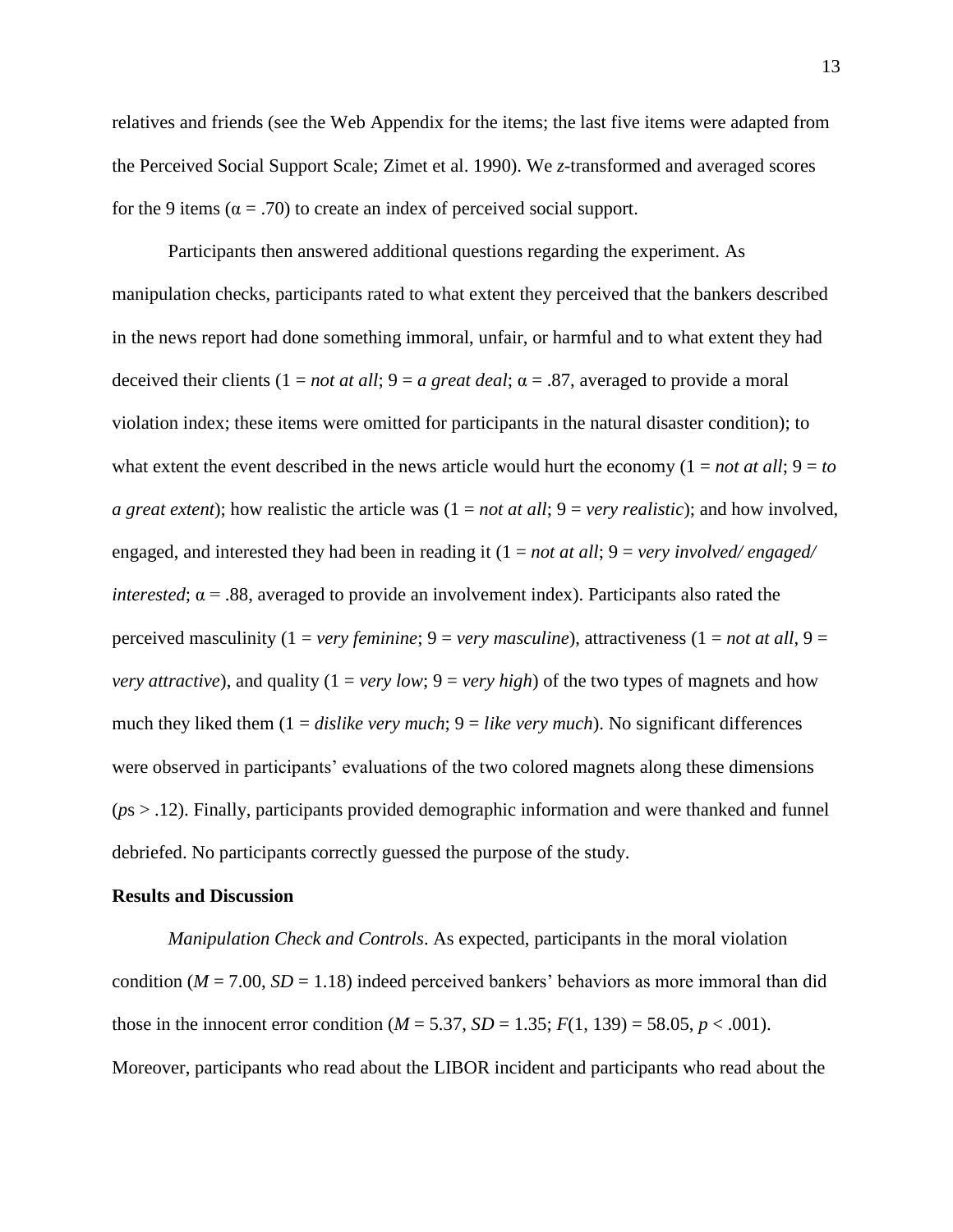natural disaster perceived that those respective events would damage the economy to a similar extent  $(p > 0.11)$ ; see Table 1 in the Appendix for means and standard deviations). Also, all participants perceived the news article to be realistic, given that all the realism ratings were significantly higher than the scale midpoint ( $p_s$  < .01). Although participants rated the innocent error article as slightly less realistic than the other two articles ( $p_s < .05$ ), this pattern of realism ratings is different from, and hence cannot explain, the predicted (and observed) pattern of magnet choice. No significant difference was observed in participants' involvement  $(p > .07)$ .

*Choice of Magnets*. A binary logistic regression model with dummy-coded conditions (Dummy 1 = innocent error; Dummy 2 = natural disaster), perceived social support index, and their interactions as predictors of magnet choice  $(1 = \text{choosing the majority-endorsed magnet}; 0$ = choosing the minority-endorsed magnet) suggested a greater tendency for participants to choose the majority magnet in the moral violation condition (55.1%) compared to the innocent error condition (33.3%; Dummy 1:  $b = -1.09$ ,  $SE = 0.38$ ,  $z = -2.89$ ,  $p = .004$ ) and the natural disaster condition (37.7%, Dummy 2:  $b = -0.87$ ,  $SE = 0.37$ ,  $z = -2.32$ ,  $p = .02$ ). These significant main effects provided support for our prediction that exposure to moral violation would increase consumers' conformity tendency in product choice. The analysis also yielded a significant effect of perceived social support (Moderator:  $b = -1.61$ ,  $SE = 0.52$ ,  $z = -3.08$ ,  $p = .002$ ), which is consistent with prior literature showing that consumers with little social support tend to conform to the majority (Wang et al. 2012). Importantly, this effect of perceived social support was weaker in the innocent error compared to the moral violation condition (Dummy  $1 \times$  Moderator:  $b = 2.04$ ,  $SE = 0.66$ ,  $z = 3.08$ ,  $p = .002$ ) and weaker in the natural disaster compared to the moral violation condition (Dummy  $2 \times$  Moderator:  $b = 2.00$ ,  $SE = 0.69$ ,  $z = 2.89$ ,  $p = .004$ ).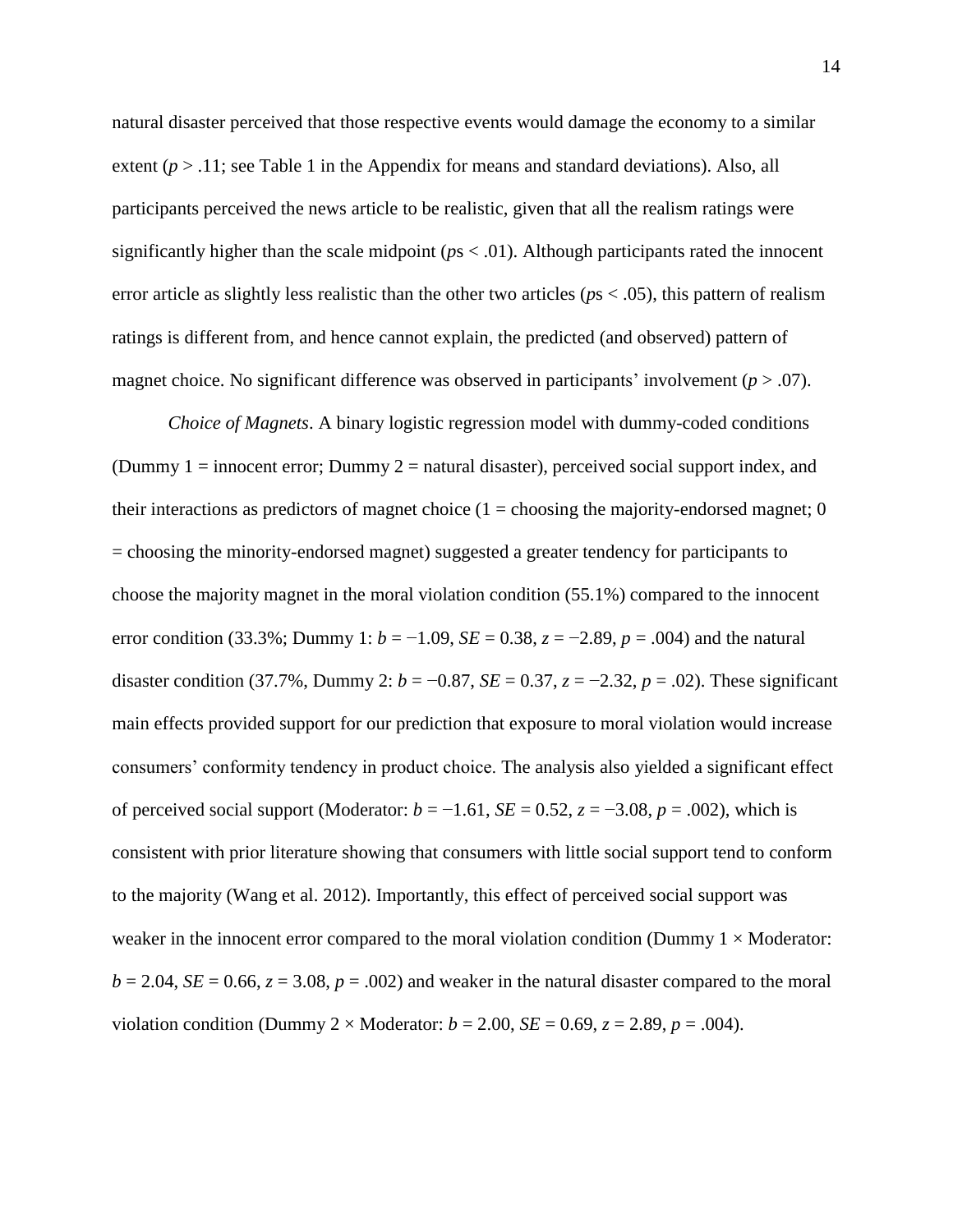Next, since perceived social support was a continuous variable, we used the Johnson-Neyman "floodlight" approach recommended by Spiller et al. (2013) to probe the nature of the interaction. Specifically, we examined where along the continuum of perceived social support participants' magnet choice differed between the moral violation condition versus the innocent error and the natural disaster conditions. Results of a 5,000-sample bootstrap resampling method revealed that for participants who scored at 0.15 or below on the perceived social support scale (54.61% of the participants), the difference between the moral violation and innocent error conditions was significant, and for participants who scored at 0.07 or below on the perceived social support scale (52.90% of the participants), the difference between the moral violation and natural disaster conditions was significant (see Fig. 1). These results confirmed that participants who perceived themselves as having less social support were influenced more by the exposure to moral violation. We further illustrate these interactions by plotting the projected values for participants with higher (+1 *SD*) and lower (−1 *SD*) perceived social support in Figure 2.

Figure 1: The Effect of Moral Violation and Perceived Social Support on Magnet Choice

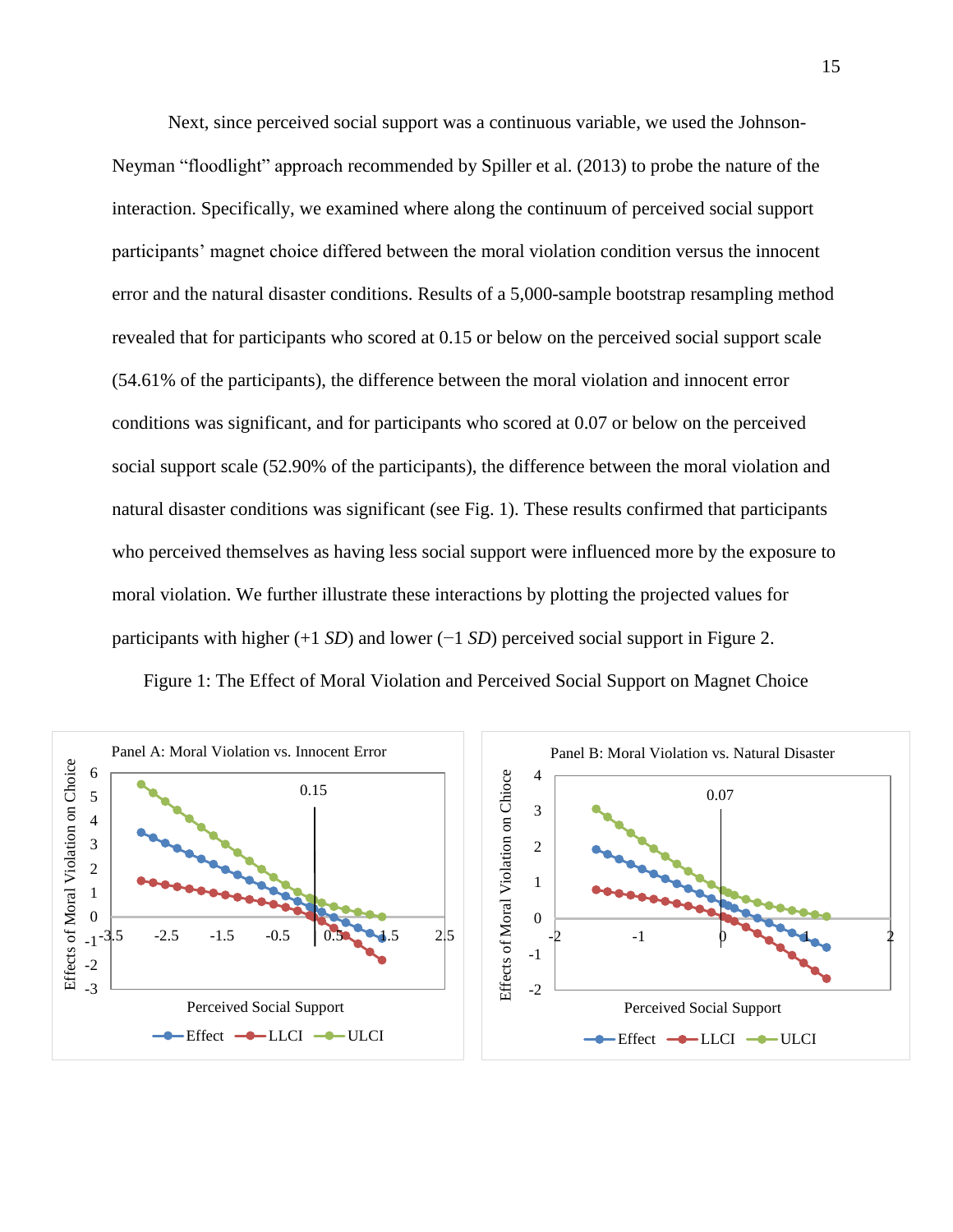



*Discussion*. Study 1 provides evidence that exposure to a moral violation (financial scandal) increased consumers' preference for majority-endorsed (vs. minority-endorsed) products using a real choice measure. Moreover, the null effect of the natural disaster condition suggests that threats from nonsocial sources could not produce the same effect as moral violations. In addition, consistent with our theorizing, the effect was observed only among those who perceived scarce social support from their existing social network (and hence felt higher need to belong).

#### **STUDY 2: BOOK CLUB MEMBERSHIP CHOICE**

Study 2 was designed to replicate the basic finding that exposure to moral violations leads to a preference for majority-endorsed (vs. minority-endorsed) options in a different product category and also to offer mediation evidence. Our central hypothesis is that witnessing moral violations should heighten conformist attitudes and therefore enhance consumers' conformity tendency in consumption. Moreover, instead of indirectly capturing consumers' need to belong by measuring perceived social support as in Study 1, we directly measured consumers' need to belong and tested its moderating role on the relationship between exposure to moral violation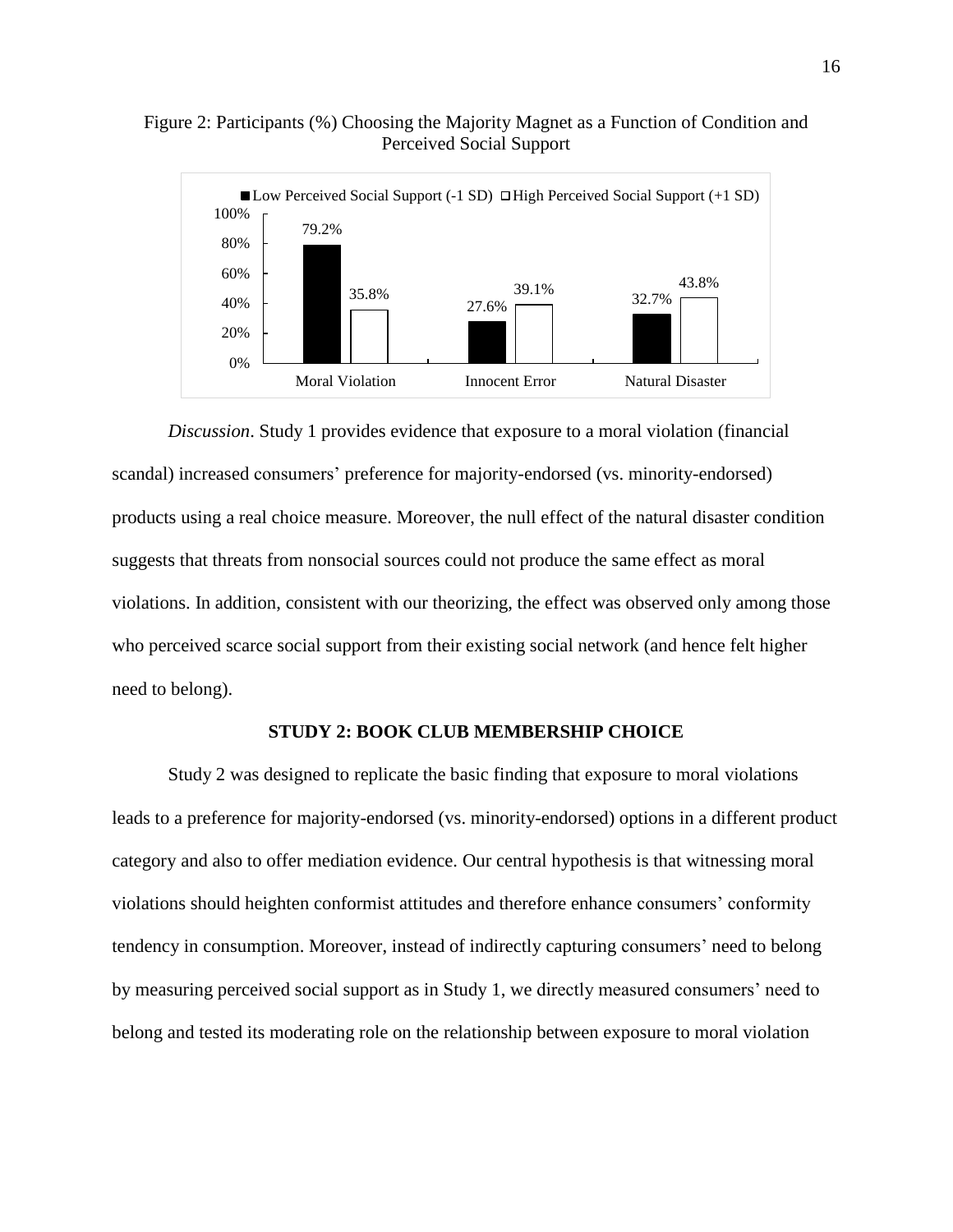and conformity. We expected that, as in Study 1, the effect of moral violation on conformity choice would be stronger when participants had higher need to belong.

### **Method**

*Participants and Design*. Two hundred ninety participants recruited from Amazon's Mechanical Turk online panel (125 males;  $M_{\text{age}} = 37.48$  years) took part in this study for payment (US\$1). They were randomly assigned to conditions of a one-factor, three-level (moral violation vs. innocent error vs. natural disaster) between-subjects design. Nineteen participants were excluded from further analysis for failing to pass an attention check (final  $N = 271$ ).

*Procedure*. After providing consent, participants were instructed that they would be completing surveys for three unrelated studies. In the first study, titled "News Article Comprehension Study," we followed exactly the same procedure as in Study 1 except that participants read the news article online. To ensure that participants actually read the article, they could proceed to the next page, which included two probe questions (Question 1: "Please think of and write down a title of the article"; and Question 2: "Please summarize the main theme of the article using your own words") to check their understanding of the article, only after at least 2 minutes had elapsed. The average time participants spent reading the article was 163.21 seconds and was similar across conditions ( $p > .58$ ).

Afterward, all participants proceeded to the second, purportedly unrelated study, titled "Book Club Membership Choice." Specifically, participants were asked to imagine that they had been looking to join a local book club and had finally narrowed down their choice to two book clubs. They were then presented with information about the two book clubs in counterbalanced order. One book club with 513 current members (i.e., the majority book club) emphasized popularity: The tagline was "Read to Belong, Are You One of Us?" The other with 43 current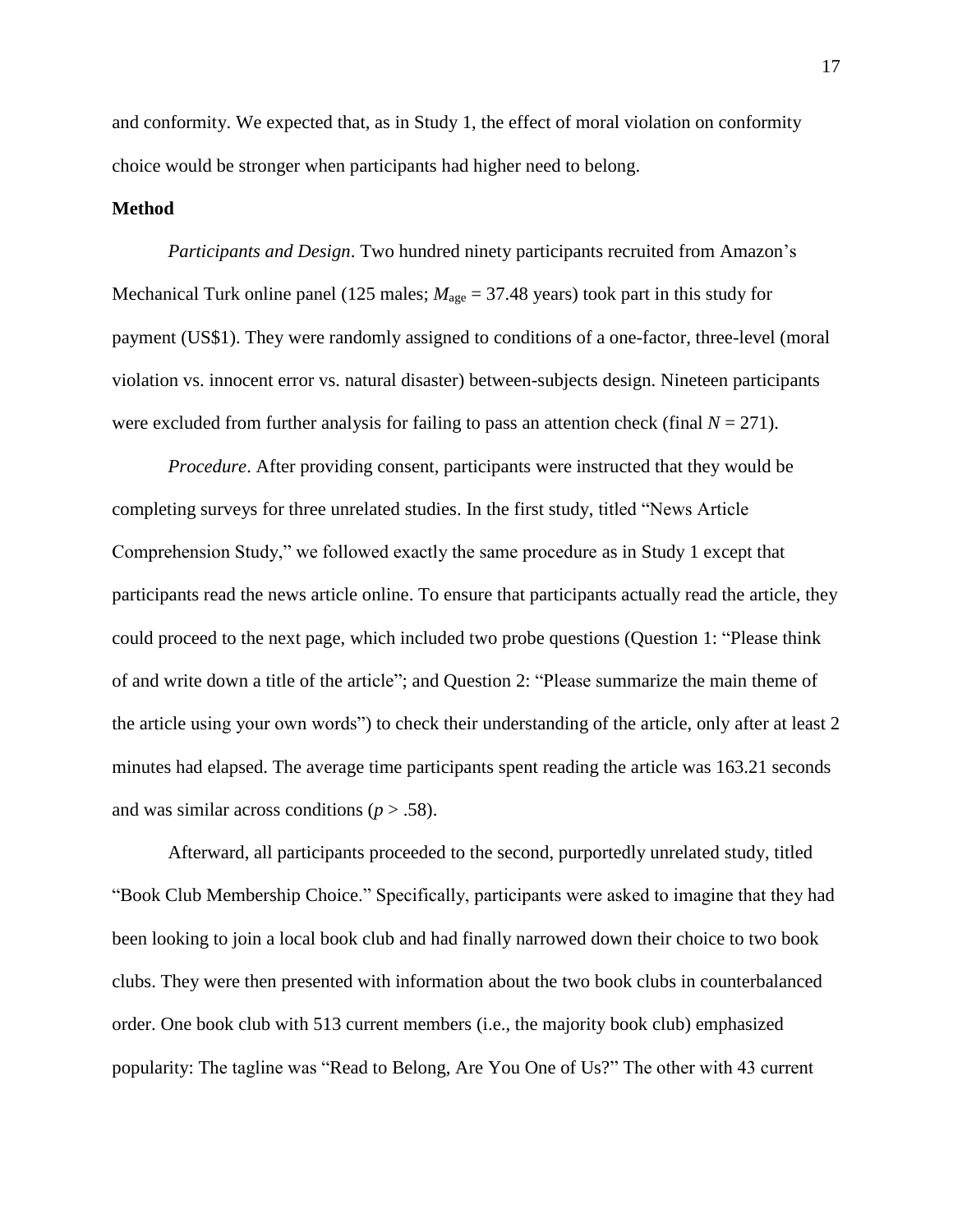members (i.e., the minority book club) stressed uniqueness: The tagline was "Read to Stand Out From the Crowd" (see the Web Appendix for details). Participants indicated which book club they preferred to join and rated their likelihood of joining each of the two book clubs along a scale from 1 (*very unlikely*) to 9 (*very likely*).

Then, participants proceeded to the third study, titled "About Yourself," in which they were instructed that the researchers were interested in understanding people's opinions on various topics. Participants responded to the conformist attitudes scale (Murray and Schaller 2012), which captures people's desire to enforce punishment and social-norm adherence. Sample items include "Imposing tough laws and punishments, even to minor crimes, is an effective way to preserve the fiber of a society" and "Constantly breaking social norms often has harmful, unintended consequences"; all items are rated along a scale from 1 (*strongly disagree*) to 9 (*strongly agree*). They also responded to the need to belong scale (Leary et al. 2013; the order of the two scales was counterbalanced). Finally, participants completed a short manipulation-check questionnaire using exactly the same items as used in Study 1, reported demographic information, and were thanked and debriefed.

#### **Results and Discussion**

*Manipulation Checks and Controls*. As expected, participants in the moral violation condition ( $M = 8.09$ ,  $SD = 1.13$ ) perceived bankers described in the news article as more immoral than did those in the innocent error condition ( $M = 5.86$ ,  $SD = 2.00$ ;  $F(1, 177) = 86.55$ , *p* < .001). Moreover, all participants perceived that the incident described in the news article would damage the economy to a similar extent  $(p > .33)$ . In addition, all participants perceived the news article to be realistic: All realism ratings were significantly higher than the scale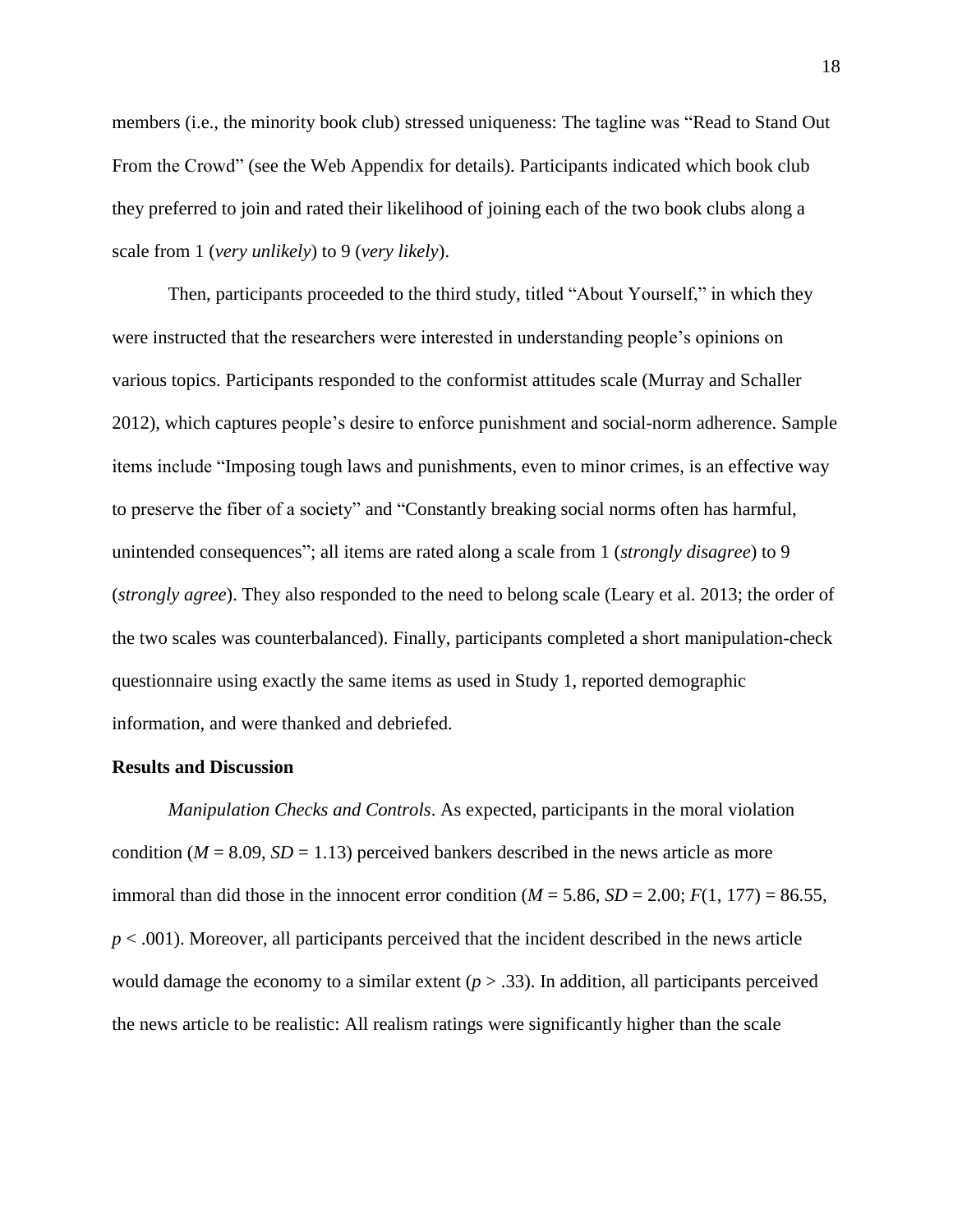midpoint ( $ps < .001$ ) and were comparable across conditions ( $p > .18$ ). No significant difference was observed in participants' involvement across conditions  $(p > .48)$ ; see Table 1).

*Book Club Choice.* Replicating our findings from Study 1, a binary logistic regression model with dummy-coded conditions (Dummy  $1 =$  innocent error; Dummy  $2 =$  natural disaster), need to belong ( $\alpha$  = .85; averaged and mean-centered), and their interactions as predictors of book club choice suggested a greater tendency for participants to choose the majority book club in the moral violation condition (56.8%) compared to both the innocent error condition (38.1%; Dummy 1:  $b = -0.78$ ,  $SE = 0.32$ ,  $z = -2.43$ ,  $p = .015$ ) and the natural disaster condition (41.3%, Dummy 2:  $b = -0.68$ ,  $SE = 0.31$ ,  $z = -2.18$ ,  $p = .029$ ). The analysis also yielded a significant effect of need to belong (Moderator:  $b = 0.76$ ,  $SE = 0.22$ ,  $z = 3.48$ ,  $p < .001$ ), which is consistent with prior literature showing that consumers with high need to belong tend to conform to others' preferences (Leary et al. 2013). Moreover, this effect of need to belong was weaker in the innocent error compared to the moral violation condition (Dummy  $1 \times$  Moderator:  $b = -0.60$ , *SE* = 0.27, *z* = −2.20, *p* = .028) and weaker in the natural disaster condition compared to the moral violation condition (Dummy 2 × Moderator:  $b = -0.64$ ,  $SE = 0.26$ ,  $z = -2.43$ ,  $p = .015$ ). Using participants' relative preference for the majority (vs. minority) book club yielded the same pattern of results (see the Web Appendix for details).

To probe the nature of the interaction, we conducted a floodlight analysis with 5,000 bootstrap resamples (Spiller et al. 2013), which revealed that for participants who scored at −0.19 (4.44 if unstandardized) or above on the need-to-belong scale (53.63% of the participants), the difference between the moral violation and innocent error conditions was significant, and for participants who scored at −0.18 (4.58 if unstandardized) or above on the need-to-belong scale (58.29% of the participants), the difference between the moral violation and natural disaster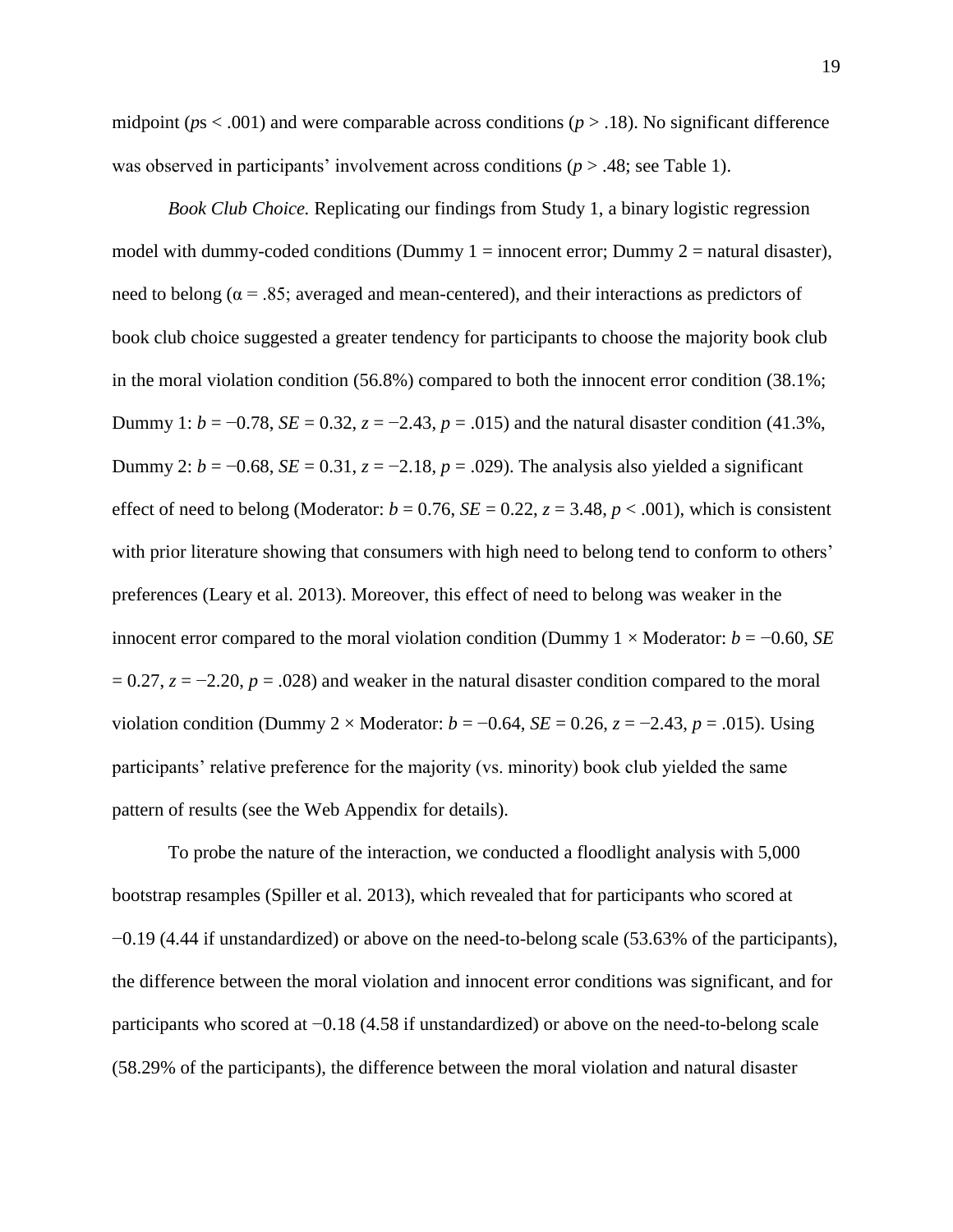conditions was significant (see Fig. 3). We further illustrate these interactions by plotting the projected values for those with higher (+1 *SD*) and lower (−1 *SD*) need to belong in Figure 4.



Figure 3: The Effect of Moral Violation and Need to Belong on Book Club Choice

Figure 4: Participants (%) Choosing the Majority Book Club as a Function of Condition and Need to Belong



*Underlying Process*. Exposure to a moral violation also had a positive effect on

conformist attitudes ( $\alpha$  = .86; exploratory factor analysis confirmed that only one factor was extracted;  $M_{\text{moral violation}} = 5.03$ ,  $SD = 1.73$ ;  $M_{\text{innocent error}} = 4.58$ ,  $SD = 1.75$ ;  $M_{\text{natural disaster}} = 4.41$ ,  $SD$  $= 1.66$ ;  $F(2, 268) = 3.25$ ,  $p = .040$ ). However, exposure to a moral violation did not directly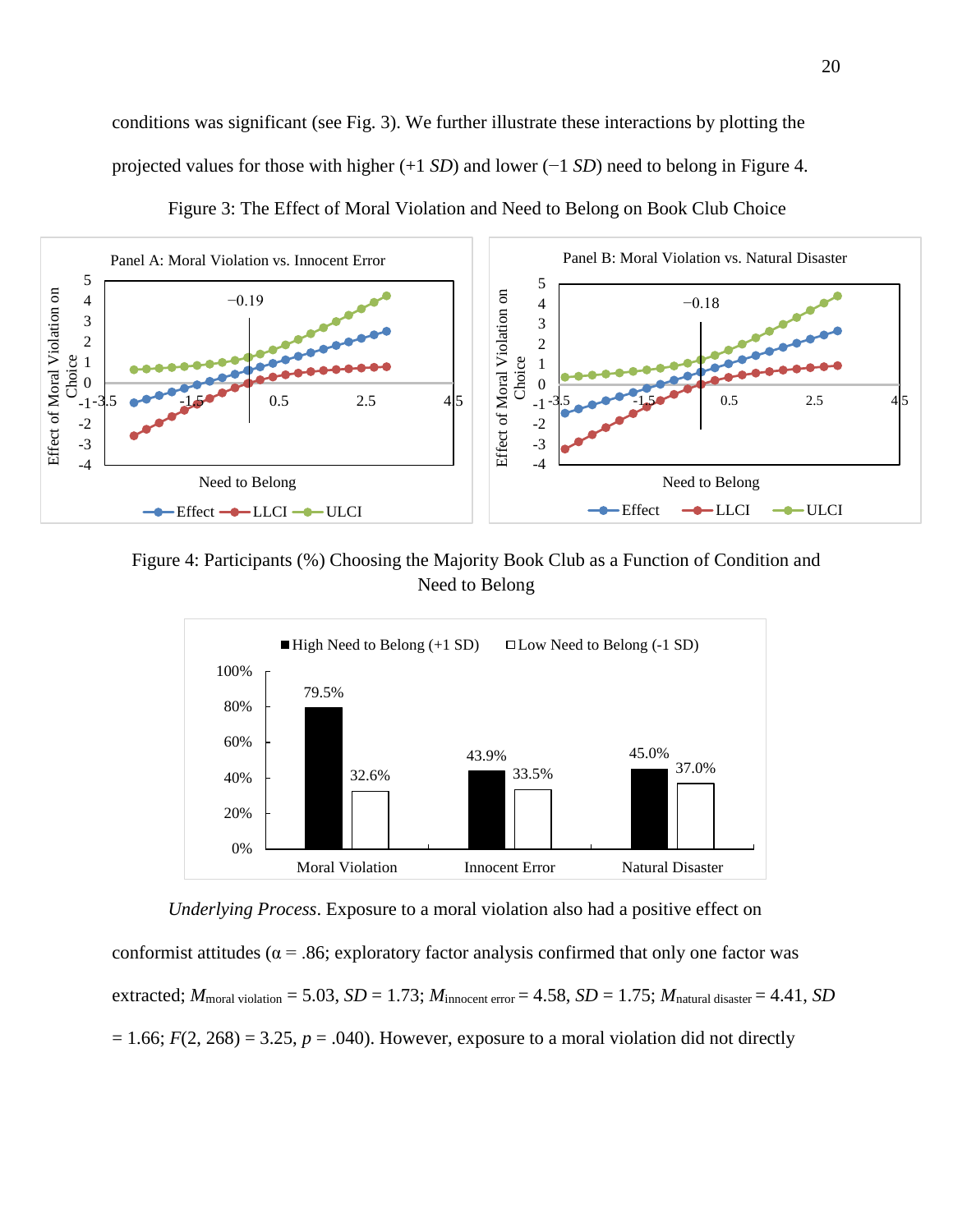affect participants' need to belong ( $\alpha$  = .85; *M*<sub>moral violation</sub> = 4.72, *SD* = 1.21; *M*<sub>innocent</sub> error = 4.53,  $SD = 1.41$ ;  $M_{\text{natural disaster}} = 4.80$ ,  $SD = 1.47$ ;  $F(2, 268) = 0.86$ ,  $p > .42$ ).

We conducted a moderated mediation analysis (Hayes 2013) to test the process by which exposure to a moral violation affected book club choice. Specifically, we tested whether conformist attitudes mediated the relationship between exposure to moral violation and greater conformity tendency in book club choice when consumers expressed high need to belong (but not when they expressed low need to belong). Following Hayes and Preacher (2014)'s suggestion regarding mediation analyses with multicategorical independent variables, we first constructed two dummy variables, X1 and X2, representing the innocent error and natural disaster conditions, respectively. Because there were three conditions, there are two indirect effects: (a) the indirect effect of innocent error versus moral violation on book club choice through conformist attitudes and (b) the indirect effect of natural disaster versus moral violation on book club choice through conformist attitudes. We followed Hayes's recommended procedure by running PROCESS Model 14 twice, once with X1 as the independent variable and X2 as the covariate and once with X2 as the independent variable and X1 as the covariate, in order to recover each indirect effect. The indirect effect of innocent error versus moral violation through conformist attitudes, was marginally significant at high level of need to belong  $(+1 SD, M =$ 6.05:  $b = -0.1166$ ,  $SE = 0.0960$ ,  $90\%$  CI = [-.3280, -.0067]), but not at low level of need to belong (–1 *SD*, *M* = 3.32: *b* = –0.0396, *SE* = 0.0591, 90% CI = [–.1807, .0216]). The indirect effect of natural disaster versus moral violation, was significant at high level of need to belong  $(+1 SD, M = 6.05: b = -0.1616, SE = 0.1054, 95\% CI = [-0.4418, -0.0177]$ , but not at low level of need to belong  $(-1 SD, M = 3.32$ :  $b = -0.0549, SE = 0.0777, 95\%$  CI = [-.2582, .0687]). These results suggest that the effect of exposure to moral violation on book club choice is mediated by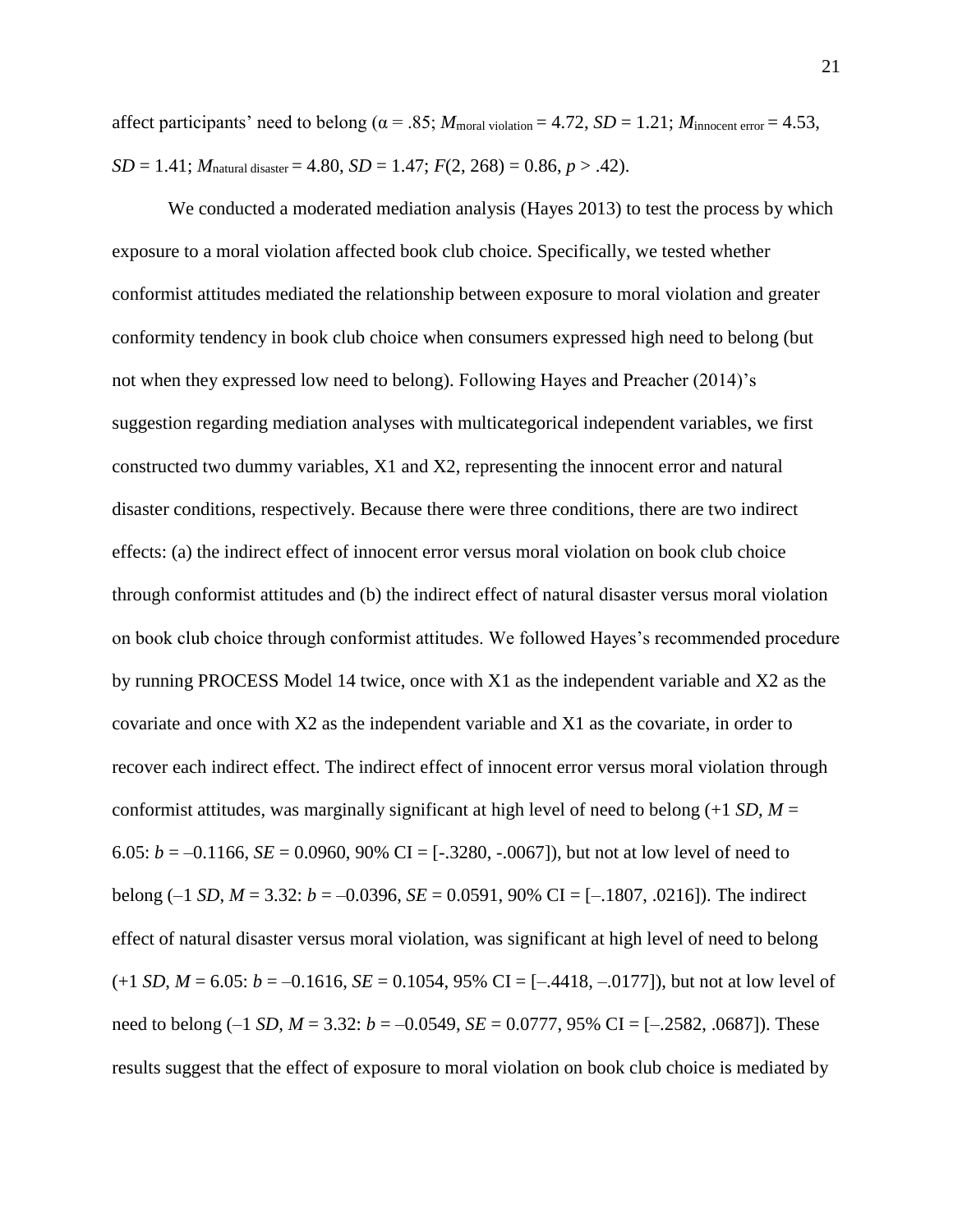conformist attitudes at high (but not low) level of need to belong. Note that not all these comparisons hold with 95% CIs. As robustness check, we also ran the same moderated mediation model with contrast-coded conditions (Rosenthal, Rosnow, and Rubin 2000; C1: innocent error =  $-1$ , natural disaster =  $-1$ , moral violation = 2; C2: innocent error =  $-1$ , natural disaster  $= 1$ , moral violation  $= 0$ ). The results further confirmed the significant mediating role of conformist attitudes on book club choice among those with high need to belong (see the Web Appendix for details). Using relative preference for the majority (vs. minority) book club as the dependent variable yielded the same pattern of results (see the Web Appendix). All mediation analyses reported in this research were conducted based on 5,000 bootstrap resamples.

*Discussion*. The results of Study 2 thus provided additional evidence for our proposition that mere exposure to a moral violation leads to a heightened preference for majority-endorsed (vs. minority-endorsed) options in a different domain (in this case, book club membership choice). The null effect of the natural disaster condition further implied that exposure to threat in general could not produce the same effect. Moreover, the mediation analyses revealed that the effect was driven by a greater endorsement of conformist attitudes. Importantly, these effects held only when consumers had a relatively higher need to belong.

#### **STUDY 3: CHEATING AND REAL PRODUCT CHOICE**

Study 3 extended our investigation in the following three ways. First, we intended to replicate our findings in Study 2 by further testing the role of conformist attitudes in mediating the effect of exposure to cheating on conformity. Second, rather than manipulating exposure to moral violations using an article comprehension task, we exposed participants to a real, behavioral violation (i.e., cheating). Third, although prior research has shown that both direct victims and third-party observers of norm violations express a desire to punish the norm violators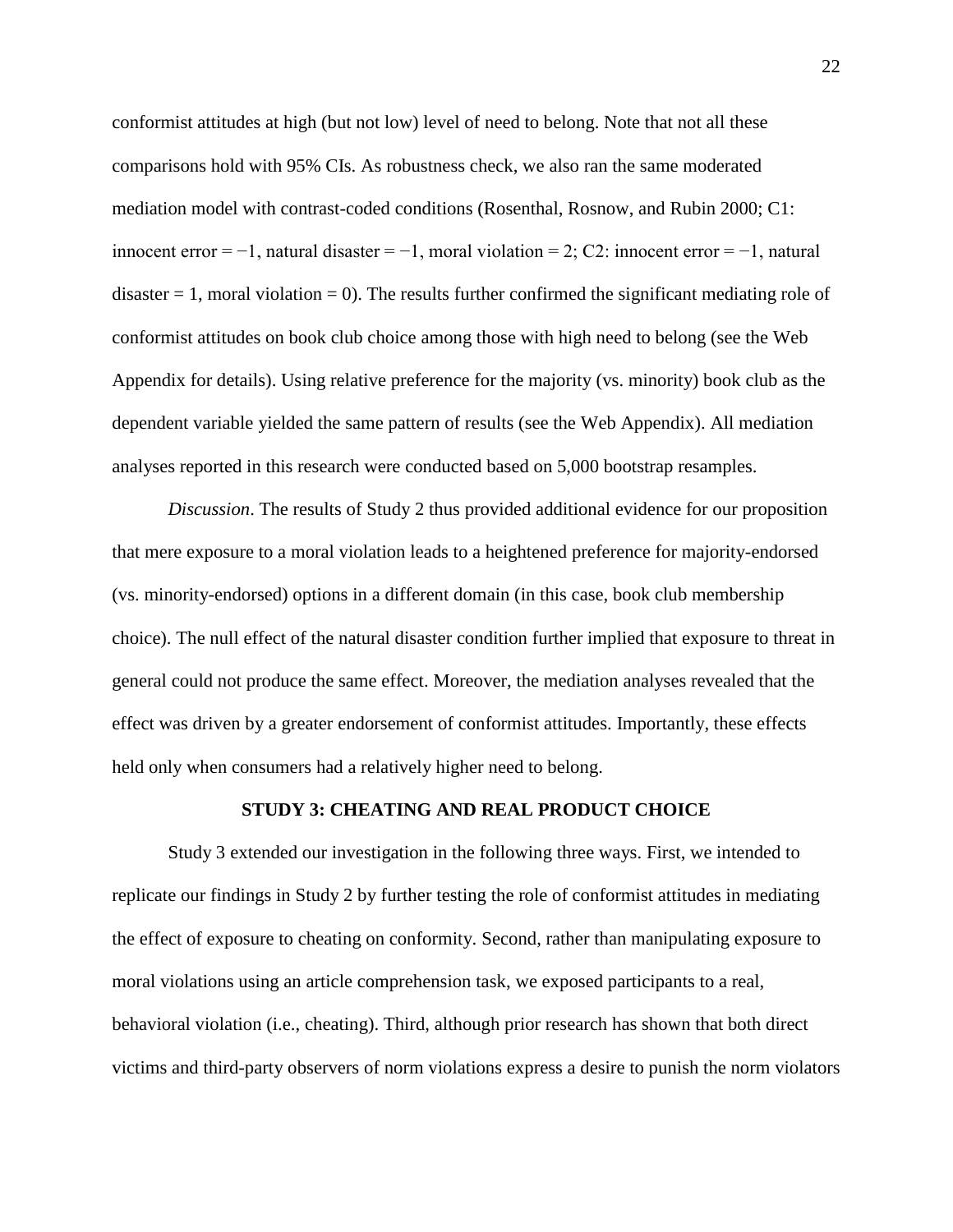(Carpenter and Matthews 2012; Fehr and Fischbacher 2004), it is unclear whether the effect of moral violation on conformity would equally hold for both groups. Study 3 empirically investigated this question.

## **Method**

*Participants and Design*. One hundred eighty-six undergraduate students (69 males;  $M_{\text{age}}$ ) = 19.94 years) from a large North American University took part in the study for course credit. Participants were randomly assigned to conditions of a 2 (exposure to cheating: cheater present vs. cheater absent)  $\times$  2 (incentive structure: third party vs. victim) between-subjects design. Each experimental session involved 4 people in total (3 participants and 1 confederate).

*Procedure*. Upon arrival, participants were instructed that this session consisted of several unrelated tasks. In the first task, titled "Verbal Ability Test," participants were told that we were collaborating with researchers from the linguistics department to test students' verbal ability. Participants were then asked to take an English synonym test as part of the assessment (10 questions in total). Participants were further told that we would offer them a cash reward, benefited through research funding, based on their performance on the test. To manipulate exposure to moral violation, in the cheater-present conditions, the confederate cheated by checking his phone three times (around Questions 2, 5, and 8). Each time he cheated, the confederate took his phone from his pocket, unlocked it with sound, put the phone on the desk, and searched the word on Dictionary.com, which was salient from each participant's visual angle. To manipulate the perceived harm of the confederate's cheating behavior on participants' payoff, we varied incentive structure in the third-party and direct victim conditions. In the thirdparty conditions, participants were told that all participants would be paid based on their individual performance (i.e., \$0.50 per correct answer). In the direct victim conditions,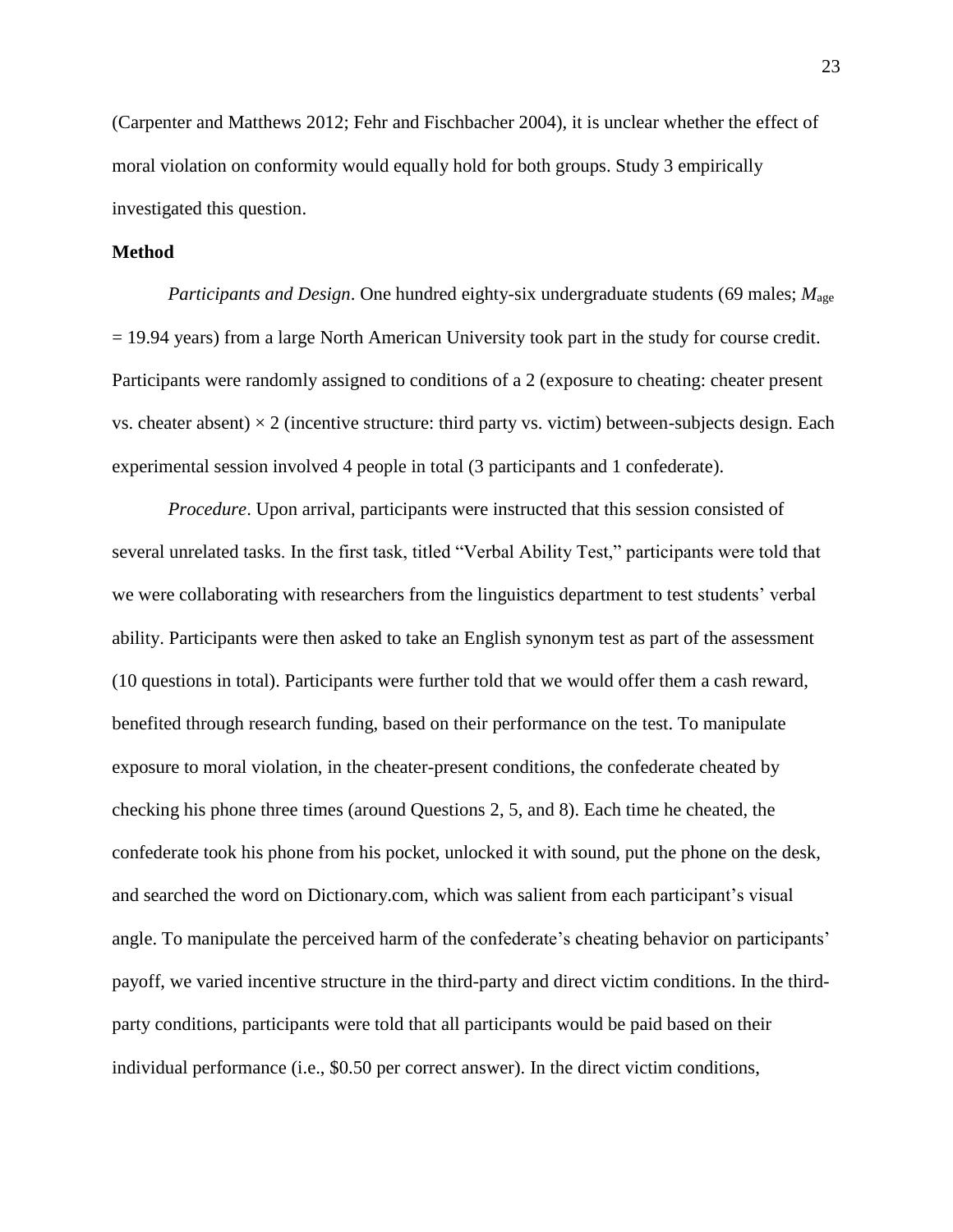participants were told that only the participant who got the highest score in that session would get a cash reward (\$10). A pretest with 30 participants (10 males;  $M_{\text{age}} = 19.8$  years) from the same participant pool verified that on average, participants answered 4.53 (out of 10) questions correctly, which translated to an individual payment of \$2.27 (i.e.,  $$0.50 \times 4.53$ ). Based on the pretest results, the expected payment in the direct victim condition was \$9.08 (i.e., \$2.27  $\times$  4). We rounded off the payment to \$10 in the main study. Thus, the expected individual payment in both conditions was kept about the same (i.e., \$2.50). After reminding participants that to ensure accuracy of assessment, they were not allowed to look up answers on their electronic devices or discuss with each other, the experimenter left the room. The experimenter then monitored the test room from the lab control room via a video camera and went back to the room after all participants had finished the test to collect their test papers and escort them individually to a different lab for the second task. Before entering the second room, while standing in the corridor, each participant was invited individually to choose one magnet as an additional reward for his or her participation in the study. We followed exactly the same procedures used in Study 1 to implement this choice task.

Afterward, participants proceeded to an ostensibly unrelated second task titled "About Yourself," in which they completed the same conformist attitudes scale used in Study 2 ( $\alpha$  = .76) and rated their need to belong ( $\alpha = .81$ ). Finally, participants reported demographic information and were funnel debriefed. As noted by the experimenter, 2 participants (in the cheater-present conditions) cheated by checking the words in the test on their phone. Post-experiment probing revealed that 4 other participants in the cheater-present conditions did not notice the confederate's cheating behavior. Thus, we excluded these 6 participants from further analysis (final  $N = 180$ ).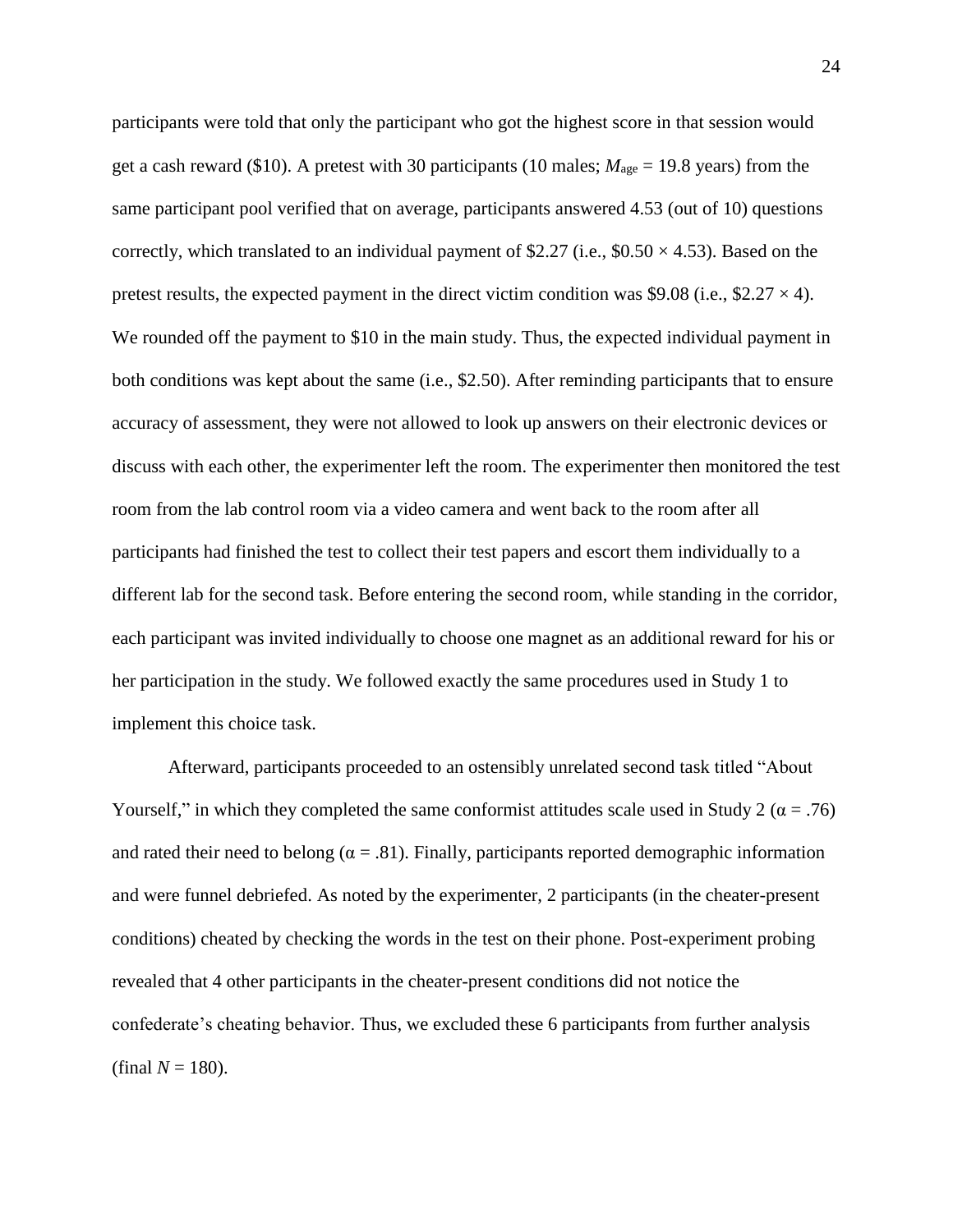#### **Results and Discussion**

*Choice of Magnets*. Binary logistic regression analyses with magnet choice (1 = majority magnet;  $0 =$  minority magnet) as the dependent variable and exposure to cheating  $(1 =$  cheater present;  $-1$  = cheater absent), incentive structure (1 = victim;  $-1$  = third party), and their interaction as the independent variables revealed only a significant main effect of exposure to cheating on magnet choice ( $b = 0.47$ ,  $SE = 0.16$ ,  $z = 3.02$ ,  $p = .003$ ). No other effects were significant ( $ps > .57$ ). Consistent with the effects observed in Studies 1 and 2, participants who had been exposed to someone else's cheating behavior were more likely to pick the majoritychosen (vs. minority-chosen) magnet than were those who had not been exposed to cheating  $(M<sub>cheater present</sub> = 56.0\%$  vs.  $M<sub>cheater absent</sub> = 33.7\%, \chi^2(1) = 9.07, p = .003$ , regardless of whether they were third-party observers ( $M_{\text{cheater present}} = 54.0\%$  vs.  $M_{\text{cheater absent}} = 31.7\%, \chi^2(1) = 4.55, p$  $= .033$ ) or direct victims (*M*<sub>cheater present</sub> = 58.5% vs. *M*<sub>cheater absent</sub> = 35.4%,  $\chi^2(1) = 4.76$ , *p* = .029) of the cheating behavior. These results thus provided further support for our hypothesis that exposure to immoral behavior (in this case, cheating) promotes preference for majority-endorsed (vs. minority-endorsed) options. Moreover, the magnitude of the effect was comparable for direct victims and third-party observers.

*Moderating Role of Need to Belong*. As in Study 2, need to belong also moderated the effect of exposure to cheating on conformity. Given that incentive structure did not have any effects on choice, we conducted a binary logistic regression on participants' magnet choice with exposure to cheating (1 = cheater present;  $-1$  = cheater absent), need to belong (averaged and mean-centered), and their interaction as predictors. The analysis revealed a significant main effect of exposure to cheating ( $b = 0.44$ ,  $SE = 0.17$ ,  $z = 2.58$ ,  $p = .01$ ), a significant main effect of need to belong ( $b = 0.93$ ,  $SE = 0.21$ ,  $z = 2.29$ ,  $p = .022$ ), and a significant need to belong  $\times$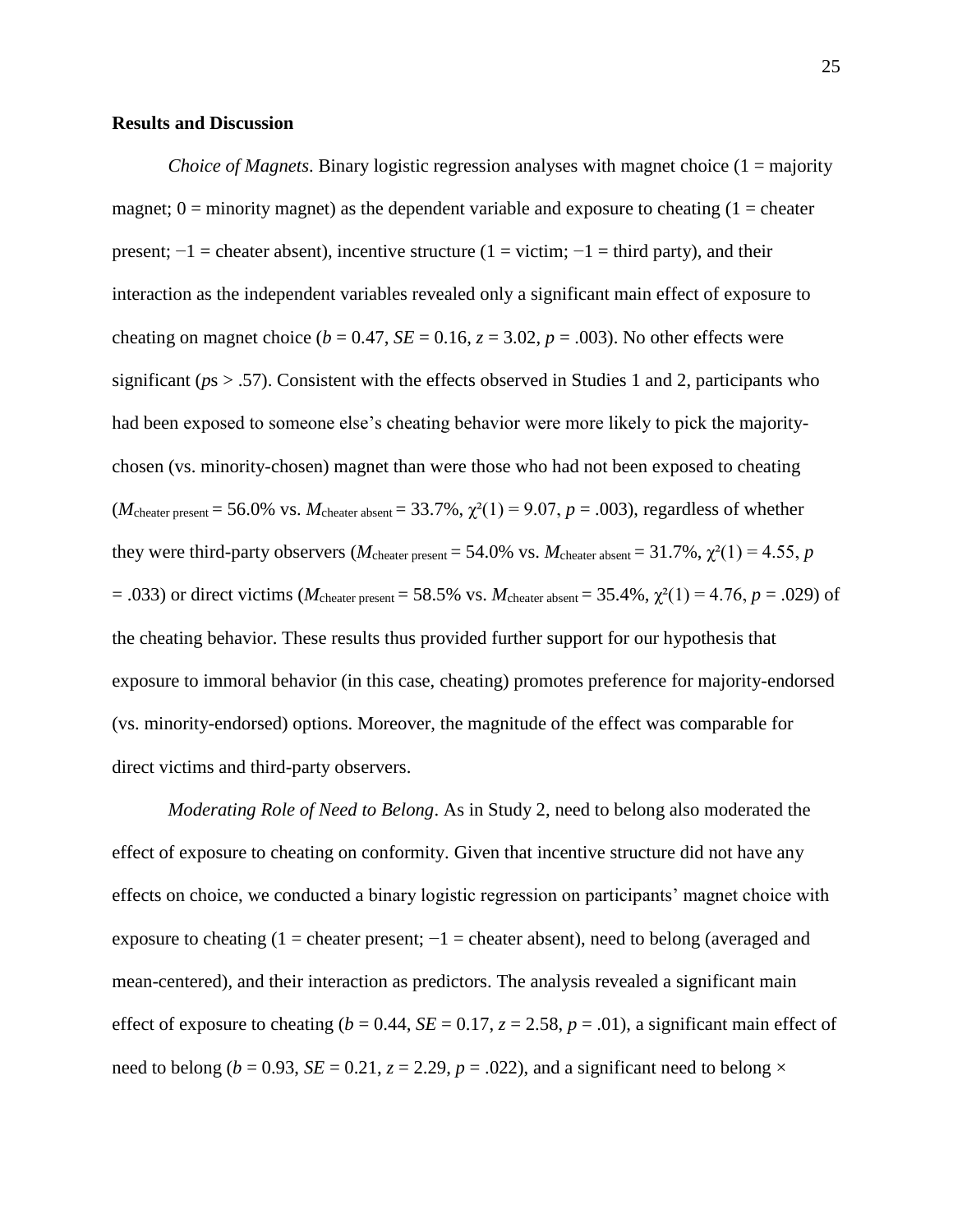exposure to cheating interaction ( $b = 0.47$ ,  $SE = 0.20$ ,  $z = 2.29$ ,  $p = .022$ ). Floodlight analysis revealed that for participants who scored at −0.19 (5.52 if unstandardized) or above on the needto-belong scale (59.44% of the participants), the difference between the cheater-present and cheater-absent conditions was significant (see Fig. 5). These results confirmed that participants with high (vs. low) need to belong were influenced more by the exposure to cheating. We further illustrate these interactions by plotting the projected values for those with high (+1 *SD*) and low (−1 *SD*) need to belong in Figure 6.



Figure 5: The Effect of Exposure to Cheating and Need to Belong on Magnet Choice

Figure 6: Participants (%) Choosing the Majority Magnet as a Function of Exposure to Cheating and Need to Belong

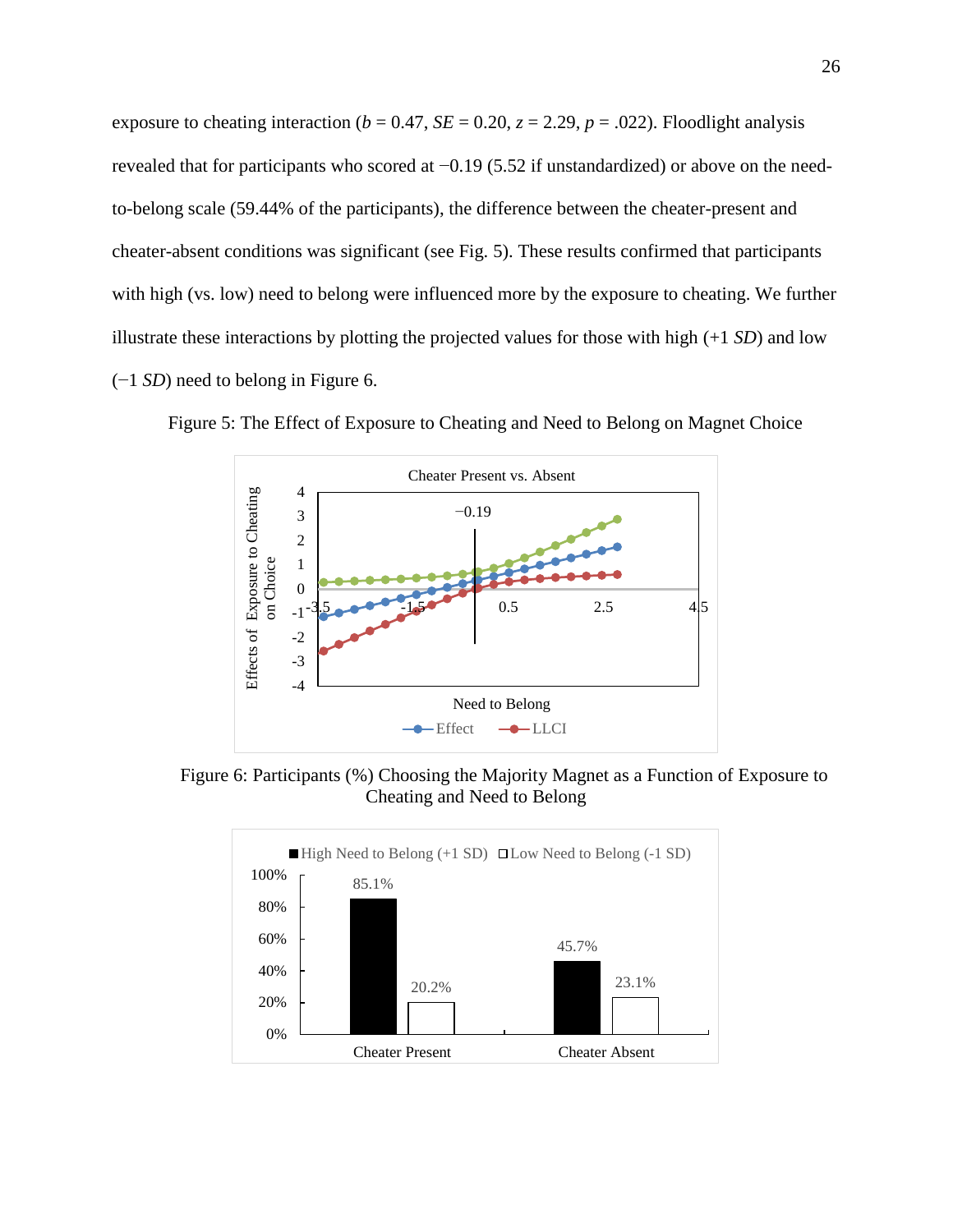*Underlying Process*. An ANOVA with conformist attitudes as the dependent variable and exposure to cheating and incentive structure condition as the independent variables yielded only a significant main effect of exposure to cheating  $(F(1, 176) = 5.23, p = .023)$ . Exposure to someone else's cheating behavior (vs. no exposure) increased participants' conformist attitudes  $(M_{\text{cheater present}} = 5.20, SD = 1.29; M_{\text{cheater absent}} = 4.76, SD = 1.30$ . Replicating the pattern of results from Study 2, exposure to cheating did not affect participants' need to belong (*M*cheater present = 5.77,  $SD = 1.12$ ;  $M_{\text{cheater absent}} = 5.65$ ,  $SD = 1.11$ ;  $F < 1$ ). As in Study 2, we then tested the underlying process through a moderated mediation analysis. As expected, the indirect effect of exposure versus no exposure to cheating through conformist attitudes was significant when participants' need to belong was high  $(+1 SD; M = 6.83; b = 0.1196, SE = 0.0837; 95\% CI$ : [.0082, .3300]), but not when their need to belong was low (−1 *SD*; *M* = 4.59; *b* = −0.0190, *SE* = 0.0513; 95% CI: [−.1508, .0703]). These findings provide convergent evidence that the mediational path predicting conformity tendency in consumption from witnessing moral violation is conditioned on one's need to belong.

*Discussion*. Taken together, the results of Study 3 corroborated our findings from Study 2 by showing that exposure to actual immoral behavior (cheating) increased consumers' conformity in their subsequent product choice, an effect driven by a greater endorsement of conformist attitudes, especially among those with higher (vs. lower) need to belong. Moreover, this pattern was comparable for direct victims and third-party observers and persisted across a different manipulation of exposure to moral violations.

#### **STUDY 4: CORRUPTION AND BRAND PREFERENCE**

The results of the first three studies were consistent with our hypothesis that witnessing moral violations should increase consumers' subsequent conformity tendency in unrelated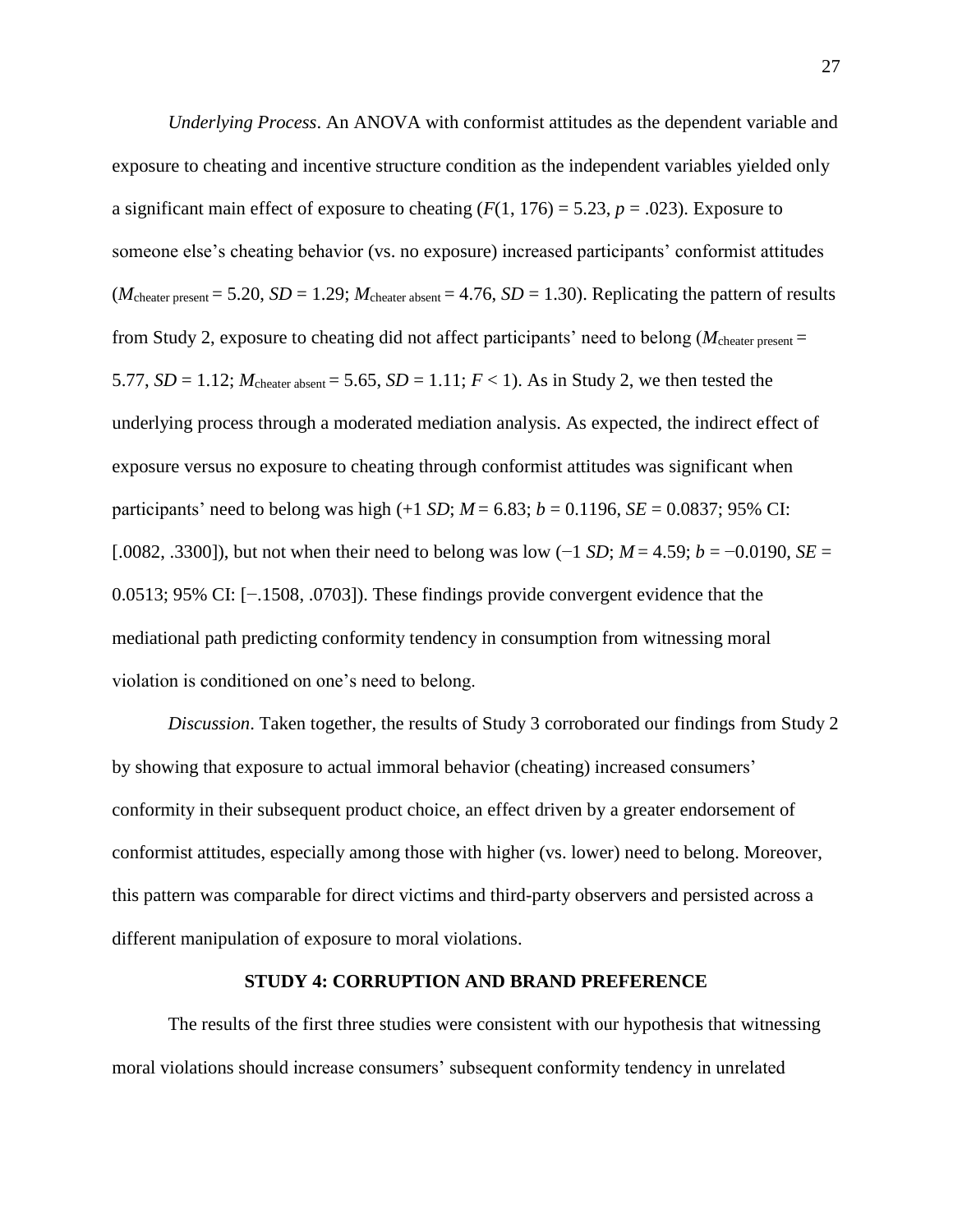domains. Study 4 was designed with the following three aims in mind. First, as noted earlier, we postulate that this increase in conformity tendency occurs because the temporary salience of moral violations induces greater perceptions of social order disruption. We predict that it is the increased perceived threat to social order that causes individuals exposed to moral violations to endorse heightened conformist attitudes. Thus, we directly tested whether perceived threat to social order is the precursor of heightened conformist attitudes through a multistage mediation model in Study 4. Second, we hypothesize that if the increase in conformity tendency caused by exposure to moral violations is indeed driven by a heightened desire to restore social order, then subsequent desire to conform should be attenuated or eliminated if the violator has already been punished by third parties and social order has thus been restored. Therefore, in addition to a notransgression baseline condition, we included a condition wherein the violation (corruption) occurred but was later corrected through the punishment of the transgressor. If moral violations induce a desire to restore social order, then we should observe that exposure to moral violation leads to stronger preferences for majority options only if the violator goes unpunished. Finally, we further gauged the generalizability of the observed effect by using a different manipulation of moral violation and a different measure of conformity tendency.

Before conducting the main Study 4, we conducted a pretest to verify our assumption that witnessing moral violations would lead to perceived threat to social order, which would in turn increase consumers' endorsement of conformist attitudes (see the Web Appendix for details).

#### **Method**

*Participants and Design*. Two hundred fifty participants (112 males;  $M_{\text{age}} = 35.92$  years) from Amazon's Mechanical Turk completed the study for payment (US\$1). Twelve participants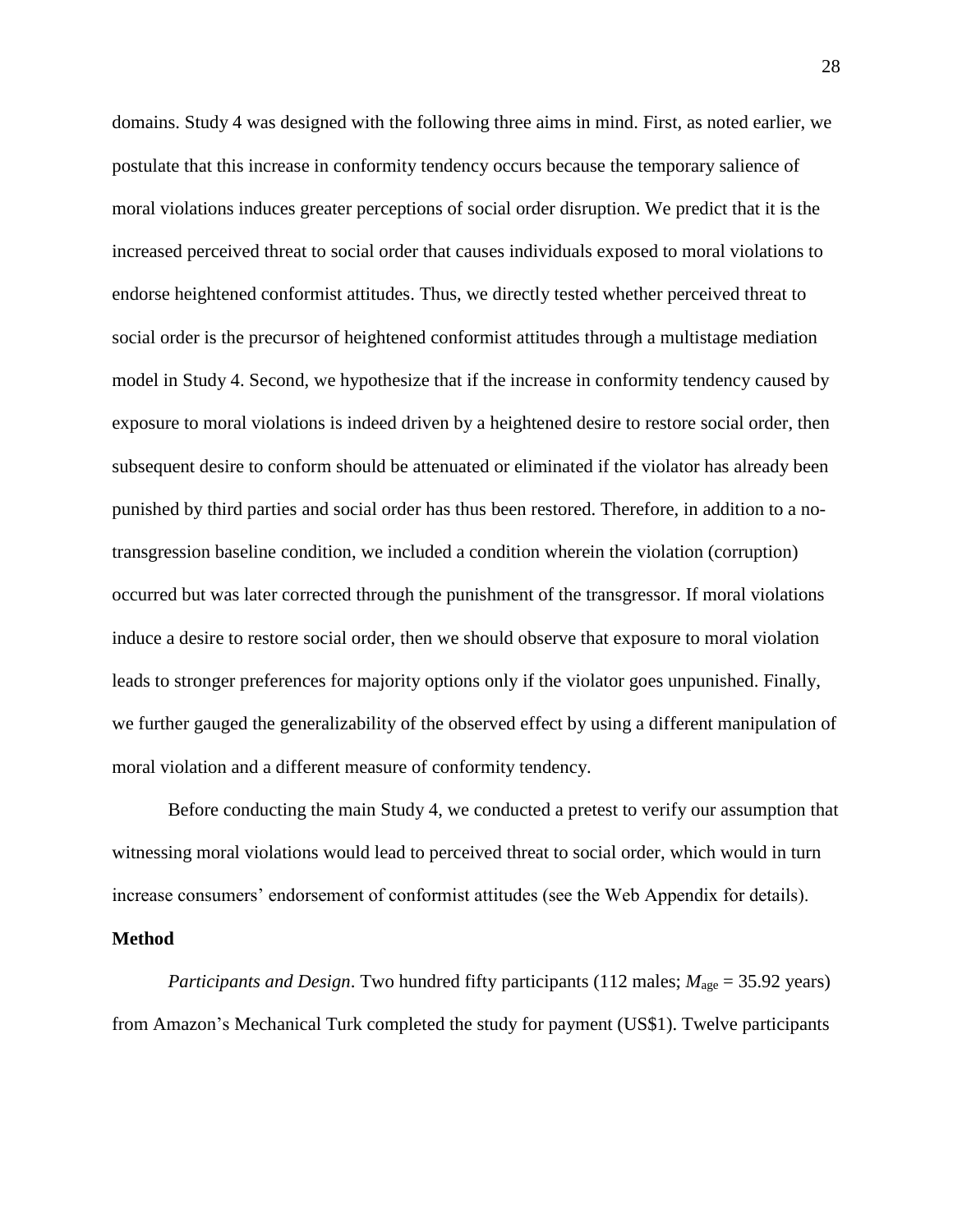did not pass the attention check and were eliminated from further analysis (final *N* = 238). The study was advertised as a survey on social issues and consumption preferences.

*Procedure*. After providing consent, participants were instructed that the study consisted of three parts. In the first task, participants were told that the researchers were interested in people's impression formation and evaluation of others. They were randomly assigned to conditions of a one-factor, three-level (unpunished corrupt CEO, punished corrupt CEO, and control) between-subjects design. Participants in the *unpunished-corrupt-CEO* condition read a story in which a CEO, "despite his poor managerial performance and reckless spending of shareholders' money towards his luxurious lifestyle, was awarded a large sum of bonus by the company's board" (Zhu 2014, p. 38), thus representing a violation of the moral principle of justice. Participants in the *punished-corrupt-CEO* condition read the same story except that the corrupt CEO was eventually fired for his poor performance and sued by the company's board, and justice was thus upheld. Those in the control condition read about a typical daily experience of a CEO (Nikumb 2013; see the Web Appendix for the articles). To ensure the effectiveness of the manipulation, following Zhu (2014), participants were told that the story was based on a real event with identifying information removed. As in Study 2, to ensure that participants actually read the story, they could proceed to the next page, which included questions to check their understanding of the article (participants were asked to briefly summarize the story and to indicate how involved, interested, and engaged they had been in reading the story, using a scale from  $1 = not$  *at all* to  $9 = very$  *much*;  $\alpha = .95$ , averaged to form an index of involvement), after at least 100 seconds had elapsed. The average time participants spent reading the article was 131.48 seconds and was similar across conditions ( $p > .80$ ; see Table 1).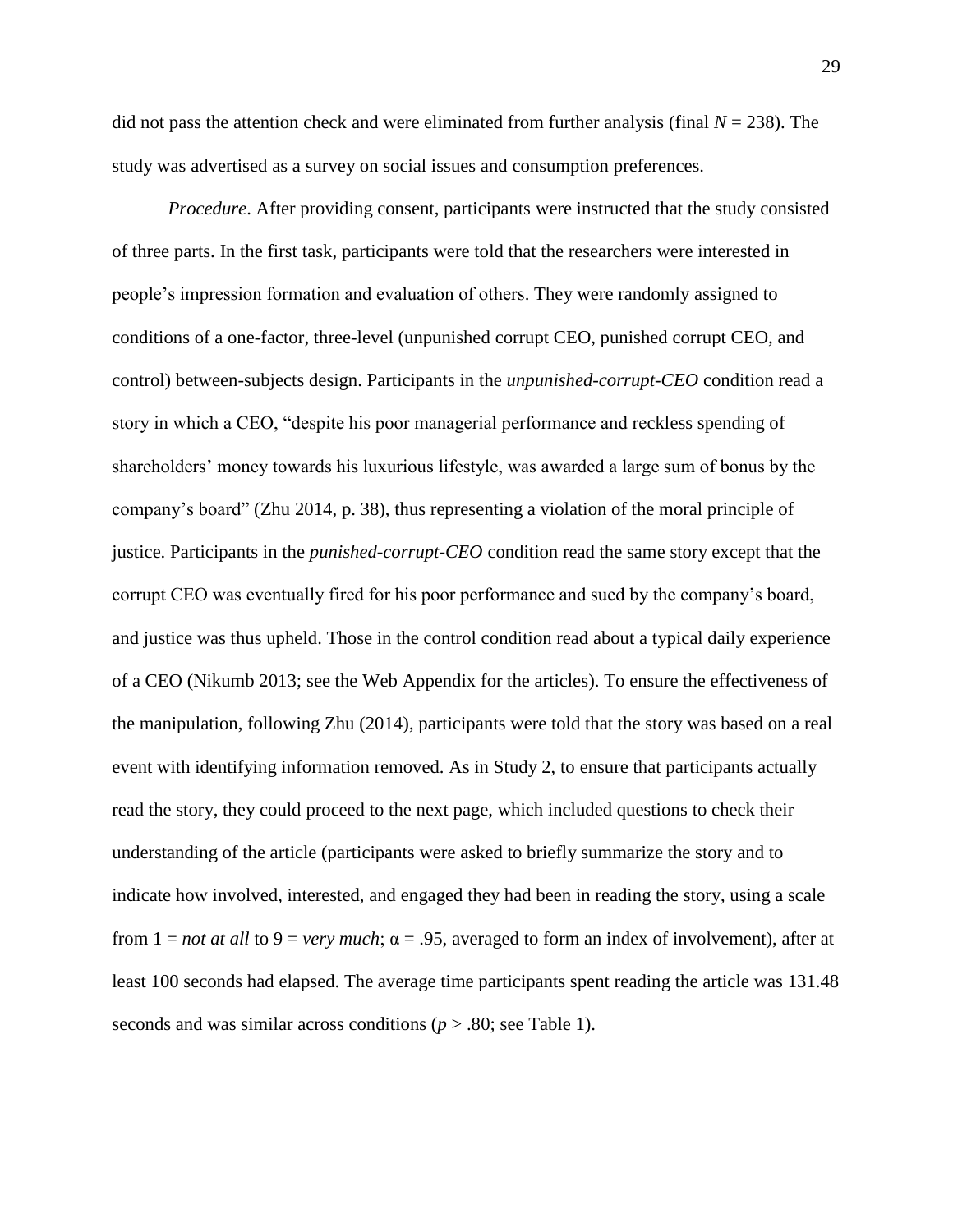Next, participants proceeded to an ostensibly unrelated second study titled "Consumption Preference Survey," in which participants performed a brand preference task using a measure similar to that employed in prior research (Berger and Heath 2007; Dong et al. 2015). Participants were told that the researchers were interested in surveying people's brand preferences across several product categories. They were then asked to indicate their preference for each of five product categories based on market share information (ostensibly taken from a recent consumer survey). Specifically, they were asked to choose one of three brands in each of five different product categories (bike lights, remote controls, sofas, home stereo systems, and digital picture frames). The alternatives varied in terms of market share. In a typical item, for example, one brand was preferred by around 70% of consumers, the second by around 20%, and the third by around 10%. Participants' choices were coded as 1 (the lowest market share option), 2 (the middle market share option), or 3 (the highest market share option). These choices were summed across the five categories to form a conformity-tendency score with a possible range from 5 to 15. Higher numbers indicated greater tendency to conform to others' preferences.

Afterwards, participants indicated perceived threat to social order (adapted from Fischer et al. 2007). Specifically, they were asked to think back to the moment when reading the CEO's story and indicate to what extent they perceived the CEO's behavior would threaten the order of society, to what extent corruption would harm the order of society, to what extent the corruption situation in current society is threatening, and to what extent the current corruption situation is problematic for society, all along a scale from 1 (*not at all*) to 9 (*very much*). A factor analysis of these items yielded only one factor with an eigenvalue greater than 1, so responses were averaged into a composite index of perceived threat to social order ( $\alpha$  = .95). They also responded to the same conformist attitudes scale ( $\alpha$  = .85) used in Studies 2 and 3 (the order of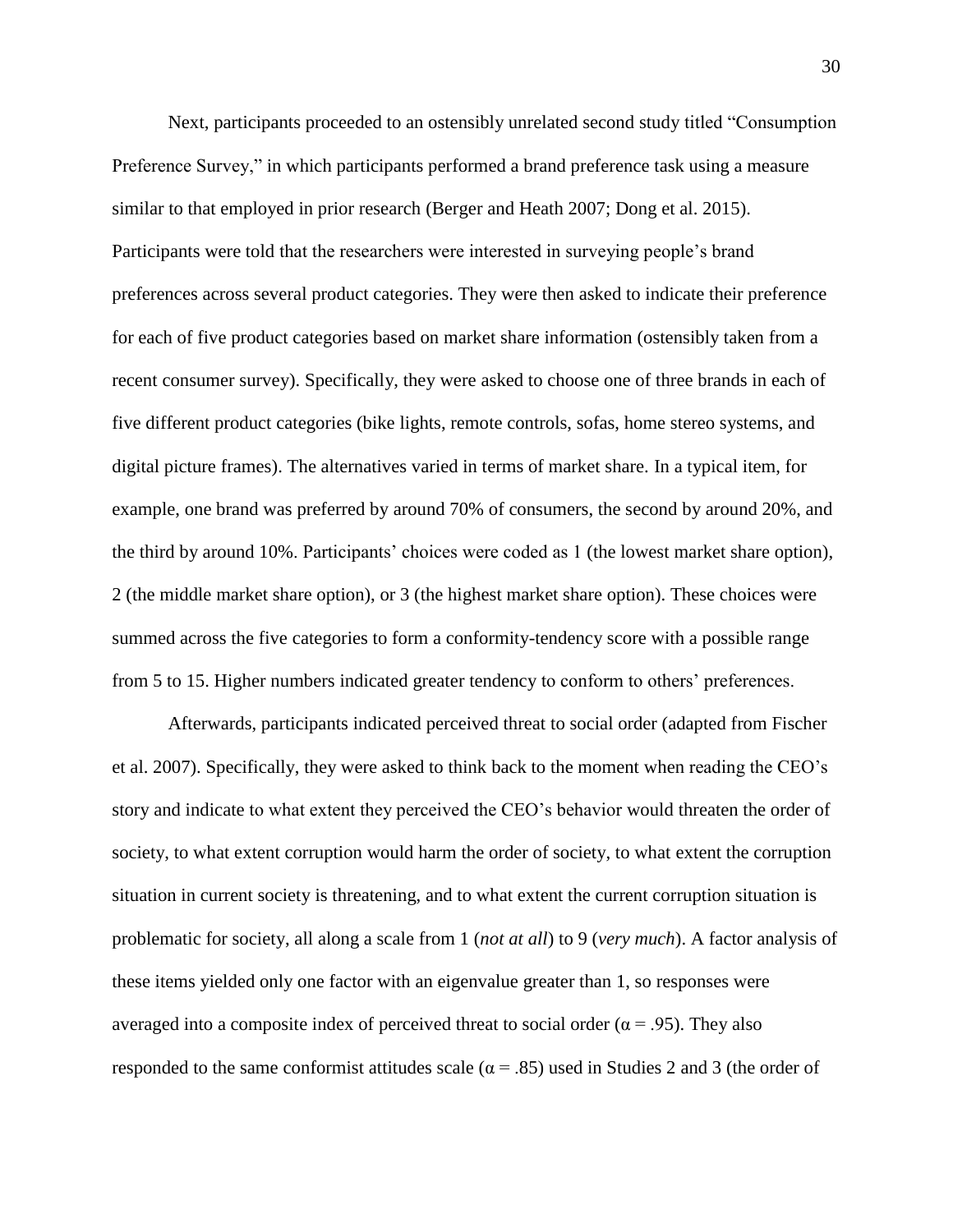presenting these two scales was counterbalanced). Lastly, participants completed a short manipulation-check questionnaire titled "Additional Questions Regarding the CEO's Story" (Question 1: "How do you think of the CEO described in the story?," rated from  $1 =$ *moral/honest/upright/helpful to his company* to 9 = *immoral/corrupt/ deceptive/harmful to his company*;  $\alpha = .98$ , averaged to provide an index of perceived immorality of the CEO's behavior; Question 2: "I think the CEO should be punished for what he has done," rated from 1 = *strongly disagree* to 9 = *strongly agree*; Question 3: "Based on the story, the CEO has received punishment for his actions," rated from 1= *little* to 9 = *adequate*; the last two questions were omitted for the control condition). Participants then reported demographic details.

#### **Results and Discussion**

*Manipulation Checks*. As expected, participants who read the story of a corrupt CEO rated the CEO as more immoral than did those who read about the typical daily experience of a CEO ( $M_{\text{unpunished corrupt CEO}} = 8.08$ ,  $SD = 1.35$ ;  $M_{\text{punished corrupt CEO}} = 8.37$ ,  $SD = .86$ ;  $M_{\text{control}} = 3.16$ ,  $SD = 1.51$ ;  $F(2, 235) = 419.18$ ,  $p < .001$ ). No significant difference was observed for the two corrupt-CEO conditions ( $p > 0.15$ ). Moreover, while participants in the two corrupt-CEO conditions believed that the CEO should be punished to the same extent  $(p > .23)$ , those in the unpunished- (vs. punished-) corrupt-CEO condition reported that the CEO did not receive adequate punishment for his bad deeds ( $p < .001$ ), confirming the success of our manipulation of punishment. Also, participants did not differ in terms of involvement (*p* > .24; see Table 1).

*Brand Preference*. As predicted, participants who read the story describing a corrupt CEO who went unpunished ( $M = 14.21$ ,  $SD = 1.38$ ) were more likely to prefer brands with larger market share, compared with those who read a similar story describing the same corrupt CEO being punished and sued ( $M = 13.50$ ,  $SD = 2.23$ ;  $F(1, 235) = 5.06$ ,  $p = .025$ ) or those who read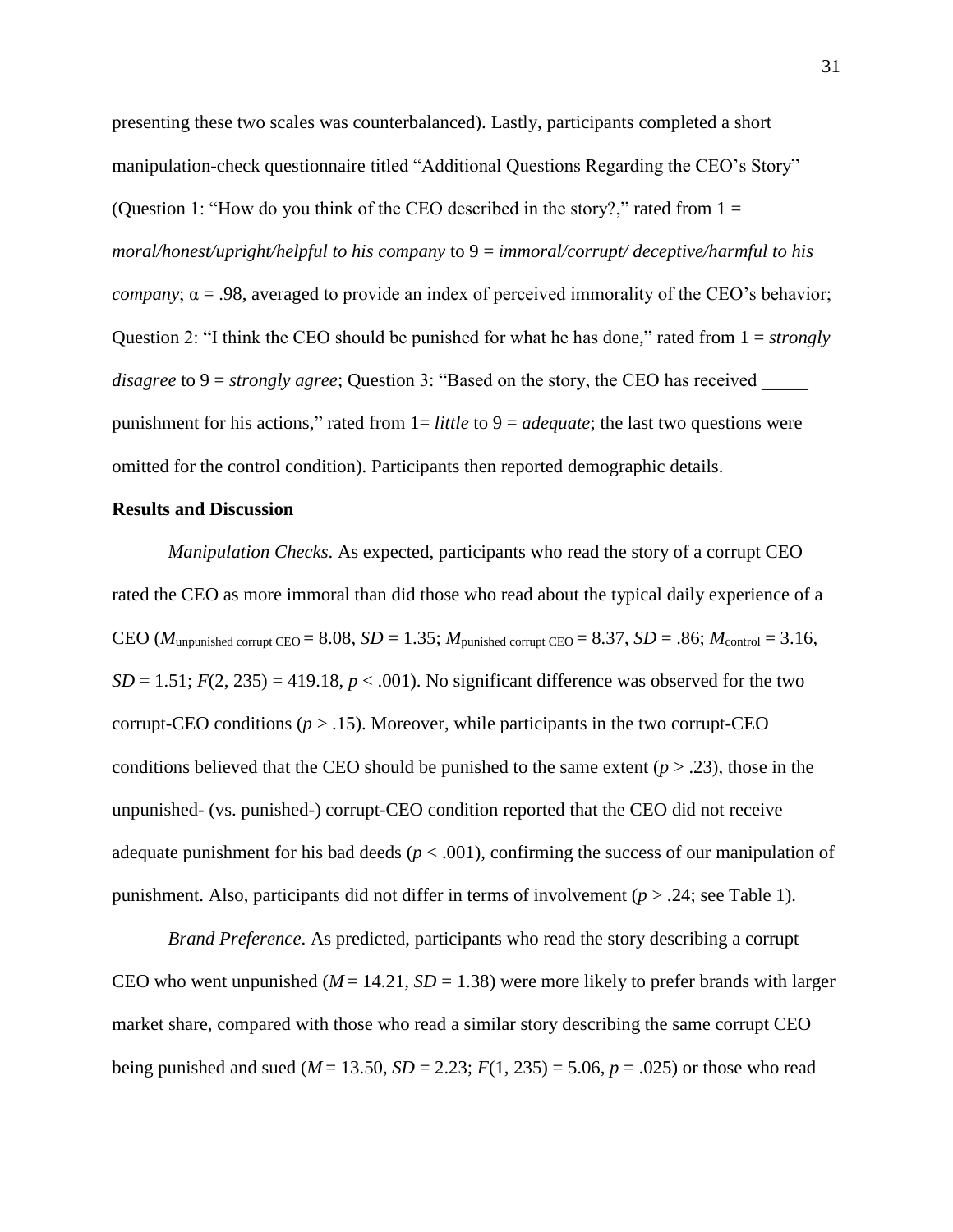about a CEO's daily life (*M* = 13.46, *SD* = 2.25; *F*(1, 235) = 5.75, *p* = .017). No significant difference was observed between the latter two conditions (*p* > .88). The main effect of condition on participants' subsequent conformity tendency was significant  $(F(2, 235) = 3.63, p = .028)$ .

*Perceived Threat to Social Order*. Exposure to unpunished corruption also had a positive effect on participants' perceived threat to social order  $(F(2, 235) = 44.91, p < .001)$ . Participants in the unpunished-corrupt-CEO condition expressed a higher perceived threat to social order (*M*  $= 6.76$ , *SD* = 1.88) than did those in the punished-corrupt-CEO (*M* = 5.71, *SD* = 2.07; *F*(1, 235)  $= 3.19, p = .002$  or the control condition ( $M = 3.71, SD = 2.25$ ;  $F(1, 235) = 9.34, p < .001$ ).

*Conformist Attitudes*. Replicating Studies 2 and 3, we found a significant effect of exposure to moral violations on conformist attitudes  $(F(2, 235) = 5.78, p = .004)$ . Specifically, participants who were exposed to unpunished corruption  $(M = 5.21, SD = 1.42)$  endorsed conformist attitudes to a greater extent than did those exposed to punished corruption  $(M = 4.59)$ , *SD* = 1.36;  $F(1, 235) = 6.71$ ,  $p = .01$ ) or those unexposed to corruption (*M* = 4.45, *SD* = 1.76;  $F(1, 235) = 10.17, p = .002$ .

*Multistage Mediation*. We expected that exposure to moral violations should increase conformity by enhancing perceived threat to social order, which in turn should boost participants' endorsement of conformist attitudes. To verify this prediction, we conducted a multistage mediation model (Hayes 2013). The first contrast compared the unpunished-corrupt-CEO condition to the punished-corrupt-CEO condition. The second contrast compared the unpunished-corrupt-CEO condition to the control condition. As hypothesized, exposure to unpunished (vs. punished) corruption heightened the perceived threat to social order, which increased conformist attitudes, leading to greater conformity tendency (*indirect effect* = −0.0274,  $SE = 0.0191$ ; 95% CI = [ $-.0881, -.0038$ ]). Similarly, the multistage mediation model was also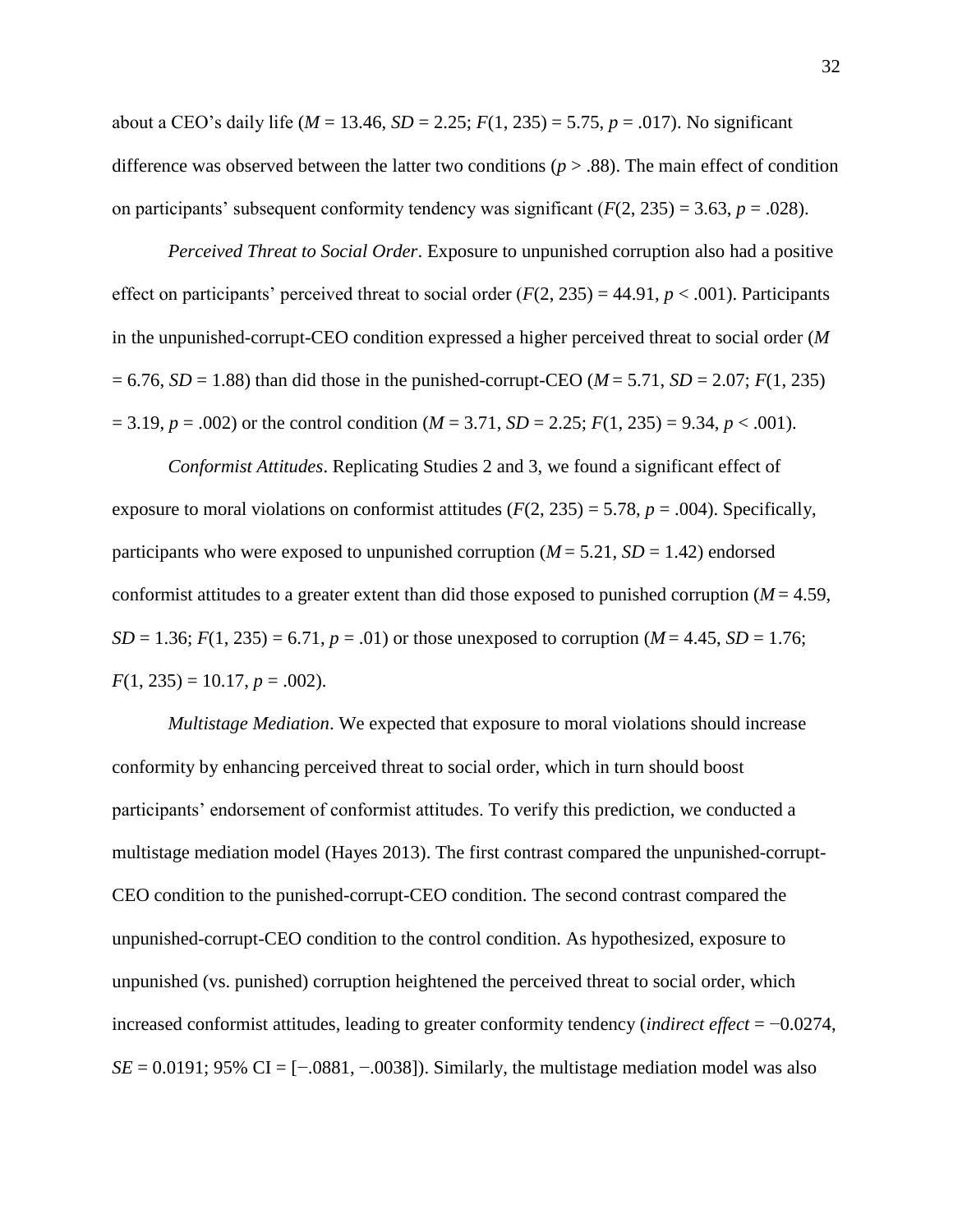supported for the effect of the second contrast (unpunished corrupt CEO vs. control) on conformity tendency (*indirect effect* =  $-0.0800$ , *SE* = 0.0518; 95% CI = [ $-.2224, -.0071$ ]). Moreover, the alternative multistage mediation model (exposure to moral violation  $\rightarrow$  conformist attitudes  $\rightarrow$  threat to social order  $\rightarrow$  brand preference) was not supported for either the first contrast (95% CI: [−.0560, .0008]) or the second contrast (95% CI: [−.0749, .0005]).

*Discussion*. In summary, the results of Study 4 extended our understanding of the observed phenomena by showing that exposure to a moral violation increased consumers' conformity tendency in consumption by heightening perceived threat to social order and hence increasing their endorsement of conformist attitudes. Also important, this study provided additional evidence for our proposed mechanism by showing that once the need to restore social order was eliminated (i.e., when the moral violator had already been punished), consumers' tendency to conform was reduced to its baseline level.

### **STUDY 5 WHEN THE MAJORITY IS PERCEIVED AS IMMORAL**

Study 5 sought to further test our proposed underlying process by using a moderation-byprocess design (Spencer, Zanna, and Fong 2005). Our logic is that if the majority-endorsed option is viewed as being complicit with the immoral others and may create further imbalance in social order, consumers would not conform to the majority. In other words, the immorality of the majority option should mitigate the observed effect of moral violation.

### **Method**

*Participants and Design*. Three hundred twenty-four participants recruited from Amazon's Mechanical Turk online panel (177 males;  $M_{\text{age}} = 36.65$  years) took part in this study for payment (US\$0.5). They were randomly assigned to conditions of a 2 (exposure to: moral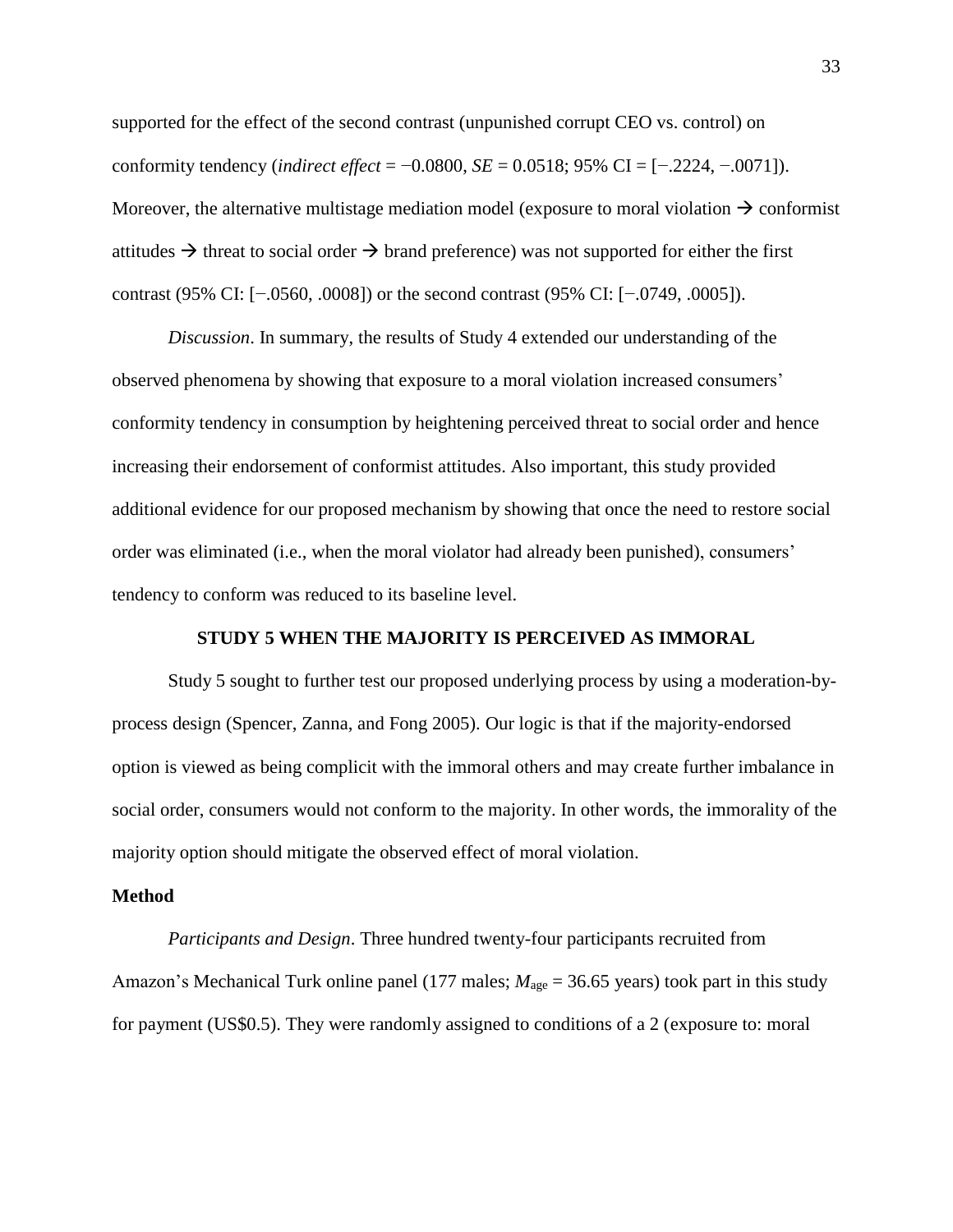violation vs. innocent error)  $\times$  2 (majority morality: immoral vs. control) between-subjects design.

*Procedure*. To manipulate exposure to moral violation, we followed exactly the same procedures as in Study 2 except that we only included the moral violation and innocent error conditions, as the effect was restricted to moral violation and could not generalize to any negative threats such as natural disaster (Studies 1 and 2). After reading the assigned news article, participants answered the same two questions intended for checking their understanding of the article. The average time participants spent reading the article was 166.10 seconds and was similar across conditions ( $p > .89$ ).

Next, all participants proceeded to the second, ostensibly unrelated study, titled "Book Club Membership Choice." In the majority control conditions, participants were presented with exactly the same book club choice task as used in Study 2. In the immoral majority conditions, we explicitly pitted the perceived morality of the book clubs against the perceived popularity by providing different information about the occupation of members in the two book clubs. Specifically, participants were told that most members of the majority book club were financial industry employees, whereas most members of the minority book club were nonprofit organization employees. In all conditions, participants were asked to indicate which book club they preferred to join and rated their likelihood of joining each of the two book clubs along the same scale  $(1 = \text{very} \text{ unlikely}; 9 = \text{very} \text{ likely})$ , as in Study 2. We chose financial industry workers to manipulate immoral majority because they are commonly perceived to be unethical and opportunistic (Alton 2015; Federwisch 2015). Indeed, a pretest with 50 participants (22 males;  $M_{\text{age}} = 34.54$  years) from the same participant pool verified that financial industry employees ( $M = 4.98$ ,  $SD = 1.67$ ;  $F(1, 49) = 6.16$ ,  $p = .017$ ) were rated less moral than the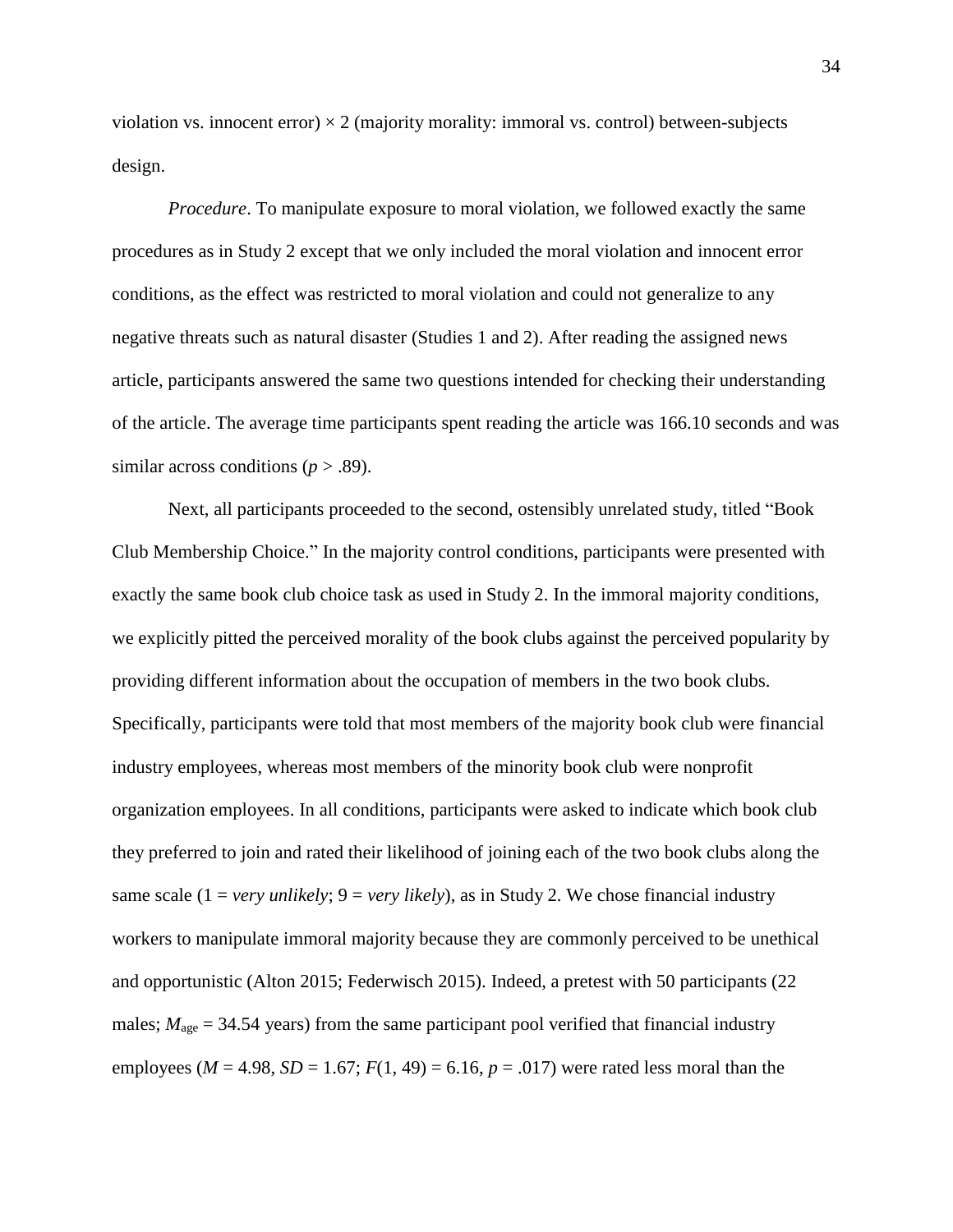general population ( $M = 5.64$ ,  $SD = 1.56$ ), which was in turn rated less moral than nonprofit organization employees ( $M = 6.92$ ,  $SD = 1.55$ ;  $F(1, 49) = 28.25$ ,  $p < .001$ ) (along a scale from 1 *very immoral* to 9 *very moral*).

Lastly, participants indicated to what extent they thought employees of the financial industry and those of the nonprofit organizations mentioned in the book club manipulation were moral or immoral along a scale from 1 (*very immoral*) to 9 (*very moral*) as a manipulation check. Participants then reported their demographic details and were thanked and funnel debriefed. No participant correctly guessed the purpose of this study. Prior to analysis, sixteen participants were excluded for failing to pass an attention check. Moreover, post-experimental probe revealed that nine participants in the immoral majority conditions were unaware of the occupation information of most members for each book club (which manipulated the perceived morality of each book club) and the data of these participants were excluded from further analysis. Screening based on these two exclusion criteria left us a final sample of 302.

#### **Results and Discussion**

*Manipulation Check*. As expected, participants in the moral violation condition (*M* = 8.06, *SD* = 1.25) perceived bankers involved in the LIBOR incident as more immoral than did those in the innocent error condition ( $M = 5.98$ ,  $SD = 2.15$ ;  $F(1, 300) = 107.59$ ,  $p < .001$ ). Moreover, all participants perceived that the LIBOR incident described in the news article would damage the economy to a similar extent  $(p > .08)$ . In addition, all participants perceived the news article to be realistic since the realism ratings were significantly higher than the scale midpoint  $(p< .001)$  and were comparable across conditions  $(p > .08)$ . No significant difference was observed in participants' involvement across conditions ( $p > 0.12$ ; see Table 1). Finally, for majority morality manipulation check, participants indeed rated employees of financial industry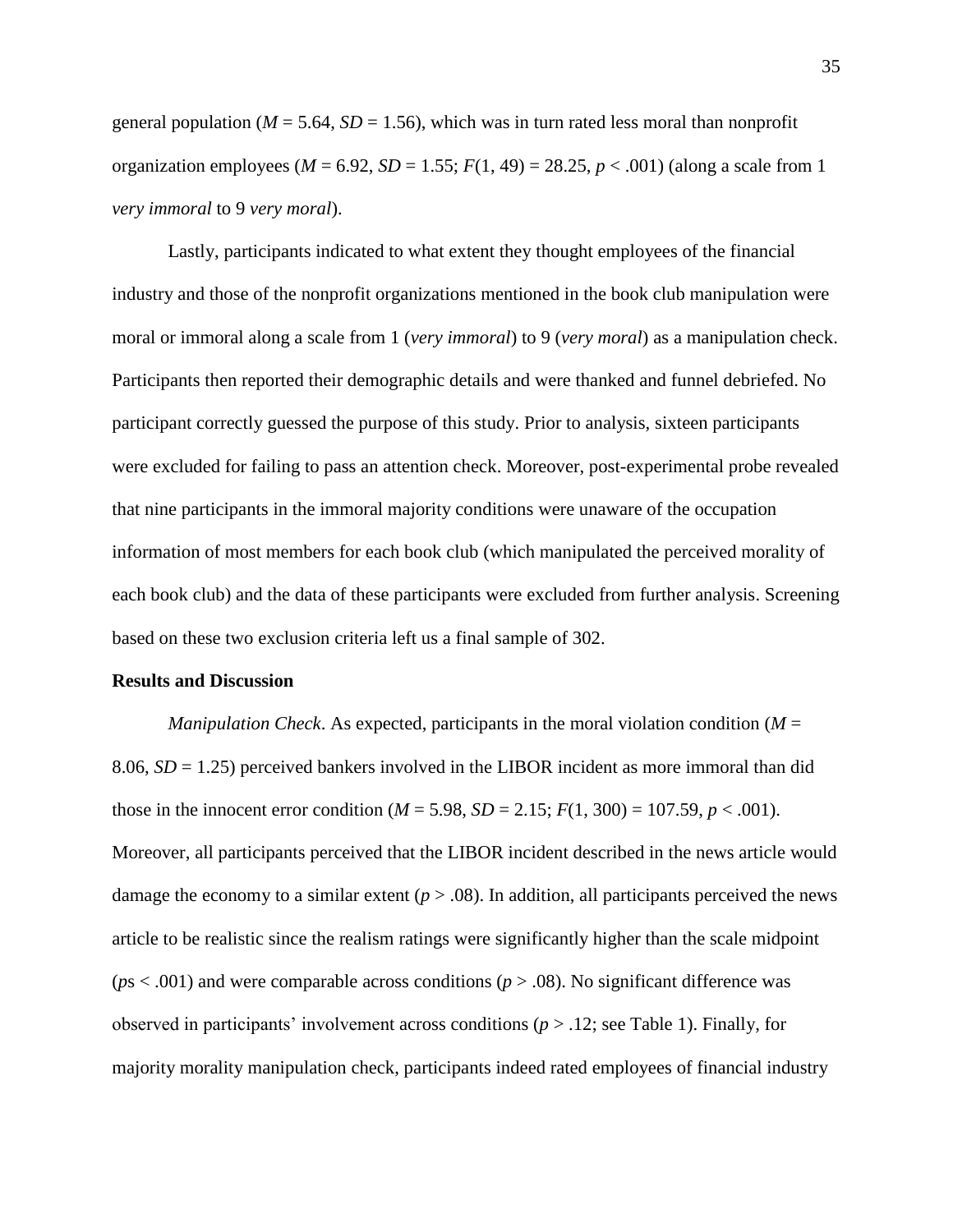$(M = 4.27, SD = 1.76)$  as less moral than those of nonprofit organizations  $(M = 6.83, SD = 1.66;$  $F(1, 301) = 372.12, p < .001$ .

Since we used financial industry employees to manipulate immoral majority, it is possible that there might be some nonindependence between the moral violation manipulation and the majority morality manipulation. In other words, participants might perceive financial industry employees in the book club manipulation to be more immoral in the moral violation condition than the innocent error condition. To rule out that possibility, we compared participants' morality rating of financial industry employees between the moral violation and innocent error conditions and found no difference  $(4.26 \text{ vs. } 4.22; F < 1)$ . This suggests that the morality majority manipulation was successful and was independent of the moral violation manipulation.

*Book Club Choice.* A binary logistic regression model with moral violation (1 = moral violation;  $-1 =$  innocent error), majority morality (1 = immoral;  $-1 =$  control), and their interaction as predictors of book club choice ( $1 =$  choosing the majority book club;  $0 =$  choosing the minority book club) yielded a significant main effect of majority morality ( $b = -0.35$ ,  $SE =$ 0.14,  $z = -2.59$ ,  $p = .010$ ) and a significant moral violation × majority morality interaction effect  $(b = -0.28, SE = 0.13, z = -2.09, p = .037)$ . Planned contrast revealed that exposure to moral violation (vs. innocent error) increased preference for the majority book club (44.7% vs. 25.4%;  $\chi^2(1) = 6.06$ ,  $p = .014$ ) for those in the majority control conditions. In the immoral majority conditions, participants had relatively lower preferences for the majority book club and their preferences did not significantly differ between the moral violation and innocent error conditions (19.2% vs. 23.4%, respectively;  $\chi^2(1) = .39$ ;  $p > .53$ ). Using participants' relative preference for the majority (vs. minority) book club yielded the same conclusion (see the Web Appendix).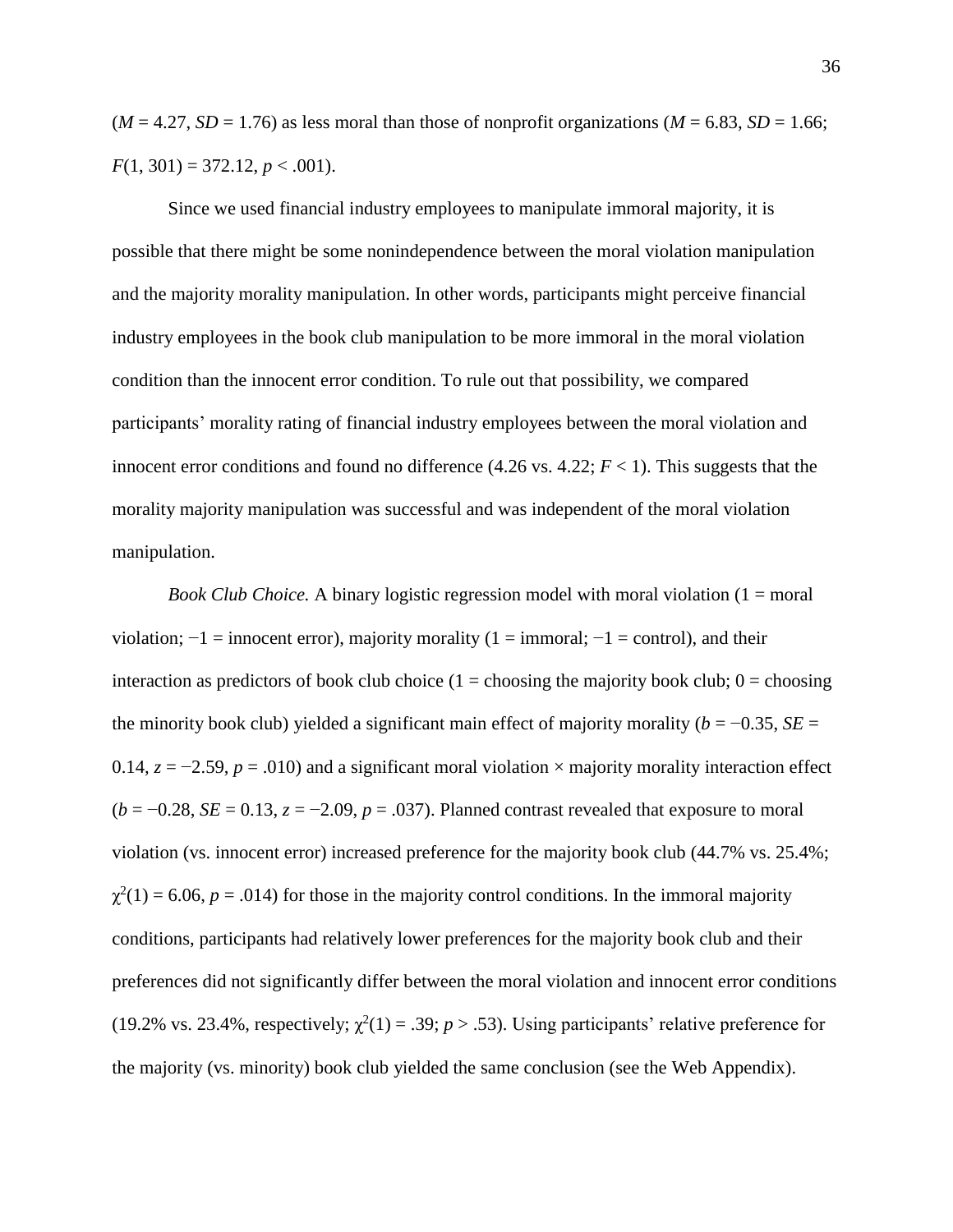*Discussion*. The results of this study demonstrate the critical role of the morality of the majority—exposure to moral violation does not always increase conformity tendency in consumption, rather, individuals conform only as a function of the morality of the majority. These results thereby provide further support for our argument that the effect of exposure to moral violation on conformity is driven by a heightened desire to restore social order. When choosing the majority-endorsed option is viewed as being complicit with the immoral others and may therefore further disrupt the balance of social order, the effect disappeared.

#### **GENERAL DISCUSSION**

Taken together, the results of five studies provide converging evidence that exposure to moral violations leads to increased preference for majority-endorsed (vs. minority-endorsed) options in domains different from where the moral violation occurred. We demonstrated that exposure to moral violations heightens consumers' perceived threat to social order, which increases their endorsement of conformist attitudes and therefore leads to greater conformity tendency in consumption. Critically, the effect of exposure to moral violations on conformity disappears (a) when consumers have low (vs. high) need to belong, as inferred indirectly from participants' perceived social support (Study 1) or measured directly (Studies 2 and 3), (b) when the moral violator has already been punished by third parties (Study 4), and (c) when the majority option is viewed as being complicit with the moral violation (Study 5).

Importantly, we observed consistent effects across studies despite variations in study contexts and materials. For instance, we found the predicted effect of exposure to moral violations in both laboratory (Studies 1 and 3) and online settings (Studies 2, 4, and 5). We found it using different manipulations of exposure to moral violations, involving news articles describing a financial scandal (Studies 1, 2, and 5), stories about a corrupt CEO (Study 4), and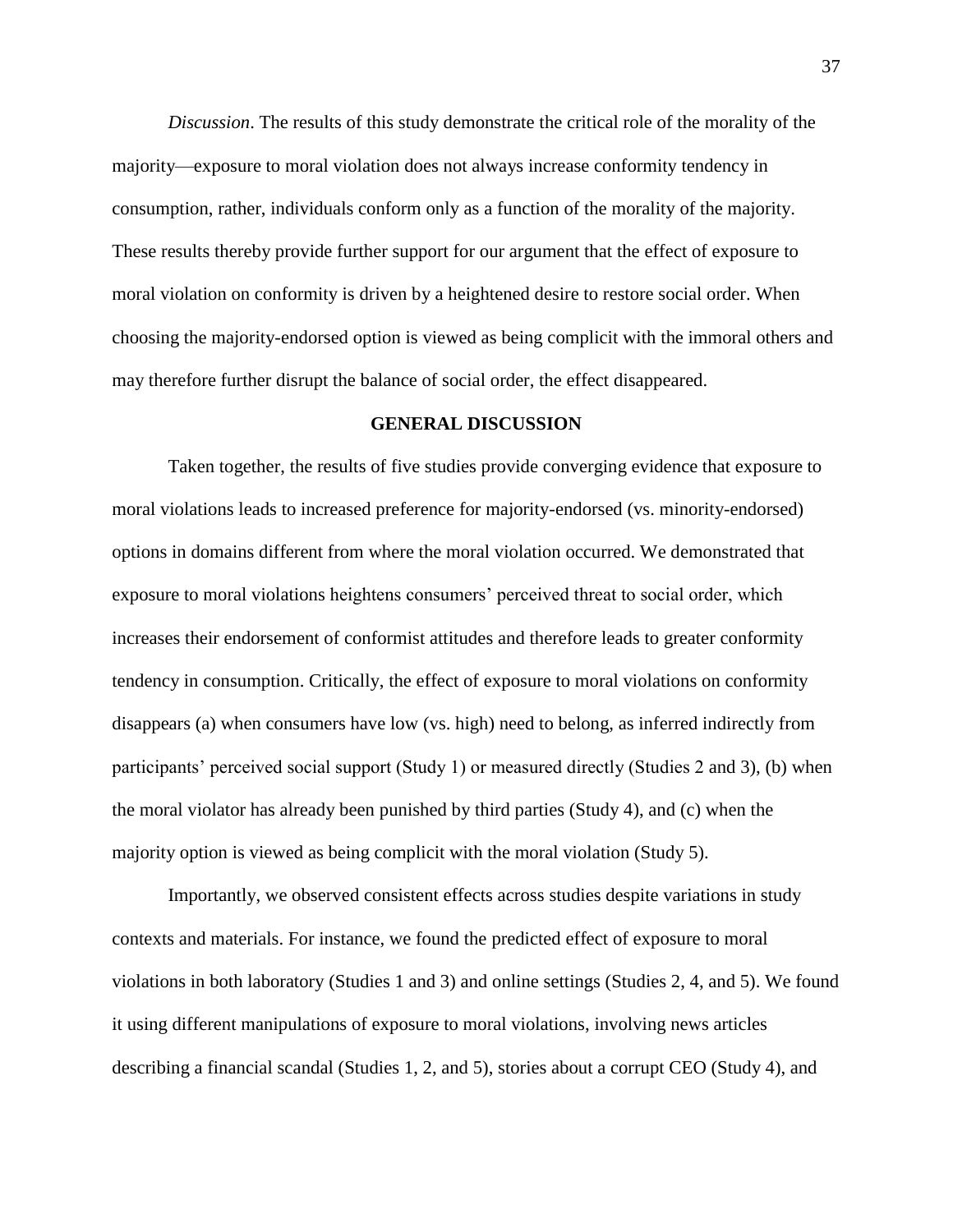actual cheating behavior (Study 3). We also found evidence for the effect across different product categories and across different measures of conformity—both self-reported preferences (Studies 2, 4, and 5) and real choices (Studies 1 and 3).

Our results rule out a number of alternative interpretations. For example, the effect cannot be attributed to a mere heightened motivation to protect oneself and cannot be generalized to any events that elicit threats or negative affect. If that were the case, people who were exposed to a natural disaster threat should also have been more inclined to choose majority-endorsed (vs. minority-endorsed) options, which did not happen (Studies 1 and 2). In addition, the effect cannot be explained by a mere heightened salience of norm deviance and a mere desire for normative behavior after exposure to moral violations. If that were true, participants in the punished-corrupt-CEO condition should have expressed a tendency to conform equal to that of participants in the unpunished-corrupt-CEO condition (Study 4). Finally, neither moral emotions (additional measures of Studies 2 through 4; see the Web Appendix) nor desire for power, control, or status (additional measures of Study 1; see the Web Appendix) could account for the effect.

#### **Theoretical Contributions of the Research**

Our conceptualization of these effects intersects with theory and research in three different areas, involving (a) the psychological consequences of witnessing moral violations, (b) the psychological functions of conformity, and (c) the power of symbolic consumption in coping with negative feelings and experiences, and thus contributes to each of these research areas.

First, this research extends current literature on the psychological consequences of witnessing moral violations by documenting a novel effect of witnessing moral violations on consumer choice. We offer a new mechanism through which exposure to moral violations can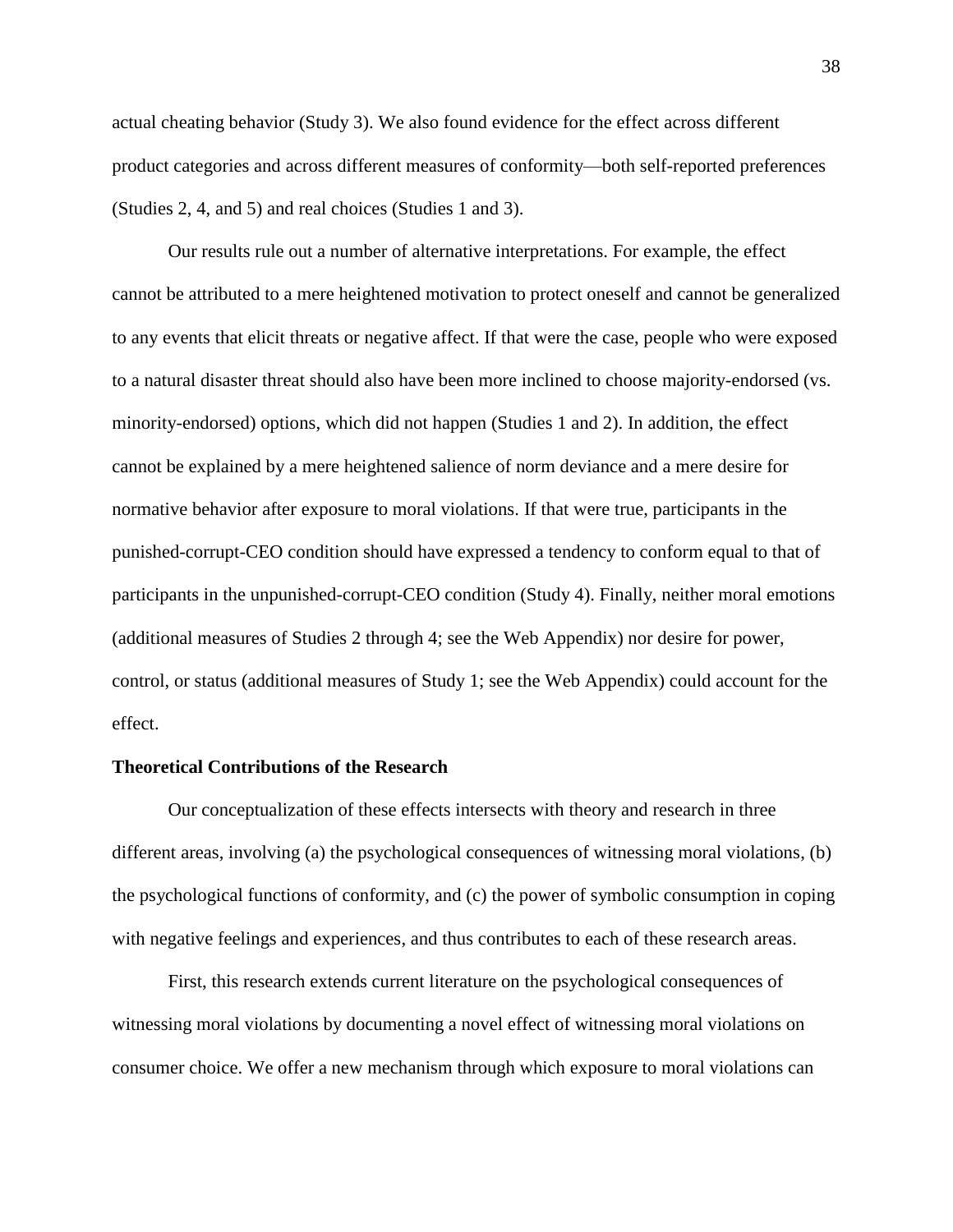influence consumer choice. Whereas extant research has primarily focused on how witnessing moral violations leads to moral disgust (Chapman et al. 2009), which intensifies disgust reactions toward gustatory and olfactory stimuli (Skarlicki et al. 2013) and reduces consumers' consumption of food and drinks (Chan et al. 2014), we instead bring to light the influence of witnessing moral violations on consumers' preference for consumption choice options that are endorsed by the majority (vs. minority). Our research suggests that when actions aimed at directly condemning and punishing moral violations are not immediately available, consumers have a tendency to conform to the majority. This tendency is driven by a generalized desire for maintaining social order after being exposed to moral violations, and it manifests symbolically in consumers' greater preference for majority-endorsed (vs. minority-endorsed) choice options (e.g., brands with larger vs. smaller market share).

Second, by identifying a novel antecedent of conformity, this research contributes to the conformity literature by documenting another important psychological function of conformity, in addition to normative and informative functions (i.e., obtaining social acceptance and making the right judgments and decisions, respectively). The present research suggests that a potential third motive for conforming to others' preferences and behaviors is to symbolically build up a moral majority—the feeling that one is accompanied by many on the same moral ground—which signals social order. Although endorsing or choosing a majority-endorsed product in an unrelated domain may not exert any real repercussions for the moral transgressor personally, being in the majority (vs. minority) group may nevertheless signal social order to those exposed to moral transgressions and attenuate their concern about condemning and punishing moral violators.

Third, this research contributes to the increasing body of literature examining how consumers may symbolically cope with negative feelings and experiences through consumption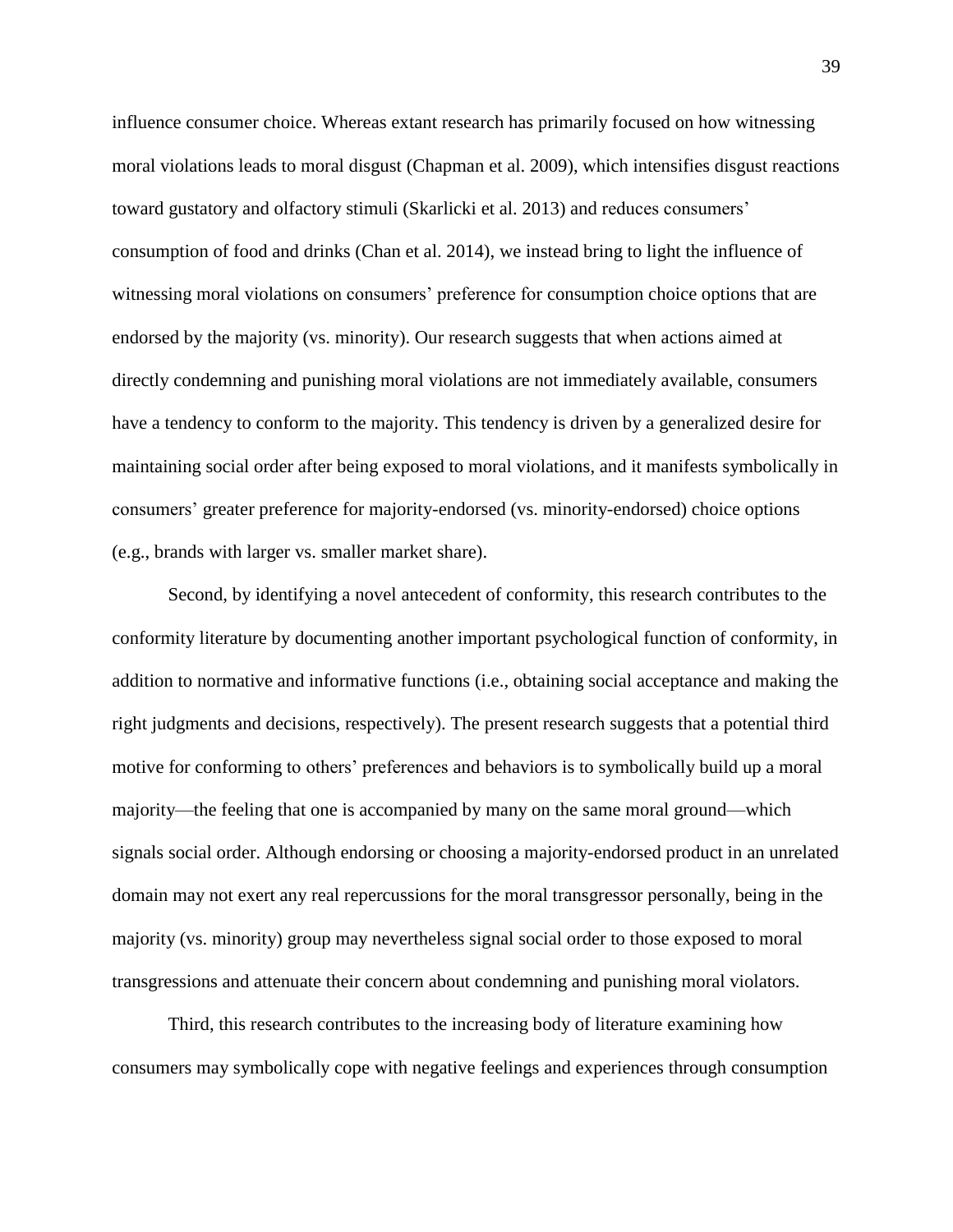(e.g., Cutright et al. 2011; Dong, Huang, and Wyer 2013; Gao, Wheeler, and Shiv 2009; Kay et al. 2009). Moreover, the current investigation highlights the role of moral values and their associated motivational responses in driving actions aimed at coping with the negative consequences of witnessing moral violations. Our results suggest that acquiring majorityendorsed (vs. minority-endorsed) products can be one symbolic strategy used by consumers to cope with the negative consequences associated with moral violations.

#### **Relation to Previous Research and Opportunities for Future Research**

*Political Ideology.* Although our theorizing does not incorporate individuals' political ideology, the chronic differences in the preference for common and unique choice alternatives as a function of one's political ideology should be noted. Extant literature has shown that political conservatism is associated with a systematic preference for established national brands (vs. their generic substitutes) and with a lower tendency to buy new products (Khan, Misra, and Singh 2013). More broadly, conservative ideology has been shown to be associated with a preference for tradition and the status quo (Jost et al. 2003), skepticism about new experiences (McCrae 1996), and greater conformist attitudes (Murray and Schaller 2012). These ideology-based differences could have an influence on the disposition to conform to majority preferences independently of the factors we investigated. On the other hand, it is possible that the effect we observed is more pronounced among individuals who gravitate toward conservative (vs. liberal) ideology, because two factors (i.e., exposure to moral violations and trait-level high conservatism) directing to the same consequence (i.e., greater conformity tendency) might exert an even stronger motivational force. This possibility may be worth examining in future studies.

*Group Dynamics.* The positive effect of witnessing moral violations on individuals' tendency to conform to the majority (vs. minority) group's preferences and behaviors is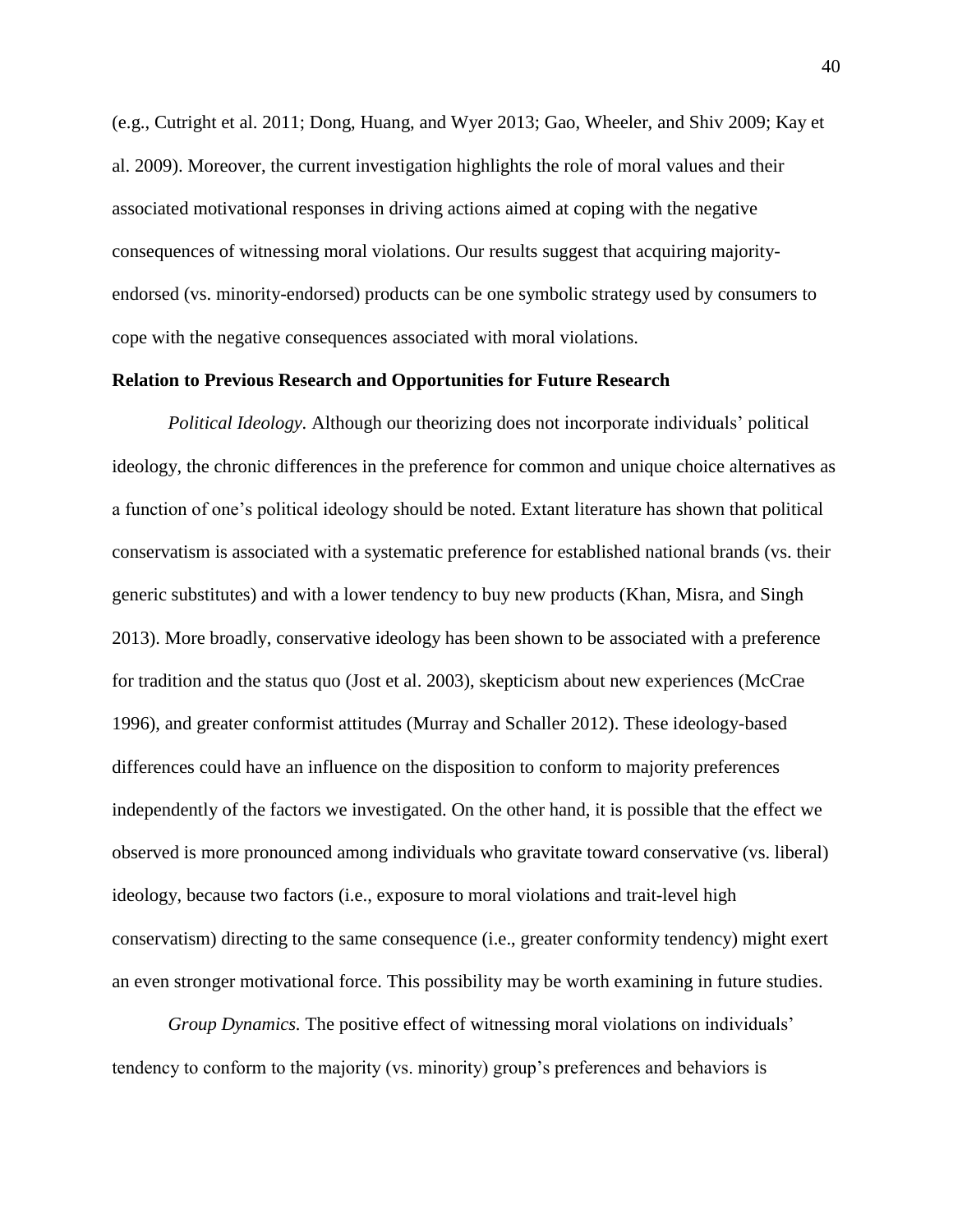noteworthy in the context of research on the social nature of morality more generally, which largely emphasizes group competition (Haidt 2012). For instance, prior research has demonstrated that unethical behaviors of out-group (vs. in-group) members are more likely to be perceived as breaches of social norms (Gino, Ayal, and Ariely 2009) and, as a result, violations by out-group (vs. in-group) members may elicit a stronger perceived threat to social order and thus greater conformist attitudes and behavior. Future research could examine whether the effect we found would be attenuated for violations by in-group members. Moreover, another important question concerning group competition is whether moral behaviors may sometimes provoke conformity. For instance, although moral rebels may be embraced by uninvolved third parties, they are often rejected by their peers who feel that such rebellion implicitly calls their own behavior into question (Monin, Sawyer, and Marquez 2008). Thus, people's conformity tendency after observing moral rebels may be largely determined by their self-perception of their own moral standing, such that they may tend to conform if they are uninvolved third-party observers of immoral behavior but choose to stand out if they are involved in immoral behavior that is rejected by the moral rebel. In this sense, it is not moral violation, per se, but the perceived threat to social order that causes conformist attitudes and choices. While witnessing moral violations is one of the most prevalent experiences of threat to social order, it is important to recognize that social order can also be challenged by moral acts.

*Types of Violations.* In our studies, we have looked into three types of moral violations, concerning financial scandals, cheating, and corruption. Based on the typology of the Moral Foundations Theory (Haidt 2012), these violations can be categorized as breaches of the moral principles of fairness and loyalty. Future research could examine whether the observed effect generalizes to violations of other types of moral principles (e.g., care, sanctity, liberty).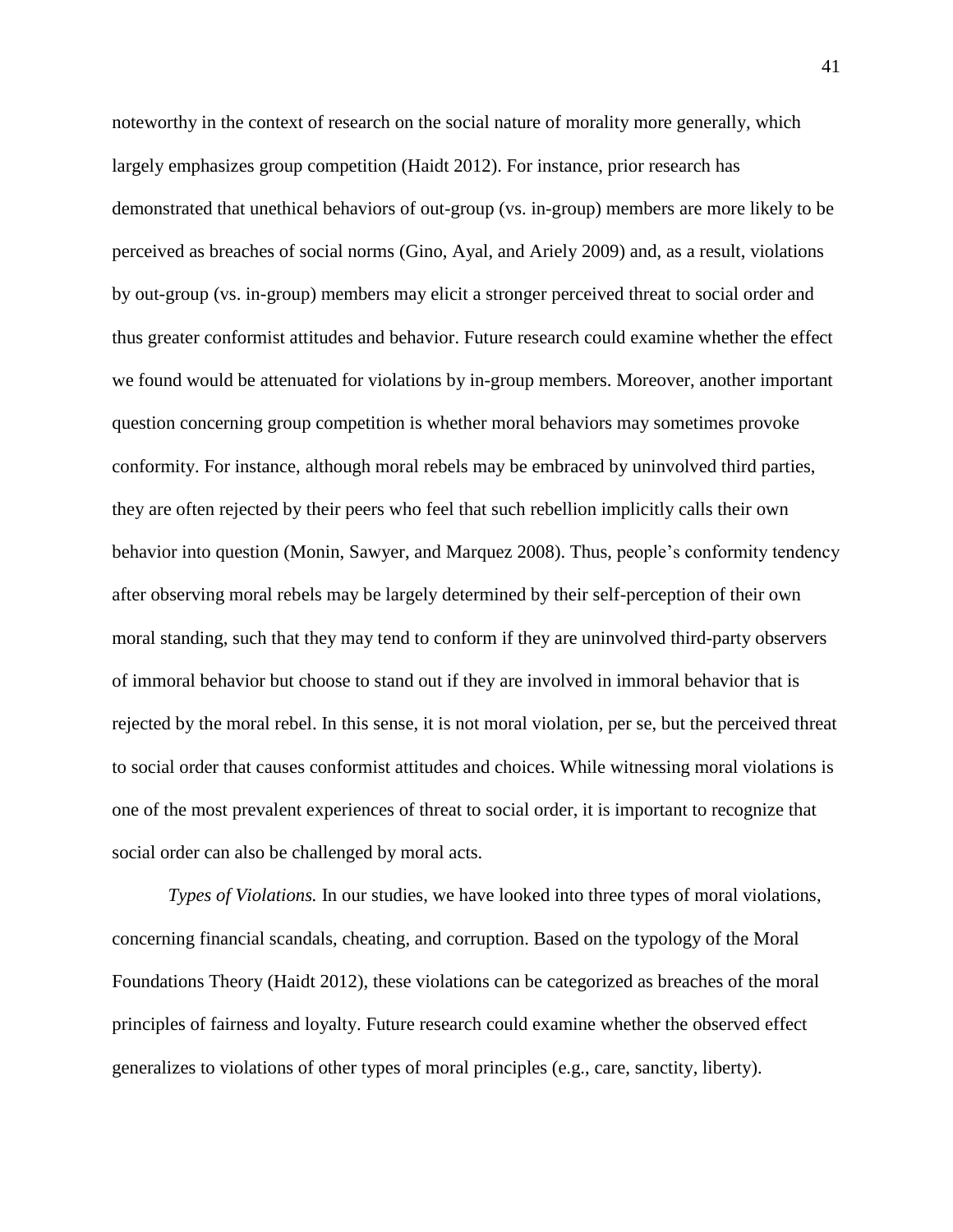*The Role of Severity of Moral Violations.* Future research could also seek to improve our understanding of the relationship between the severity of moral violations and desire for conformity. One possibility is that there is an inverted U-shaped relationship whereby moderately severe moral violations trigger actions toward conforming to the majority but extremely severe violations can be depleting and daunting. Indeed, Rucker et al. (2004) showed that when people perceived threats to social order (vs. no threats), they expressed a greater tendency to punish the transgressors, but "only when the perceived severity of the transgression or crime was relatively moderate" (p. 673). Therefore, we expect that the effect we observed might also be more likely to occur for violations that are relatively moderate in terms of their perceived severity. Another possibility is that the relationship between exposure to moral violations and conformity follows a step function, such that the effect will occur as long as people perceive social order being disrupted, regardless of how severe the transgression is. Our results from Study 3 appear to be more in line with the step-function hypothesis because the effect was comparable in magnitude for both direct victims (for whom the perceived severity of cheating behavior might be higher) and third-party observers. Future research could explicitly manipulate the severity of moral violations and test whether the magnitude of the effect varies as a function of severity.

*Cultural Differences.* Given that our experiments were run exclusively with North American samples, future research could examine potential cultural influences on the observed effect. Two cultural dimensions may be relevant. The first dimension pertains to interdependence versus independence. We expect that the effect might be stronger for people in interdependent cultures, who may desire more social support and have a higher need to belong. Another relevant cultural-difference dimension pertains to "tightness" versus "looseness" (Gelfand et al. 2011). It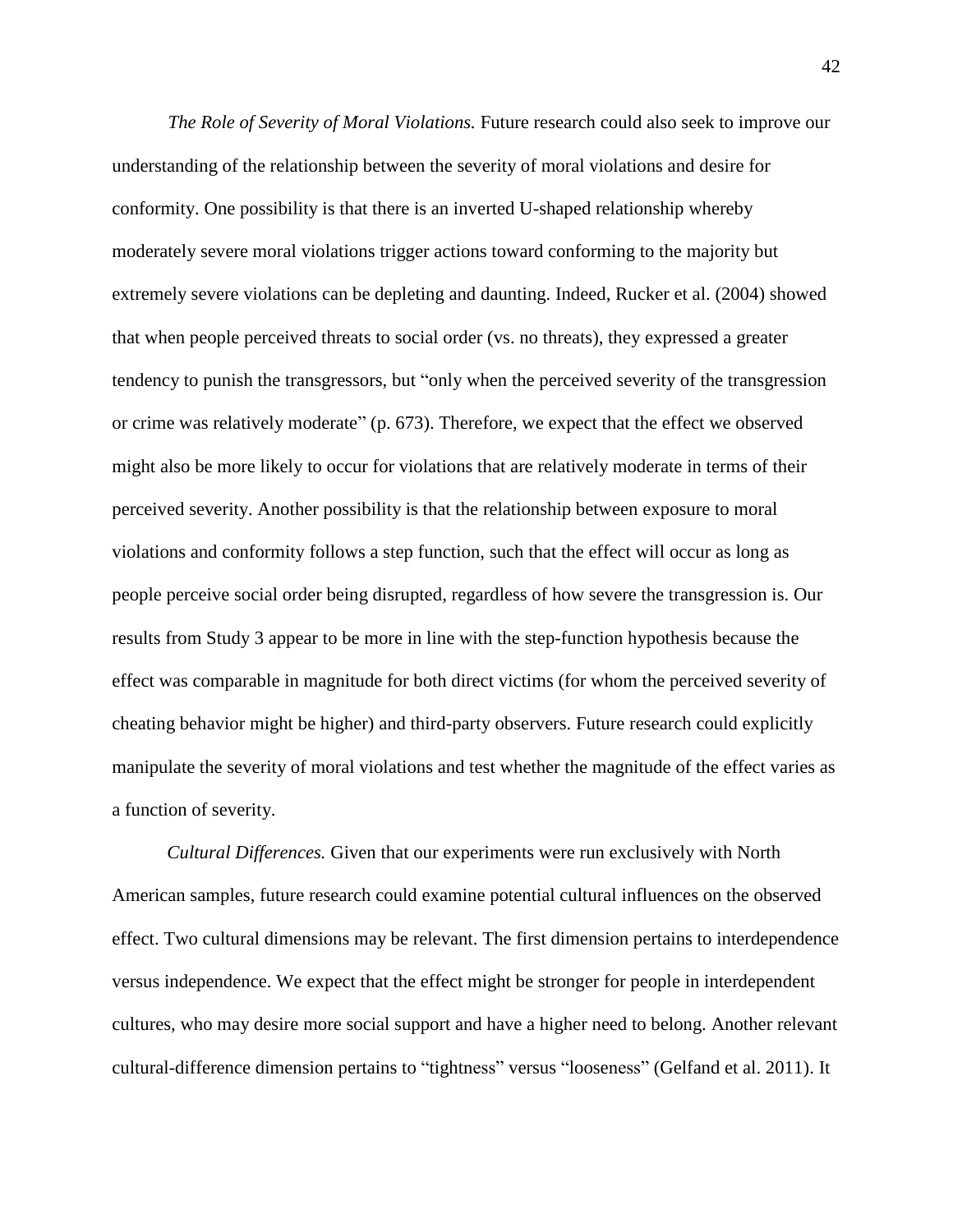is possible that the effect may be stronger in tight (vs. loose) cultures, in which the tolerance of morally deviant behaviors tends to be lower (vs. higher).

*Nature of Products.* Finally, we used neutral products in all our studies. Future research could explore whether the effect disappears or even reverses for products that are perceived as immoral (e.g., counterfeit products). Endorsing immoral products that are owned by the majority may be perceived as further disrupting the already imbalanced social order, which may activate strong aversive reactions to the majority-endorsed (vs. minority-endorsed) products, thus attenuating or even reversing the effect we observed.

While the current research leaves multiple questions open for future research, it is an important first step in demonstrating that exposure to others' immoral behaviors can increase desire for majority-endorsed (vs. minority-endorsed) options.

#### **Practical Implications**

Practically, this research has important managerial implications for marketers. With the advent of online retailing, direct marketing communications targeting different consumers has become easier than ever. Marketers can therefore make use of our research to tailor their marketing communications in different countries or regions where residents have varying chances of observing unethical behaviors. For instance, in areas with high crime rates or countries with higher perceived corruption levels, marketers may consider employing advertising messages stressing the popularity (vs. uniqueness) of their products to strategically manage the selling traffic of majority versus minority brands.

Moreover, this work has implications for managing consumers' online search behavior. For instance, when searching on Amazon.com, consumers are typically provided with several options, including options to search by "Best Sellers," "Hot New Releases," "Most Wished For,"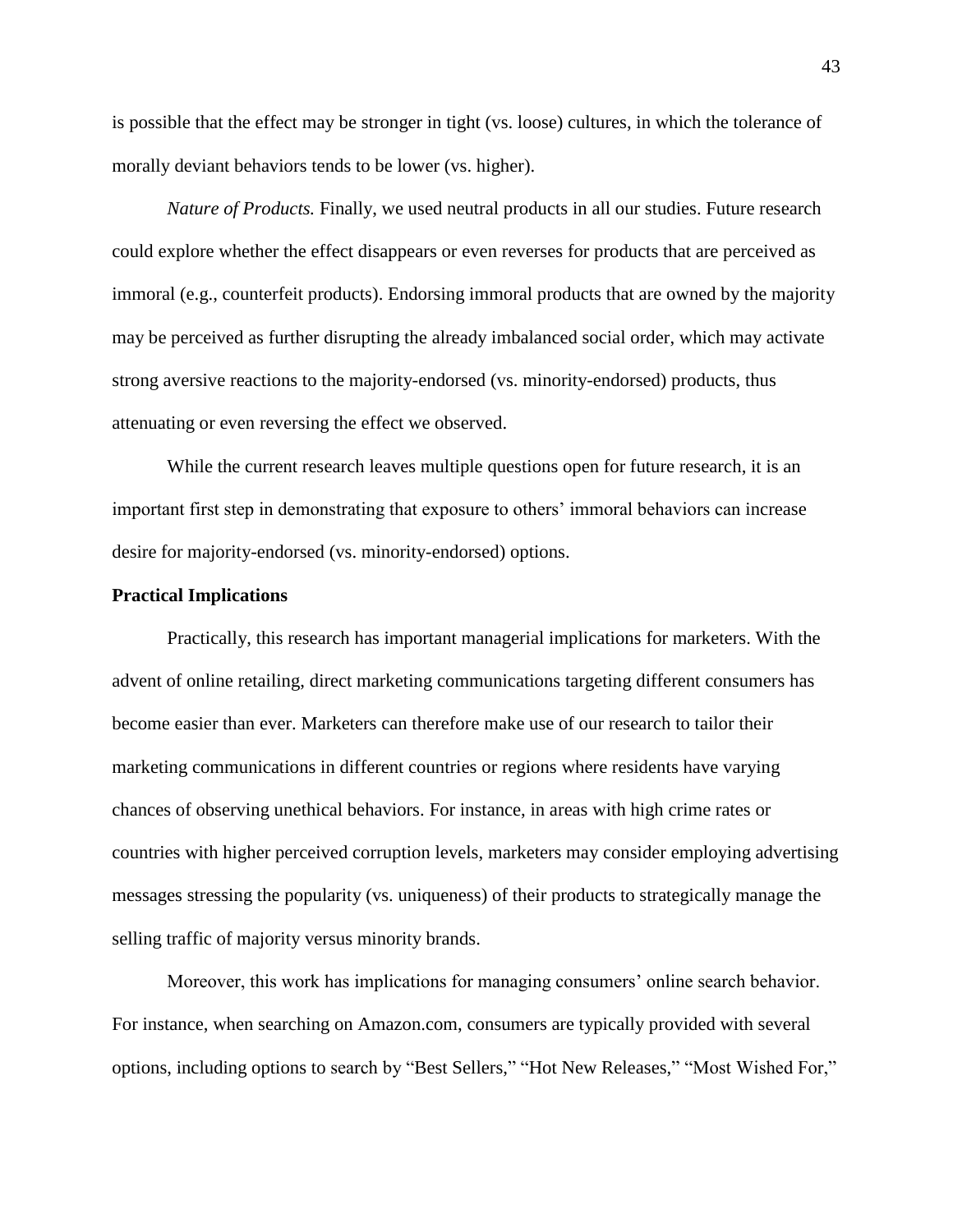"Movers & Shakers" (i.e., biggest gainers in sales rank over the past 24 hours), average customer reviews, price, and relevance. Of relevance to our research is the search by "Best Sellers," which displays the most popular products based on sales and is updated hourly. Our findings suggest that to facilitate sales of popular products, marketers may consider changing the default search criteria to "Best Sellers" in markets where consumers have relatively high chances of witnessing moral violations.

Finally, our findings carry practical implications for crowdfunding. On crowdfunding sites such as Kickstarter.com, project creators raise funds from potential buyers to start their ventures and offer products to the buyers in return. In light of our research showing that mere exposure to moral violations can increase consumers' desire to associate with a larger (vs. smaller) crowd of people, witnessing moral violations might increase consumers' tendency to fund projects that set a higher (vs. lower) bar (e.g., the project will be effective only if 10, 000 vs. 100 people agree to contribute). That is because once a project with a higher bar becomes effective, there will be more customers certain to own it, since consumers need to precommit and pledge money for the product. Moreover, we suspect that this effect might be more likely to occur for moderately desirable projects or ventures than for extremely desirable ones to which consumers are already highly committed (e.g., a new book by one's favorite writer). Thus, creators of crowdfunding projects might consider launching higher-bar projects in countries or areas where consumers have relatively high chances of witnessing moral violations.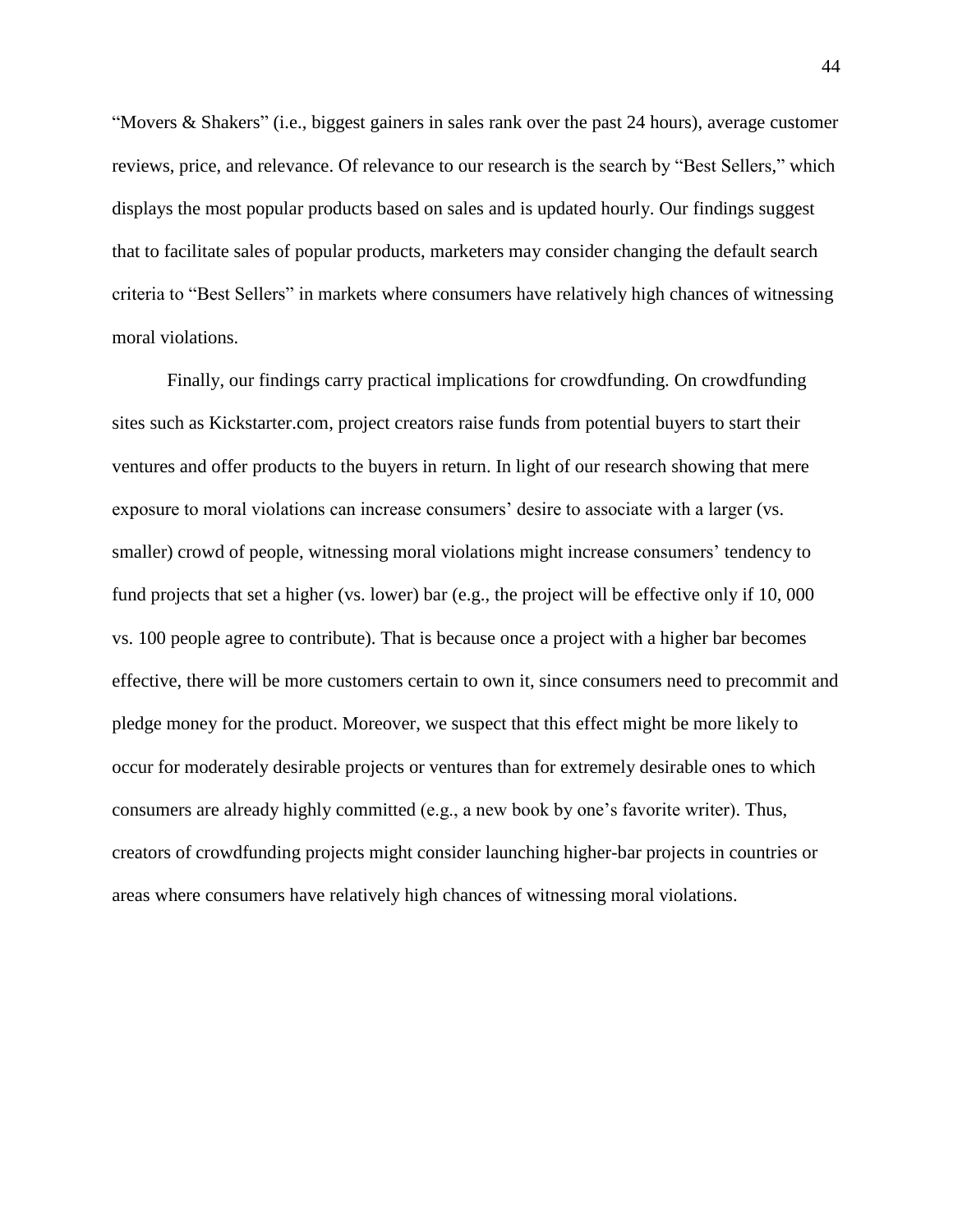#### **REFERENCES**

- Altemeyer, Bob (1988), *Enemies of Freedom: Understanding Right-wing Authoritarianism*, San Francisco: Jossey-Bass/Pfeiffer.
- Alton, Larry (2015), "Report: 'Unethical Behavior' Continues to Plague Financial Services Industry," retrieved on April 7, 2016, [http://business-ethics.com/2015/05/28/0920](http://business-ethics.com/2015/05/28/0920-survey-unethical-behavior-continues-to-plague-financial-services-industry/) [survey-unethical-behavior-continues-to-plague-financial-services-industry/.](http://business-ethics.com/2015/05/28/0920-survey-unethical-behavior-continues-to-plague-financial-services-industry/)
- Asch, Solomon E. (1946), "Forming Impressions of Personality," *The Journal of Abnormal and Social Psychology*, 41(3), 258-90.
- Asch, Solomon E. (1951), "Effects of Group Pressure upon the Modification and Distortion of Judgment," in *Groups, Leadership and Men*, ed. Harold Guetzkow, Pittsburgh, PA: Carnegie Press, 177-90.
- Beall, Alec T., Marlise K. Hofer, and Mark Schaller (2016), "Infections and Elections: Did an Ebola Outbreak Influence the 2014 U.S. Federal Elections (and if so, how)?" *Psychological Science*, forthcoming.
- Bocchiaro, Piero, and Adriano Zamperini (2012), *Conformity, Obedience, Disobedience: The Power of the Situation*, Rijeka, Croatia: InTech Open Access Publisher.
- Berger, Jonah, and Chip Heath (2007), "Where Consumers Diverge From Others: Identity Signaling and Product Domains," *Journal of Consumer Research*, 34(2), 121-34.
- Brewer, Marilynn B. (1991), "The Social Self: On Being the Same and Different at the Same Time," *Personality and Social Psychology Bulletin*, 17(5), 475-82.
- Carpenter, Jeffrey P. and Peter Hans Matthews (2012), "Norm Enforcement: Anger, Indignation, or Reciprocity?," *Journal of the European Economic Association*, 10(3), 555-72.

Chan, Cindy, Leaf Van Boven, Eduardo B. Andrade, and Dan Ariely (2014), "Moral Violations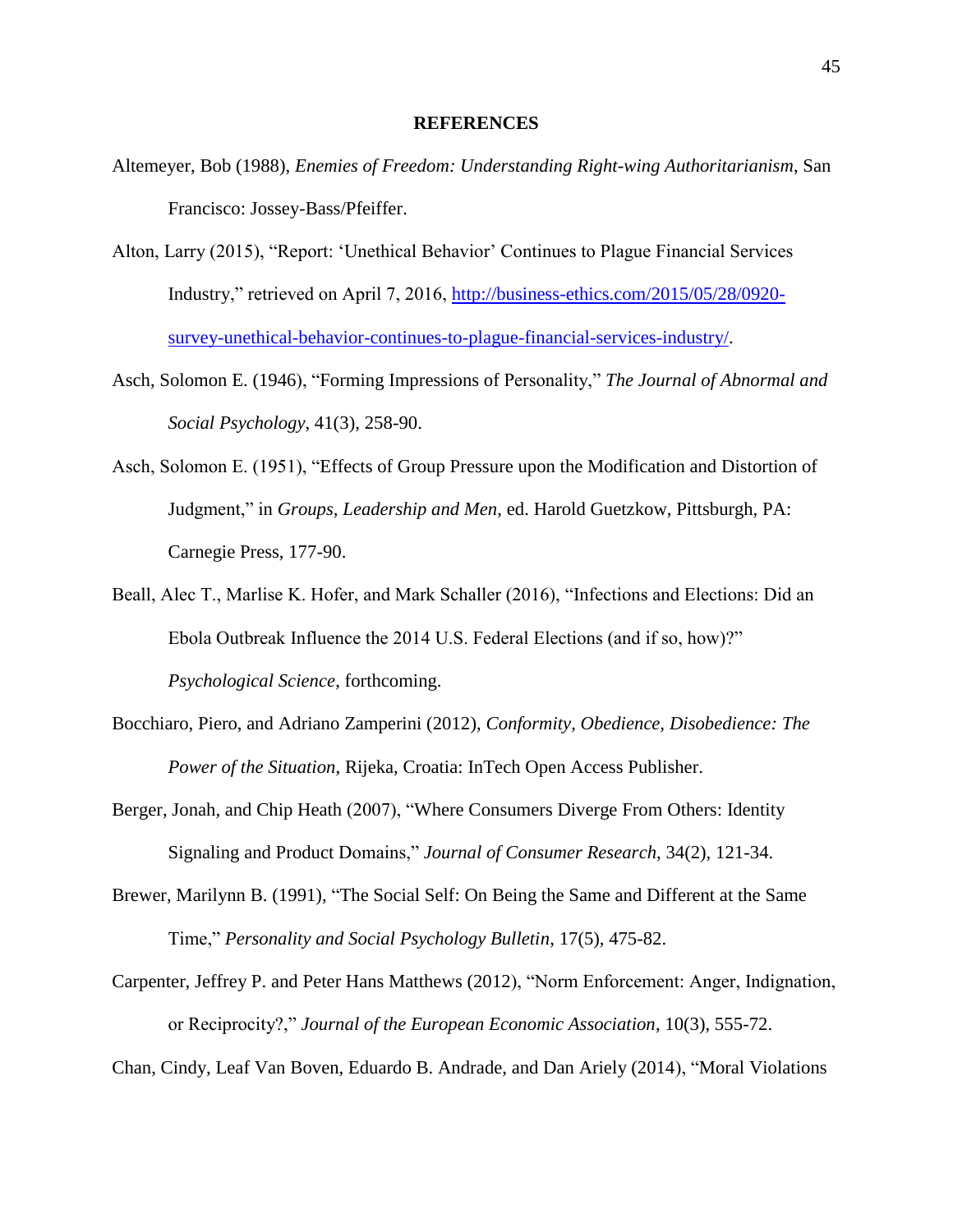Reduce Oral Consumption," *Journal of Consumer Psychology*, 24(3), 381-86.

- Chapman, Hannah A., David A. Kim, Joshua M. Susskind, and Adam K. Anderson (2009), "In Bad Taste: Evidence for the Oral Origins of Moral Disgust," *Science*, 323, 1222-26.
- Cialdini, Robert B., and Noah J. Goldstein (2004), "Social Influence: Compliance and Conformity," *Annual Review of Psychology*, 55, 591-621.

Cialdini, Robert B. (1993), *Influence: The Psychology of Persuasion*, New York: Morrow.

- Cutright, Keisha M., Eugenia C. Wu, Jillian C. Banfield, Aaron C. Kay, and Gavan J. Fitzsimons (2011), "When Your World Must Be Defended: Choosing Products to Justify the System," *Journal of Consumer Research*, 38(1), 62-77.
- Dong, Ping, Xianchi Dai, and Robert S. Wyer (2015), "Actors Conform, Observers React: The Effects of Behavioral Synchrony on Conformity," *Journal of Personality and Social Psychology*, 108(1), 60-75.
- Dong, Ping, Xun (Irene) Huang, and Robert S. Wyer (2013), "The Illusion of Saving Face: How People Symbolically Cope With Embarrassment," *Psychological Science*, 24, 2005-12.
- Federwisch Anne (2015), "Ethical Issues in the Financial Services Industry," retrieved April 7, 2016, [https://www.scu.edu/ethics/focus-areas/business-ethics/resources/ethical-issues-in](https://www.scu.edu/ethics/focus-areas/business-ethics/resources/ethical-issues-in-the-financial-services-industry/)[the-financial-services-industry/.](https://www.scu.edu/ethics/focus-areas/business-ethics/resources/ethical-issues-in-the-financial-services-industry/)
- Fehr, Ernst and Urs Fischbacher (2004), "Third-party Punishment and Social Norms," *Evolution and Human Behavior*, 25(2), 63-87.

Fehr, Ernst and Urs Fischbacher (2003), "The Nature of Human Altruism," *Nature*, 425, 785-91.

Fehr, Ernst and Simon Gächter (2002), "Altruistic Punishment in Humans," *Nature*, 415, 137-40.

Fischer, Peter, Tobias Greitemeyer, Andreas Kastenmüller, Dieter Frey, and Silvia Oßwald

(2007), "Terror Salience and Punishment: Does Terror Salience Induce Threat to Social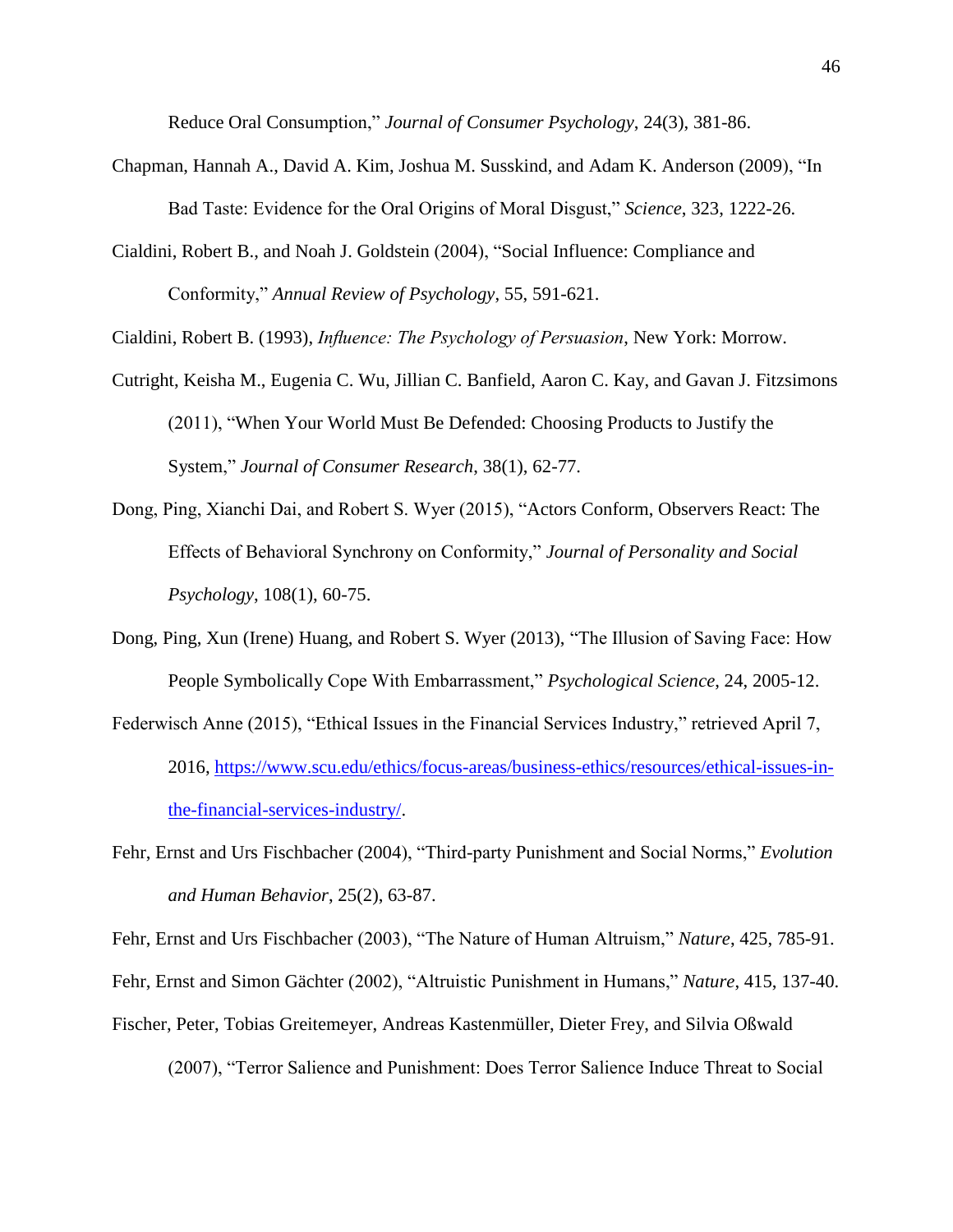Order?" *Journal of Experimental Social Psychology*, 43(6), 964-71.

- Gao, Leilei, S. Christian Wheeler, and Baba Shiv (2009), "The 'Shaken Self': Product Choices as a Means of Restoring Self-view Confidence," *Journal of Consumer Research*, 36(1), 29-38.
- Gelfand, Michele J., Jana L. Raver, Lisa Nishii, Lisa M. Leslie, Janetta Lun, Beng Chong Lim et al. (2011), "Differences between Tight and Loose Cultures: A 33-Nation Study," *Science*, 332, 1100-04.
- Gino, Francesca, Shahar Ayal, and Dan Ariely (2009), "Contagion and Differentiation in Unethical Behavior: The Effect of One Bad Apple on the Barrel," *Psychological Science*, 20(3), 393-98.
- Griskevicius, Vladas, Noah J. Goldstein, Chad R. Mortensen, Jill M. Sundie, Robert B. Cialdini, and Douglas T. Kenrick (2009), "Fear and Loving in Las Vegas: Evolution, Emotion, and Persuasion," *Journal of Marketing Research*, 46(3), 384-95.
- Haidt, Jonathan (2012), *The Righteous Mind: Why Good People are Divided by Politics and Religion*, New York: Pantheon.
- Hayes, Andrew F. (2013), *Introduction to Mediation, Moderation, and Conditional Process Analysis: A Regression-Based Approach*, Guilford Press.
- Hayes, Andrew F., and Kristopher J. Preacher (2014), Statistical Mediation Analysis with a Multicategorical Independent Variable," *British Journal of Mathematical and Statistical Psychology*, 67(3), 451-70.
- Hechter, Michael, and Christine Horne (2009), *Theories of Social Order: A Reader (2nd Edition)*, Stanford, CA: Stanford University Press.

Huang, Xun (Irene), Ping Dong, and Anirban Mukhopadhyay (2014), "Proud to Belong or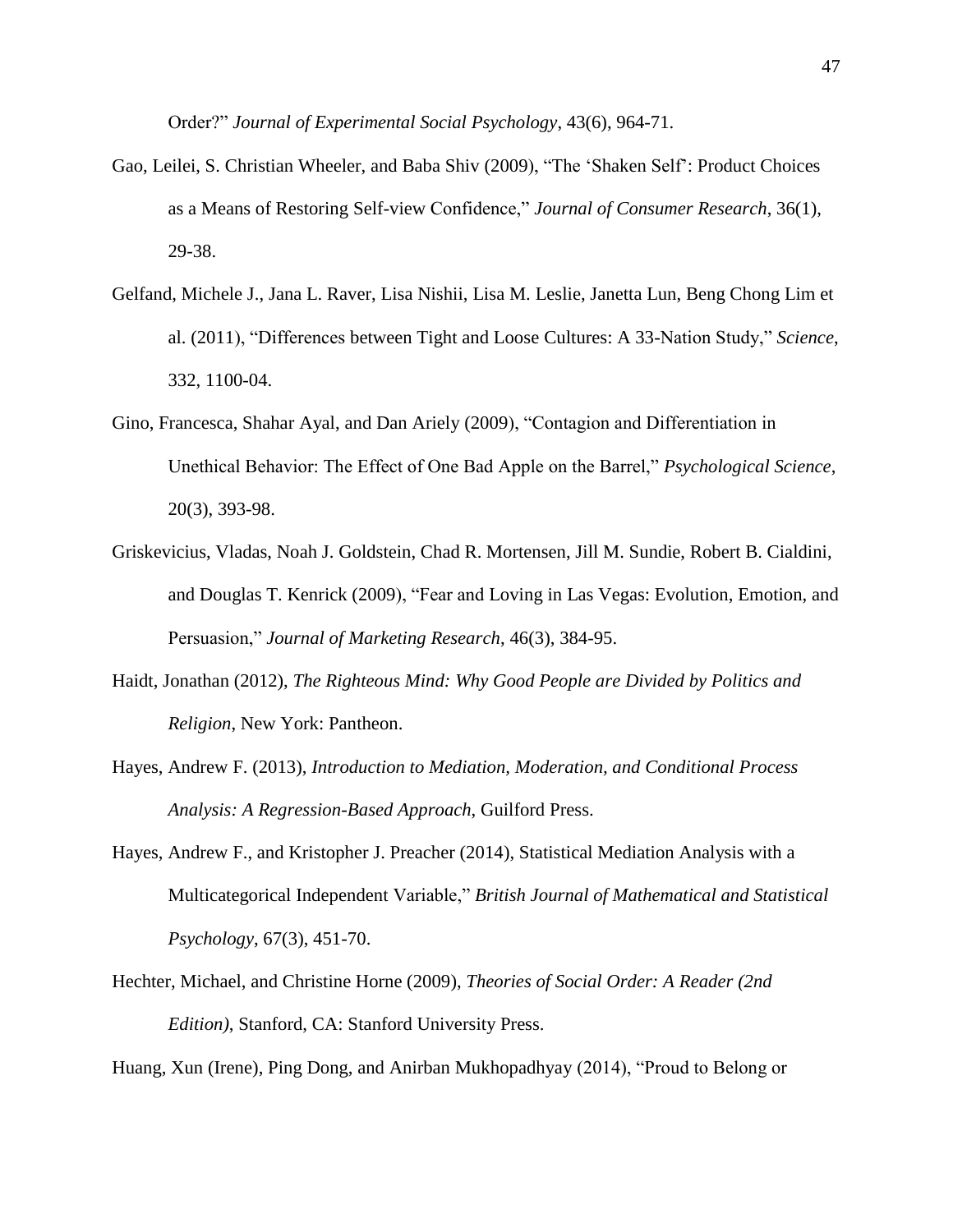Proudly Different? Lay Theories Determine Contrasting Effects of Incidental Pride on Uniqueness Seeking," *Journal of Consumer Research*, 41(3), 697-712.

- Huh, Young Eun, Joachim Vosgerau, and Carey K. Morewedge (2014), "Social Defaults: Observed Choices Become Choice Defaults," *Journal of Consumer Research*, 41, 746- 60.
- Jost, John T., and Mahzarin R. Banaji (1994), "The Role of Stereotyping in System-Justification and the Production of False Consciousness," *British Journal of Social Psychology*, 33(1), 1-27.
- Jost, John T., Jack Glaser, Arie W. Kruglanski, and Frank J. Sulloway (2003), "Political Conservatism as Motivated Social Cognition," *Psychological Bulletin*, 129(3), 339-75.
- Kay, Aaron C. and Mark P. Zanna (2009), "A Contextual Analysis of the System Justification Motive and Its Societal Consequences," in *Social and Psychological Bases of Ideology and System Justification*, ed. John T. Jost, Aaron C. Kay, and Hulda Thorisdottir, New York: Oxford University Press, 159-81.
- Kay, Aaron C., Jennifer A. Whitson, Danielle Gaucher, and Adam D. Galinsky (2009), "Compensatory Control: Achieving Order through the Mind, Our Institutions, and the Heavens," *Current Directions in Psychological Science*, 18(5), 264-68.
- Keizer, Kees, Siegwart Lindenberg, and Linda Steg (2008), "The Spreading of Disorder," *Science*, 322(5908), 1681-85.
- Kelman, Herbert C. (1953), "Attitude Change as a Function of Response Restriction," *Human Relations*, 6(3), 185-214.
- Khan, Romana, Kanishka Misra, and Vishal Singh (2013), "Ideology and Brand Consumption," *Psychological Science*, 24(3), 326-33.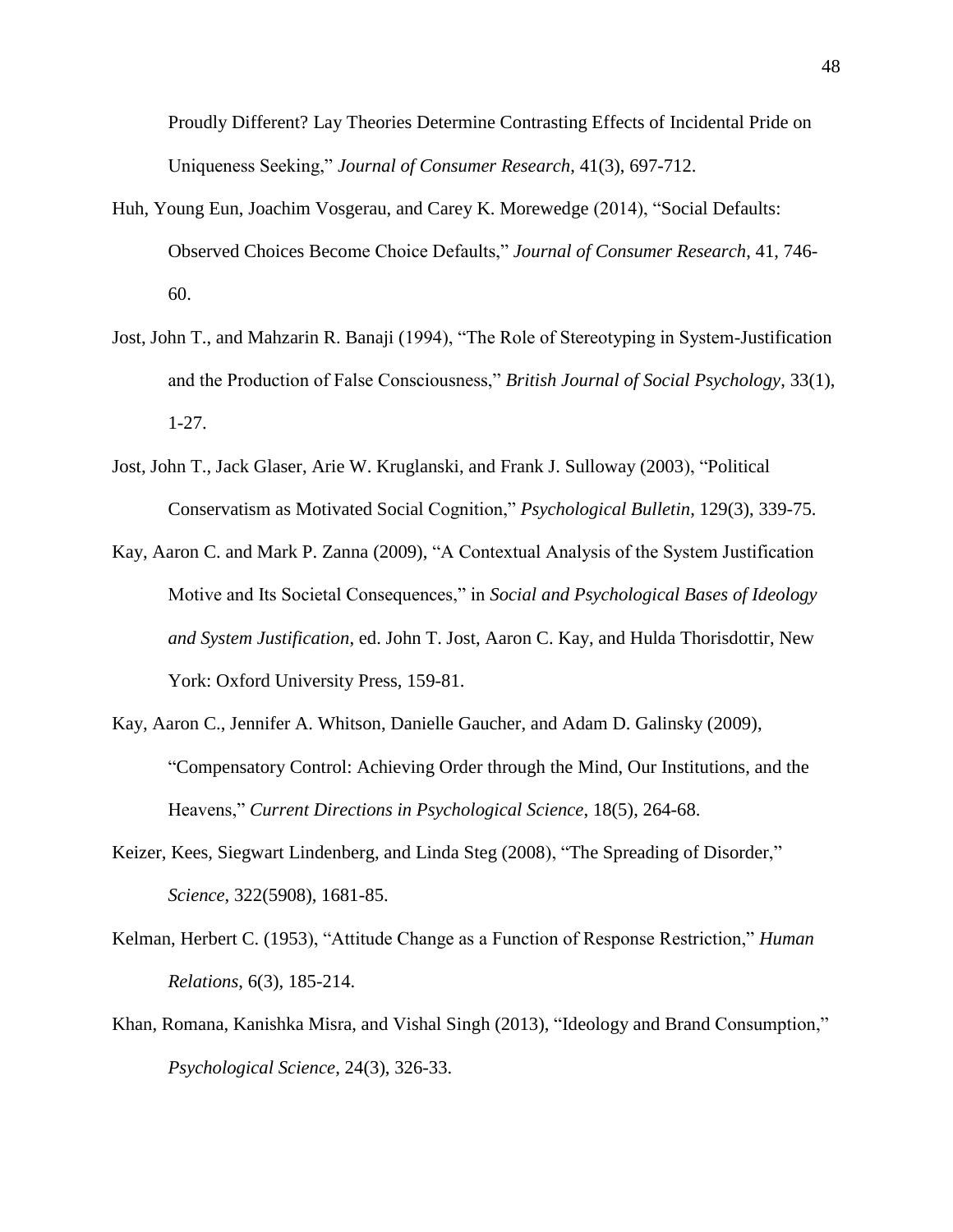- Kruglanski, Arie W., James Y. Shah, Ayelet Fishbach, Ron Friedman, Woo Young Chun, and David Sleeth-Keppler (2002), "A Theory of Goal Systems," *Advances in Experimental Social Psychology*, 34, 331-78.
- Leary, Mark R., Kristine M. Kelly, Catherine A. Cottrell, and Lisa S. Schreindorfer (2013), "Construct Validity of the Need to Belong Scale: Mapping the Nomological Network," *Journal of Personality Assessment*, 95(6), 610-24.
- Lin, Lily, Darren W. Dahl, and Jennifer J. Argo (2013), "Do the Crime, Always Do the Time? Insights into Consumer-to-Consumer Punishment Decisions," *Journal of Consumer Research*, 40(1), 64-77.
- Mackie, Diane M. (1987), "Systematic and Nonsystematic Processing of Majority and Minority Persuasive Communications," *Journal of Personality and Social Psychology*, 53, 41-52.
- McCrae, Robert R. (1996), "Social Consequences of Experiential Openness," *Psychological Bulletin*, 120(3), 323-37.
- Mead, Nicole L., Roy F. Baumeister, Tyler F. Stillman, Catherine D. Rawn, and Kathleen D. Vohs (2011), "Social Exclusion Causes People to Spend and Consume Strategically in the Service of Affiliation," *Journal of Consumer Research*, 37(5), 902-19.
- Monin, Benoît, Pamela J. Sawyer, and Matthew J. Marquez (2008), "The Rejection of Moral Rebels: Resenting Those Who Do the Right Thing," *Journal of Personality and Social Psychology*, 95(1), 76-93.
- Murray, Damian R., and Mark Schaller (2012), "Threat(s) and Conformity Deconstructed: Perceived Threat of Infectious Disease and Its Implications for Conformist Attitudes and Behavior," *European Journal of Social Psychology*, 42(2), 180-88.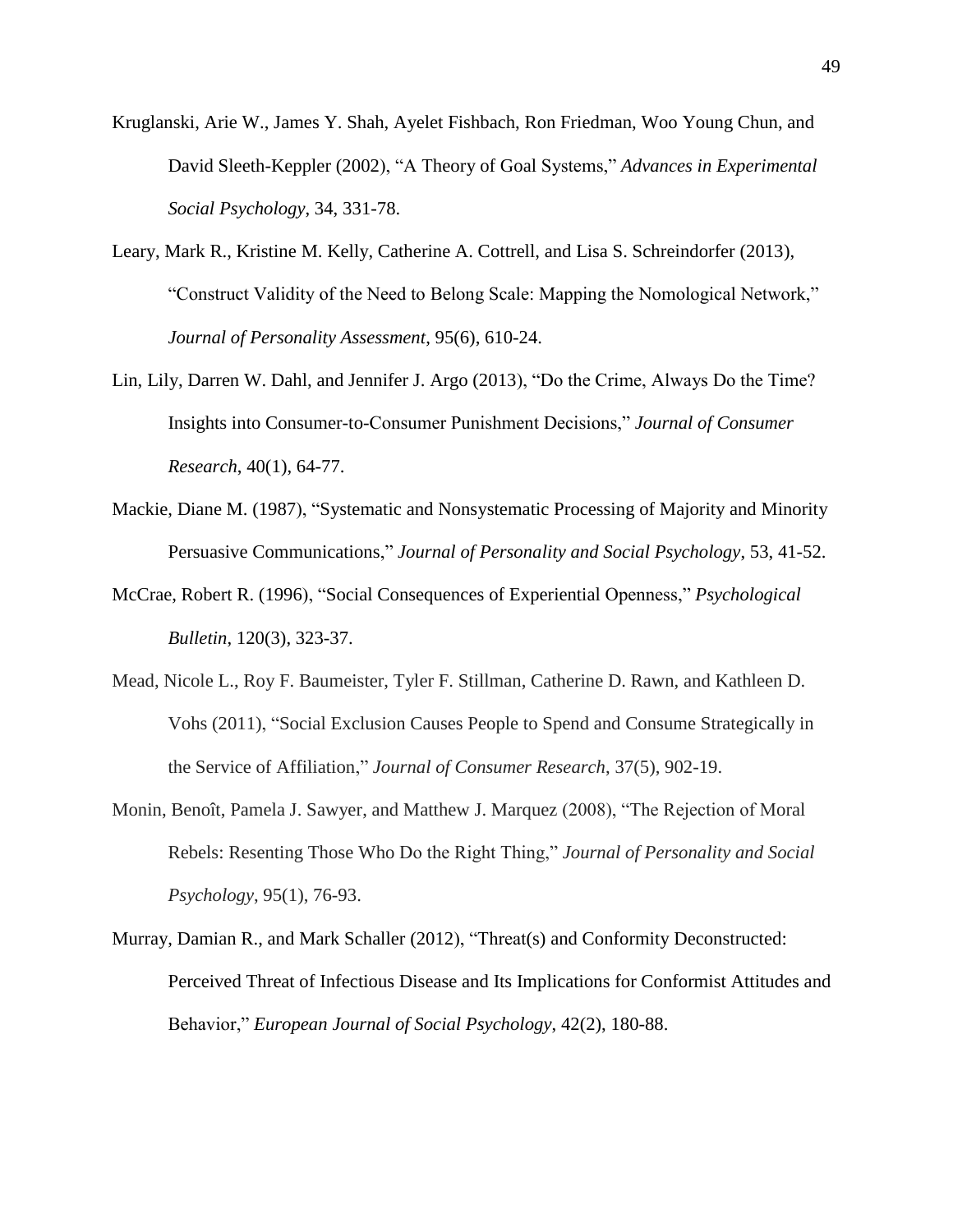- Nikumb, Aniket (2013, January 19), Answer to "What is a typical daily routine of a CEO?," Quora, retrieved April 12, 2015, http://www.quora.com/What-is-a-typical-daily-routineof-a-CEO.
- Robinson, Gregor (2014, March 1), "Preparing for Disaster," retrieved October 16, 2014, [http://www.canadianunderwriter.ca/news/preparing-for-disaster/1002978884/?&er=NA.](http://www.canadianunderwriter.ca/news/preparing-for-disaster/1002978884/?&er=NA)
- Rosenthal, Robert, Ralph L. Rosnow, and Donald B. Rubin (2000), *Contrasts and Effect Sizes in Behavioral Research: A Correlational Approach*, Cambridge University Press.
- Rucker, Derek D., Mark Polifroni, Philip E. Tetlock, and Amanda L. Scott (2004), "On the Assignment of Punishment: The Impact of General-Societal Threat and the Moderating Role of Severity," *Personality and Social Psychology Bulletin*, 30(6), 673-684.
- Sampson, Robert J. (2009), "Disparity and Diversity in the Contemporary City: Social (Dis)order Revisited," *The British Journal of Sociology*, 60(1), 1-31.
- Skarlicki, Daniel P., JoAndrea Hoegg, Karl Aquino, Thierry Nadisic (2013), "Does Injustice Affect Your Sense of Taste and Smell? The Mediating Role of Moral Disgust," *Journal of Experimental Social Psychology*, 49(September), 852-59.
- Spiller, Stephen A., Gavan J. Fitzsimons, John G. Lynch Jr, and Gary H. McClelland (2013), "Spotlights, Floodlights, and the Magic Number Zero: Simple Effects Tests in Moderated Regression," *Journal of Marketing Research*, 50(2), 277-88.
- Wan, Echo Wen, Jing Xu, and Ying Ding (2014), "To Be or Not to Be Unique? The Effect of Social Exclusion on Consumer Choice," *Journal of Consumer Research*, 40(6), 1109-22.
- Wang, Jing, Rui Juliet Zhu, and Baba Shiv (2012), "The Lonely Consumer: Loner or Conformer?," *Journal of Consumer Research*, 38(6), 1116-28.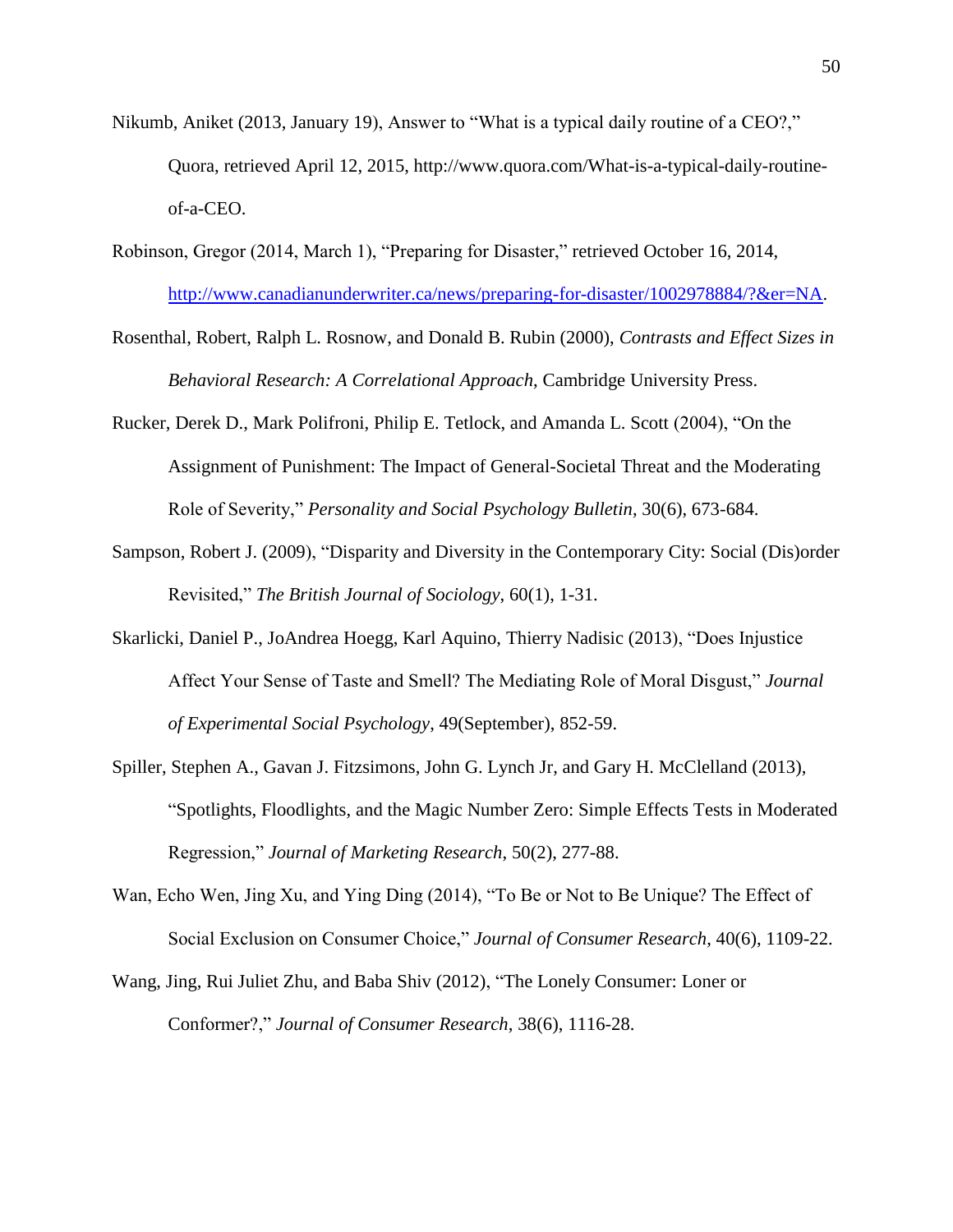- Xu, Alison Jing, Norbert Schwarz, and Robert S. Wyer (2015), "Hunger Promotes Acquisition of Nonfood Objects," *Proceedings of the National Academy of Sciences*, 112(9), 2688-92.
- Zhu (Luke) Lei (2014), "Third-Party Reactions to Justice Failure: An Empirical Test," Doctoral Dissertation, University of British Columbia.
- Zhu, Rui (Juliet) and Jenifer Argo (2013), "Exploring the Impact of Various Shaped Seating Arrangements on Persuasion," *Journal of Consumer Research*, 40(2), 336-49.
- Zimet, Gregory D., Suzanne S. Powell, Gordon K. Farley, Sidney Werkman, and Karen A. Berkoff (1990), "Psychometric Characteristics of the Multidimensional Scale of Perceived Social Support," *Journal of Personality Assessment*, 55(3-4), 610-17.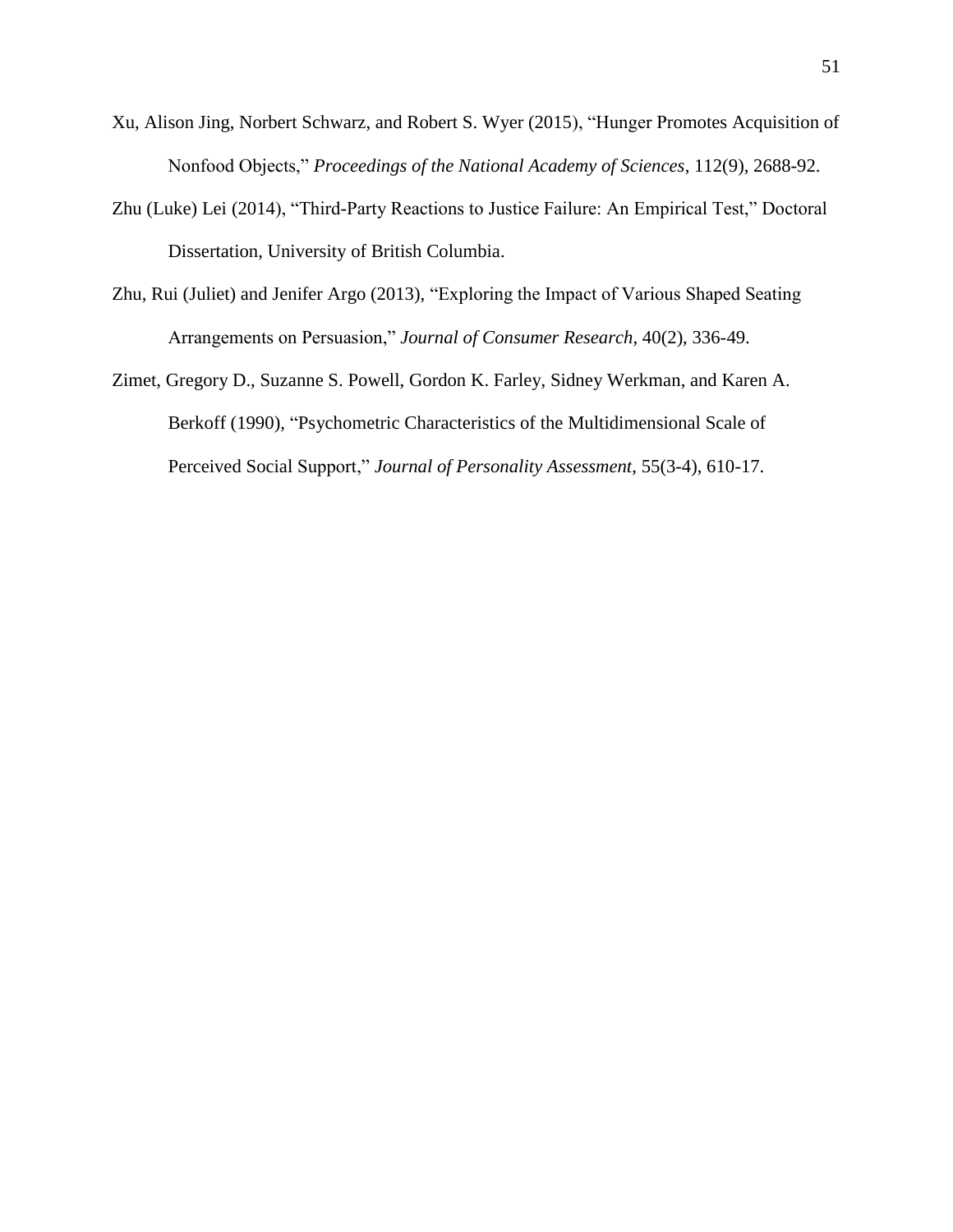# **APPENDIX**

| <b>Study 1</b> ( $N = 210$ )   | <b>Moral Violation</b> | <b>Innocent Error</b> | <b>Natural Disaster</b> |
|--------------------------------|------------------------|-----------------------|-------------------------|
| Immorality of behavior         | $7.00(1.18)^a$         | $5.37(1.35)^{b}$      |                         |
| Damage economy                 | $6.14(1.61)^a$         | $5.56(1.63)^{a}$      | $5.90(1.80)^a$          |
| Realistic rating               | $6.48(1.71)^a$         | $5.93(1.18)^{b}$      | $6.80(1.30)^a$          |
| Involvement                    | $6.28(1.66)^a$         | $5.84(1.47)^a$        | $6.39(1.36)^{a}$        |
| <b>Study 2</b> ( $N = 290$ )   | <b>Moral Violation</b> | <b>Innocent Error</b> | <b>Natural Disaster</b> |
| Time spent reading the story   | $165.83(88.36)^a$      | $168.37(95.38)^{a}$   | $155.80(73.03)^{a}$     |
| Immorality of behavior         | $8.09(1.13)^{a}$       | $5.86(2.00)^{b}$      |                         |
| Damage economy                 | $5.79(2.21)^a$         | $5.46(1.95)^{a}$      | $5.88(1.66)^a$          |
| Realistic rating               | $6.93(1.84)^a$         | $6.40(2.20)^{a}$      | $6.55(1.87)^{a}$        |
| Involvement                    | $7.88(1.45)^{a}$       | $7.65(1.64)^a$        | $7.89(1.35)^{a}$        |
| Study 4—Main Study $(N = 250)$ | Unpunished-            | Punished-             |                         |
|                                | Corrupt-CEO            | Corrupt-CEO           | <b>Typical Day</b>      |
| Time spent reading the article | $129.16(44.20)^{a}$    | $131.66(41.72)^{a}$   | $133.69(46.30)^{a}$     |
| Immorality of behavior         | $8.08(1.35)^{a}$       | $8.37(0.86)^a$        | $3.16(1.51)^{b}$        |
| Deserve to be punished         | $7.74(1.63)^{a}$       | $8.05(1.63)^{a}$      |                         |
| Punishment adequacy            | $1.52(1.33)^{a}$       | $4.28(2.59)^{b}$      |                         |
| Involvement                    | $7.77(1.51)^a$         | $7.99(1.50)^a$        | $7.59(1.44)^a$          |
| Study 5 ( $N = 324$ )          | <b>Moral Violation</b> | <b>Innocent Error</b> |                         |
| Time spent reading the article | $167.55(91.98)^{a}$    | $161.61(69.92)^{a}$   |                         |
| Immorality of behavior         | $8.06(1.25)^{a}$       | $5.98(2.15)^{b}$      |                         |
| Damage economy                 | $5.96(2.03)^{a}$       | $5.56(2.03)^{a}$      |                         |
| Realistic rating               | $6.95(1.80)^a$         | $6.58(1.97)^{a}$      |                         |
| Involvement                    | 7.79 $(1.56)^a$        | $7.52(1.60)^a$        |                         |

Table 1. Summary of Manipulation Check and Control Variables for Studies 1, 2, 4, and 5

Note: Cells with different superscripts in each row differ significantly at  $p < .05$ .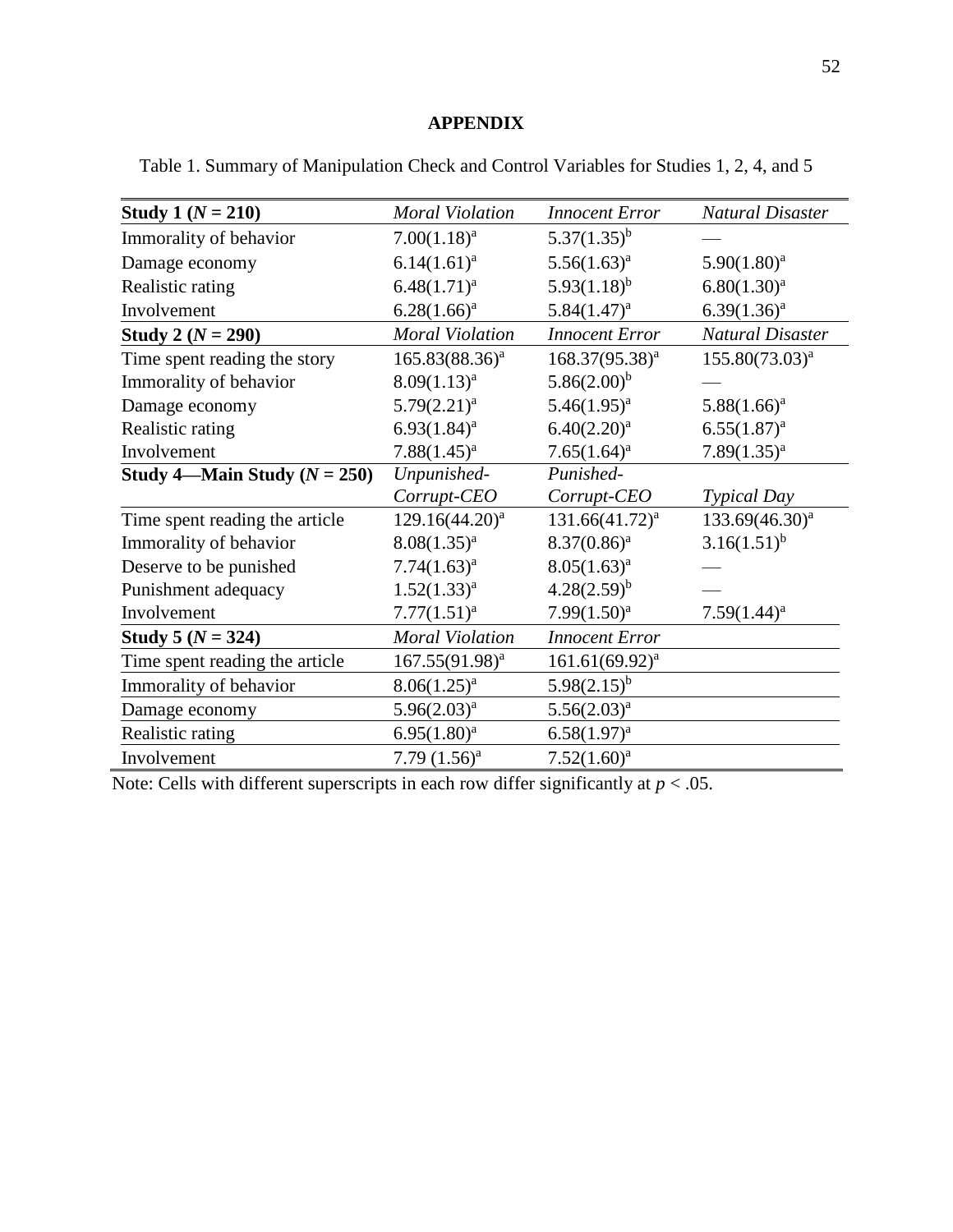## **WEB APPENDIX**

## **I. Additional Measures and Results**

- 1. Additional Measures and Analyses of Study 1
- 2. Additional Measures and Analyses of Study 2
- 3. Additional Measures and Analyses of Study 3
- 4. Additional Measures and Analyses of Study 4
- 5. Additional Measures and Analyses of Study 5

## **II. Study Stimuli and Measures**

- 1. Study 1 Stimuli
- 2. Study 2 Stimuli
- 3. Study 4 Stimuli

## **III. Additional Studies**

- 1. Pilot Test of Study 1
- 2. Pretest of Study 4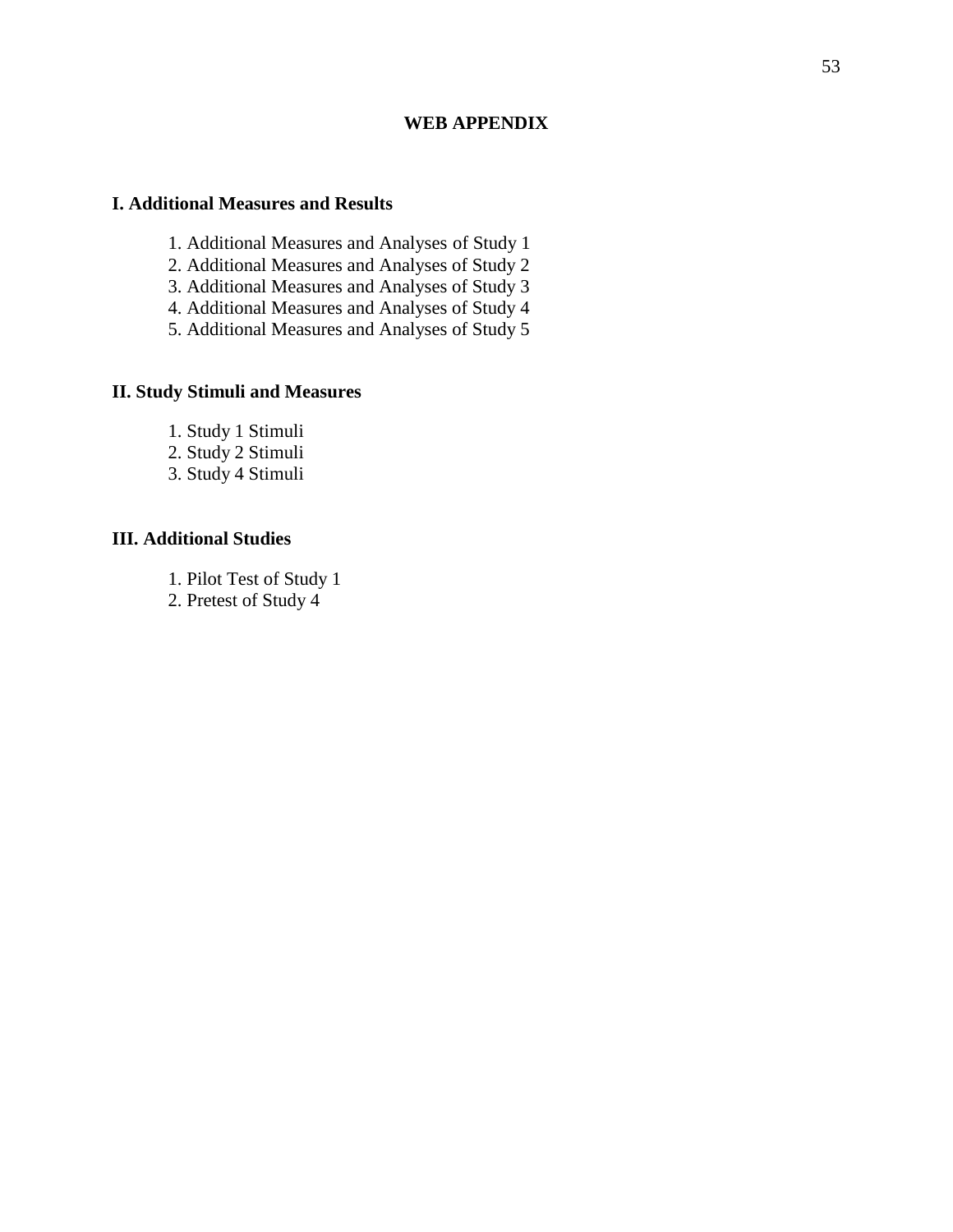### **I. ADDITIONAL MEASURES AND RESULTS**

#### **Additional Measures and Analyses – Study 1**

As prior research shows that people with higher moral identity were more likely to respond to moral violations (e.g., justice violation; O'Reilly, Aquino, and Skarlicki 2016), we measured participants' moral identity (i.e., to what extent morality is important to one's selfimage; Aquino and Reed 2002) to see whether it would moderate or account for the effect we observed. Moreover, prior research suggests that participants' desire for control, power, or status (Wan, Xu, and Ding 2014), and their desire for unique consumer products ([DUCP], Lynn and Harris 1997) may reduce one's tendency to conform to others' preferences and are shown to fluctuate with temporary manipulations (Huang, Dong, and Mukhopadhyay 2014; Wan et al. 2014). Thus, we included these measures in the end of Study 1 as control variables. Specifically, participants responded to the moral identity scale (including the internalization and symbolization subscales; Aquino and Reed 2002), desire for unique consumer products scale (DUCP; 8 items; Lynn and Harris 1997;  $\alpha$  = .82), desire for control (5 items; Burger and Cooper 1979; α = .72), status (2 items; Wan et al. 2014; *r* = .57, *p* < .001), and power (4 items; Wan et al. 2014; α = .70) scales, all along scales from 1 (*strongly disagree*) to 9 (*strongly agree*). They also indicated their mood ( $1 = \text{very} \text{ sad}$ ;  $9 = \text{very} \text{ happy}$ ), arousal ( $1 = \text{very} \text{ calm}$ ,  $9 = \text{very}$ *aroused*), and powerful feeling (1 = *very powerless*; 9 = *very powerful*) to see if exposure to moral violations changes their mood and feelings of power (similar as desire for power, feelings of power is also associated with higher uniqueness seeking tendency; Lynn and Harris 1997).

Analyses revealed that participants in the three conditions did not differ in their desire for control, power, or status, desire for unique consumer products, or their mood, arousal, feelings of power (*p*s > .28; see Table S1 for means and *SD*s). Moreover, the effect of exposure to moral violation on conformity was independent of ones' moral identity (see Table S2a for details). Lastly, logistic regression with magnet choice on moral violation, mood, arousal, feeling of power, desire for control, power and status, desire for unique consumer products as well as the interactions between moral violation and each of the control variables revealed only a significant main effect of moral violation ( $b = .41$ ,  $SE = .16$ ,  $z = 2.55$ ,  $p = .01$ ; see Table S2b). No other effects were found significant (*p*s > .17). This result suggests that none of the above measures could account for the effects.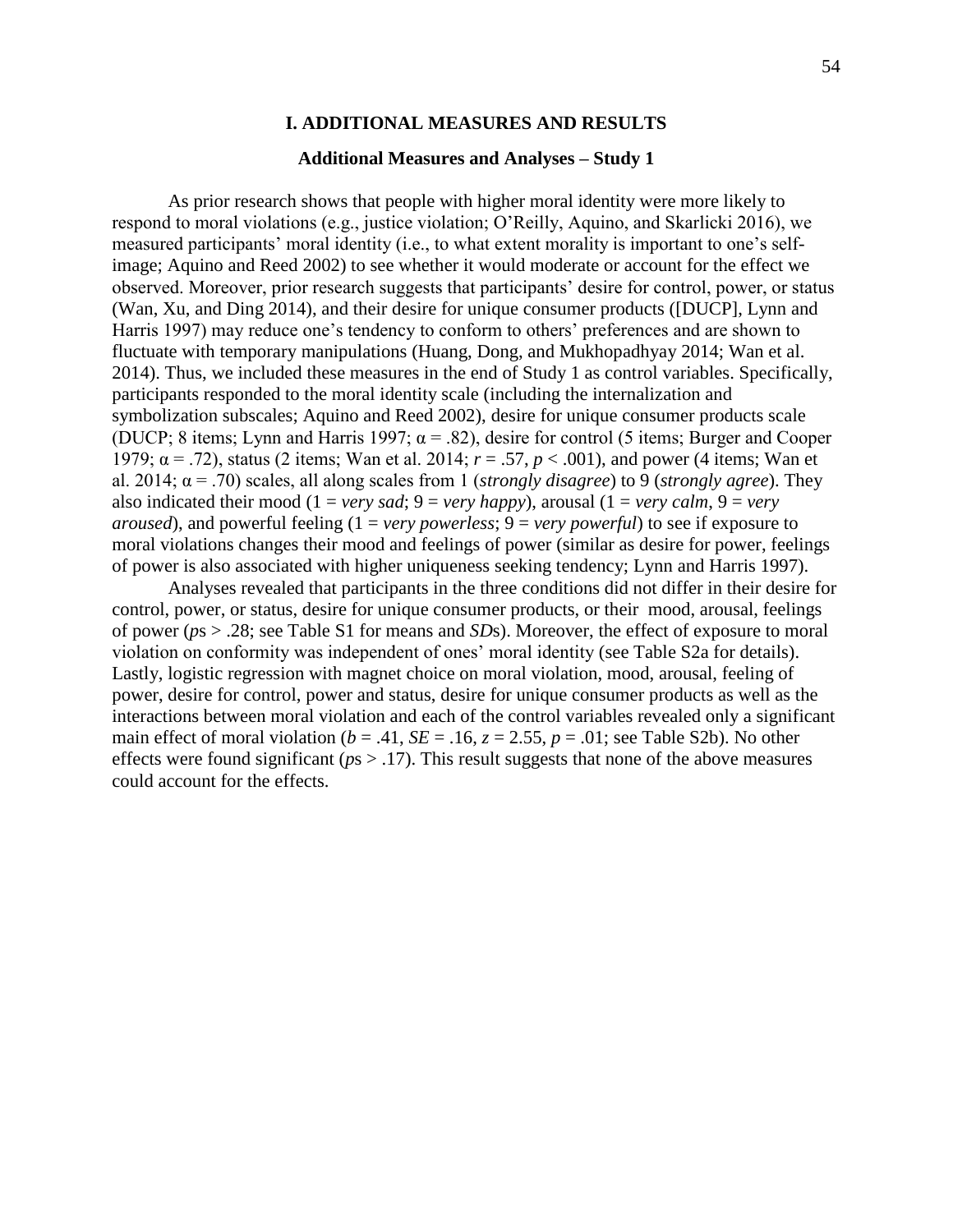| <b>Study 1</b> ( $N = 210$ )   | <b>Moral Violation</b> | <b>Innocent Error</b><br><b>Natural Disaster</b> |                         |
|--------------------------------|------------------------|--------------------------------------------------|-------------------------|
| Desire for control             | $5.28(1.02)^a$         | $5.40(0.78)^a$<br>$5.36(1.24)^a$                 |                         |
| Desire for power               | $4.30(1.35)^{a}$       | $4.59(1.14)^a$                                   | $4.51(1.35)^{a}$        |
| Desire for status              | $4.25(1.50)^a$         | $4.62(1.49)^a$<br>$4.59(1.64)^a$                 |                         |
| Internalization                | $6.26(0.72)^{a}$       | $6.10(0.85)^{a}$<br>$6.08(1.04)^{a}$             |                         |
| Symbolization                  | $4.76(1.09)^a$         | $4.14(1.24)^{b}$<br>$4.36(0.98)^{b}$             |                         |
| Mood                           | $5.84(1.64)^a$         | $5.86(1.48)^a$<br>$5.67(1.29)^a$                 |                         |
| Arousal                        | $3.65(2.44)^a$         | $3.67(2.04)^a$<br>$3.28(1.82)^a$                 |                         |
| Powerful feeling               | $5.00(1.55)^{a}$       | $5.29(1.52)^a$<br>$5.38(1.63)^a$                 |                         |
| <b>Study 2</b> ( $N = 290$ )   | <b>Moral Violation</b> | <b>Innocent Error</b>                            | <b>Natural Disaster</b> |
| Moral anger                    | $4.57(2.27)^a$         | $3.65(2.13)^{b}$                                 | $3.00(1.91)^{b}$        |
| Moral disgust                  | $5.22(2.78)^a$         | $4.23(2.68)^{b}$<br>$2.77(2.21)^c$               |                         |
| Positive affect index          | $5.12(1.67)^a$         | $5.15(1.92)^{a}$<br>$4.96(1.79)^a$               |                         |
| Negative affect index          | $2.01(1.37)^{a}$       | $1.58(1.05)^{b}$<br>$1.44(0.80)^{b}$             |                         |
| <b>Study 3</b> ( $N = 186$ )   | <b>Cheater Present</b> | <b>Cheater Absent</b>                            |                         |
| Moral anger                    | $3.60(1.58)^a$         | $3.13(1.69)^a$                                   |                         |
| Moral disgust                  | $3.16(1.93)^{a}$       | $2.65(1.98)^a$                                   |                         |
| Mood                           | $5.55(1.65)^{a}$       | $5.39(1.61)^a$                                   |                         |
|                                | Unpunished-            | Punished-                                        |                         |
| Study 4—Main Study $(N = 250)$ | Corrupt-CEO            | Corrupt-CEO                                      | <b>Typical Day</b>      |
| Mood                           | $6.02(1.90)^a$         | $6.35(1.54)^a$                                   | $6.39(1.46)^a$          |
| Arousal                        | $4.02(2.28)^a$         | $4.37(2.43)^a$                                   | $4.39(2.53)^{a}$        |
| Fearful feeling                | $2.64(1.08)^a$         | $2.72(1.28)^a$                                   | $2.90(1.44)^a$          |

**Table S1. Summary of Results for Additional Measures (Studies 1-4)**

Note: Cells with different superscripts in each row differ significantly at  $p < .05$ .

| Table S2a: Effects of Moral Violation and Moral Identity on Choice for Study 1 |                   |  |  |  |
|--------------------------------------------------------------------------------|-------------------|--|--|--|
| Parameter                                                                      | DV: Magnet Choice |  |  |  |
| Constant                                                                       | 0.10(1.35)        |  |  |  |
| Moral Violation $(1 = \text{Moral Violation})$ ,                               | $0.43(0.16)^*$    |  |  |  |
| $-1 =$ Otherwise)                                                              |                   |  |  |  |
| Internalization                                                                | $-0.08(0.21)$     |  |  |  |
| Symbolization                                                                  | 0.06(0.14)        |  |  |  |
| Moral Violation $\times$ Internalization                                       | $-0.24(0.18)$     |  |  |  |
| Moral Violation $\times$ Symbolization                                         | $-0.23(0.16)$     |  |  |  |
| Cox & Snell $R^2$                                                              | 0.06              |  |  |  |
| Nagelkerke $R^2$                                                               | 0.08              |  |  |  |
|                                                                                |                   |  |  |  |

Note: Unstandardized coefficients are given, with standard errors in parentheses.  $\dot{p}$  < .01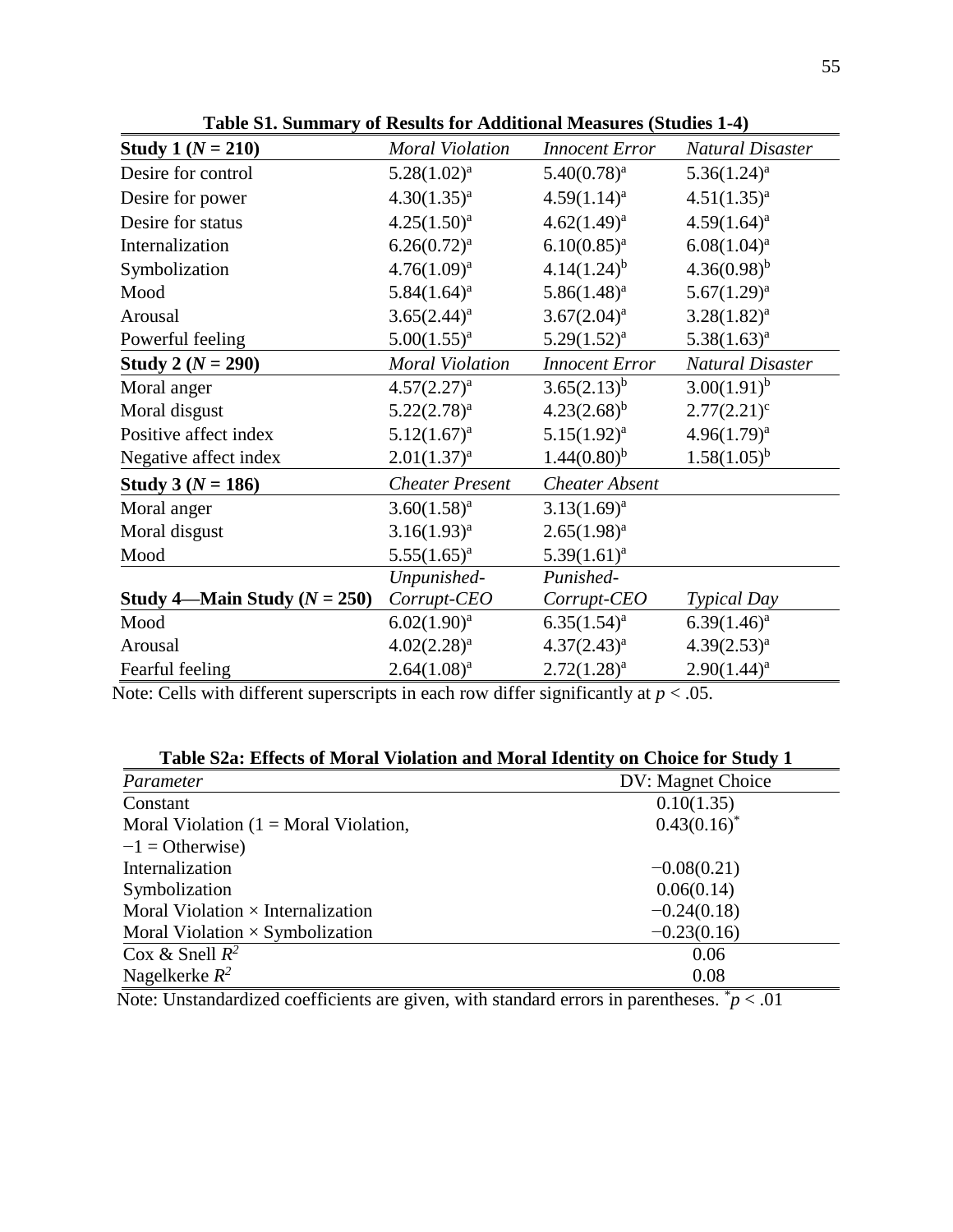| Parameter                                        | DV: Magnet Choice |
|--------------------------------------------------|-------------------|
| Constant                                         | $-0.18(0.16)$     |
| Moral Violation $(1 = \text{Moral Violation})$ , | $0.41(0.16)^*$    |
| $-1 =$ Otherwise)                                |                   |
| Mood                                             | $-0.14(0.11)$     |
| Arousal                                          | $-0.02(0.07)$     |
| Powerful Feeling                                 | 0.08(0.10)        |
| Desire for Control                               | 0.04(0.24)        |
| Desire for Power                                 | $-0.17(0.19)$     |
| Desire for Status                                | $-0.02(0.11)$     |
| <b>DUCP</b>                                      | 0.17(0.12)        |
| Moral Violation × Mood                           | $-0.13(0.11)$     |
| Moral Violation $\times$ Arousal                 | $-0.01(0.07)$     |
| Moral Violation $\times$ Powerful Feeling        | 0.13(0.10)        |
| Moral Violation $\times$ Desire for Control      | 0.05(0.24)        |
| Moral Violation $\times$ Desire for Power        | $-0.10(0.19)$     |
| Moral Violation $\times$ Desire for Status       | $-0.02(0.11)$     |
| Moral Violation $\times$ DUCP                    | $-0.10(0.12)$     |
| Cox & Snell $R^2$                                | 0.08              |
| Nagelkerke $R^2$                                 | 0.11              |

**Table S2b: Full Model Logistic Regression Results for Study 1**

Note: Unstandardized coefficients are given, with standard errors in parentheses.  $\dot{p}$  < .05

## **Additional Measures and Analyses – Study 2**

*Manipulation Check of the Two Book Club Options*. After participants indicated their choice and preference for each of the two book clubs, as manipulation checks, participants rated the perceived popularity ("The slogan emphasizes on the popularity of joining the club", "The slogan emphasizes the book club's mission to help people get together"; averaged to form an index of popularity appeal;  $r_{majority\_club} = .45$ ,  $p < .001$ ;  $r_{minority\_club} = .65$ ,  $p < .001$ ) and perceived uniqueness ("The slogan emphasizes on the uniqueness of joining the club", "The slogan emphasizes the message that joining the club will make one stand out from the crowd"; averaged to form an index of uniqueness appeal;  $r_{majority\;club} = .67$ ,  $p < .001$ ;  $r_{minority\;club} = .78$ ,  $p < .001$ ) of each of the two book clubs (all from 1 = *strongly disagree* to 9 = *strongly agree*; measures adapted from Huang et al. 2014). Repeated analyses were conducted to verify the effectiveness of the manipulation. The analyses showed that the majority book club was indeed rated as more popular ( $M_{\text{majority}} = 6.12$ ,  $SD = 1.84$ ;  $M_{\text{minority}} = 3.61$ ,  $SD = 2.14$ ,  $F(1, 270) = 262.47$ ,  $p < .001$ ), whereas the minority book club was rated as more unique ( $M_{\text{majority}} = 4.60$ ,  $SD = 2.00$ ;  $M_{\text{minority}} =$ 7.71, *SD* = 1.36;  $F(1, 270) = 430.32$ ,  $p < .001$ ), confirming the validity of the manipulation of majority versus minority book clubs.

*Moderated Mediation with Contrast Coding*. To further test the robustness of these results, we conducted the same moderated mediation analysis (as reported in the main text) using contrast coding (Rosenthal, Rosnow, and Rubin 2000; C1: innocent error = −1, natural disaster =  $-1$ , moral violation = 2; C2: innocent error =  $-1$ , natural disaster = 1, moral violation = 0). The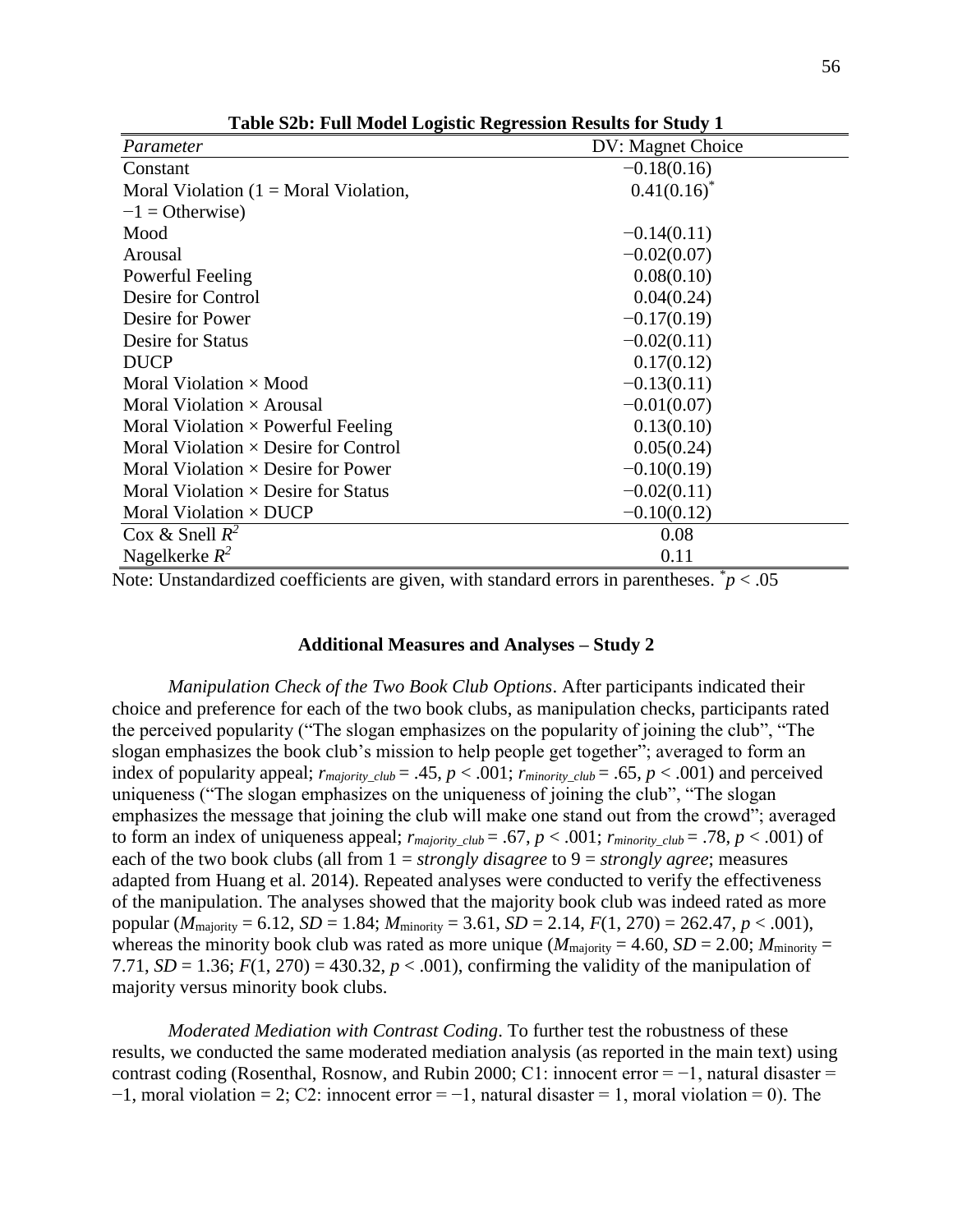first contrast (C1) compared the moral violation condition to the two other conditions. The second contrast (C2) compared the innocent error condition to the natural disaster condition. As expected, conformist attitudes mediated the effect of the first contrast on book club choice among participants with high need to belong  $(+1 SD; M = 6.05; b = 0.0464, SE = 0.0311; 95\%$ CI: [.0043, .1303]), but not among those with low need to belong  $(-1 SD; M = 3.32; b = 0.0157$ , *SE* = .0220; 95% CI: [−.0197, .0676]). Moreover, consistent with the finding of no differences in book club choice or conformist attitudes between the innocent error and natural disaster conditions, conformist attitudes did not mediate the effect of the second contrast on book club choice for either participants with high  $(+1 SD; M = 6.05; b = -0.0280, SE = 0.0434; 95\% CI:$ [−.1226, 0.0396]) or those with low (−1 *SD*; *M* = 3.32; *b* = −0.0090, *SE* = .0207; 95% CI: [−.0906, .0248]) levels of need to belong.

*Relative Preference for Majority (vs. Minority) Book Club*. Consistent with the results using book club choice as the dependent variable, regression analysis with dummy coding (Dummy 1 = innocent error; Dummy 2 = natural disaster), need to belong ( $\alpha$  = .85; averaged and mean-centered), and their interactions as predictors of relative preference for the majority book club suggested that participants in the moral violation condition  $(M = 1.13, SD = 4.34)$  expressed a greater preference for the majority book club, compared to the innocent error condition  $(M =$ −0.98, *SD* = 4.41; *b* = −1.96, *SE* = 0.61, *t*(265) = −3.22, *p* = .001), and in the moral violation condition compared to the natural disaster condition ( $M = -0.20$ ,  $SD = 3.88$ ;  $b = -1.28$ ,  $SE =$ 0.59,  $t(265) = -2.16$ ,  $p = .032$ ). The analysis also yielded a significant effect of need to belong (moderator:  $b = 1.62$ ,  $SE = 0.34$ ,  $t(265) = 4.73$ ,  $p < .001$ ), which is consistent with prior literature showing that consumers with higher need to belong tend to conform (Leary et al. 2013). Yet, this effect of need to belong was weaker in the innocent error condition compared to the moral violation condition (Dummy 1 × Moderator:  $b = -1.02$ ,  $SE = 0.47$ ,  $t(265) = -2.18$ ,  $p = .030$ ), and weaker in the natural disaster compared to the moral violation condition (Dummy  $2 \times$  Moderator:  $b = -1.56$ , *SE* = 0.45,  $t(265) = -3.47$ ,  $p < .001$ ).

Following the same procedure as we did in the main text with book club choice as dependent variable, we conducted the moderated mediation analysis with relative preference for majority club as the dependent variable. The indirect effect of innocent error versus moral violation, with a 90% bias-corrected bootstrapped confidence interval, was significant at high level of need to belong (+1 *SD*, *M* = 6.05: *b* = -.2047, *SE* = .1747, 90% CI = [−.6324, −.0107]), but not low need to belong (−1 *SD*, *M* = 3.32: b = −.0921, 90% CI = [−.3837, .0315]). The indirect effect of natural disaster versus moral violation, with a 95% bias-corrected bootstrapped confidence interval, was significant at high level of need to belong  $(+1 SD, M = 6.05; b =$ −.2836, *SE* = .2028, 95% Cl = [−.8577, −.0114]), but not low need to belong (−1 *SD*, *M* = 3.32: *b*  $= -0.1276,95\% \text{ CI} = [-0.5215,0.1094]$ .

Mediation of the effect through conformist attitudes also holds when the three conditions were coded using contrast coding (Rosenthal, Rosnow, and Rubin 2000; C1: innocent error =  $-1$ , natural disaster =  $-1$ , moral violation = 2; C2: innocent error =  $-1$ , natural disaster = 1, moral violation = 0). As expected, mediation occurred when need to belong was higher  $(+1 SD; M =$ 6.05;  $b = 0.0814$ ,  $SE = 0.0591$ ; 95% CI: [.0023, .2400]), but not when need to belong was lower (−1 *SD*; *M* = 3.32; *b* = 0.0366, *SE* = 0.0434; 95% CI: [−.0298, .1446]). Moreover, consistent with the finding of no differences in book club choice or conformist attitudes between the two control conditions, conformist attitudes did not mediate the effect of the second contrast on book club choice for neither higher  $(+1 SD; M = 6.05; b = -0.0532, SE = 0.0850; 95\% CI: [-2491, .0580])$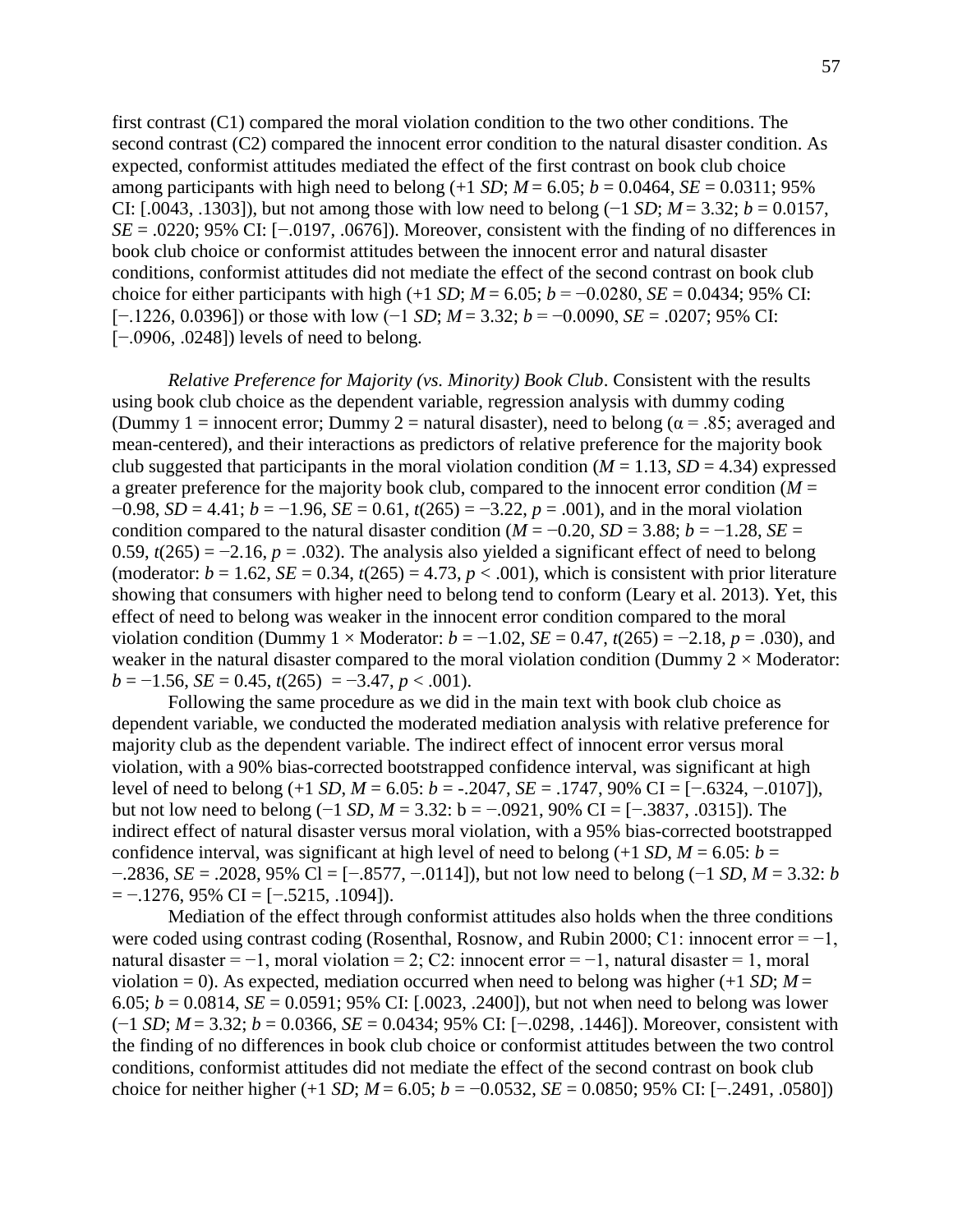nor lower (−1 *SD*; *M* = 3.32; *b* = −0.0213, *SE* = 0.0457; 95% CI: [−.1769, .0307]) levels of need to belong.

*Moral Emotions*. To test whether moral emotions could account for the effect, participants reported to what extent they experienced moral anger (angry, upset, and hostile;  $\alpha$  $= .92$ ; averaged to form an index of moral anger), disgust, positive (averaged 10-items;  $\alpha = .91$ ) and negative affect (averaged 10-items;  $\alpha = 93$ ) captured by the PANAS scale, along 1 (not at all) to 9 (extremely) after they responded to the conformist attitude and need to belong scales. Replicating previous findings (Chan et al. 2014; Skarlicki et al. 2013), participants in the moral violation condition also experienced greater moral anger  $(F(2, 268) = 13.09, p < .001)$  and disgust  $(F(2, 268) = 21.95, p < .001$ ; see Table S1 for means and *SDs*) than those in the two control conditions. In addition, although participants in the three conditions did not differ in positive affect  $(p > .73)$ , those in the moral violation condition reported feeling more negative affect  $(F(2, 268) = 6.46, p = .002)$ . However, similar moderated mediation analyses revealed that neither negative affect (95% CI for the index of moderated mediation for the first contrast: [−1.0238, 1.7449]; 95% CI for the second contrast: [−1.1430, 1.2195]) nor moral emotions (moral anger: 95% CI for the first contrast: [−.5503, .9634] and for the second contrast: [−.7183, .8774]; moral disgust: 95% CI for the first contrast: [−.5014, 2.7934] and for the second contrast: [−1.5661, 2.5435]) mediated the effect of exposure to moral violations on book club choice (using relative preference for the majority vs. minority book club yielded the same conclusion). These findings cast doubt on the account that participants were choosing majority options out of mere moral anger or disgust.

*Preference for Social Networking Tools (Exploratory Measures).* In the last part of Study 2, embedded in the demographic information section, we also included a measure tapping on participants' opinions towards various social media products to examine whether exposure to moral violations would carry over to influence participants' attitude towards social network tools, which can facilitate their goal of rallying social support from the virtual community in order to feel being in the majority. Participants were asked to indicate their attitudes towards seven major existing social network tools including Facebook, Twitter, Google +, Youtube, Instagram, Whatsapp, and Tumblr. For each social network tool, participants first indicated whether they are a current user of the product  $(1 = yes; 0 = no)$ . If yes, they then indicated their attitude toward each of the social network tools along two dimensions (1 = *very undesirable /not willing to use it frequently* to 9 = *very desirable /willing to use it frequently*). If not, they then reported their attitude toward each of the social network tools along two dimensions anchored from  $1 = \text{very undesirable/not willing to join it to 9 = \text{very desirable/willing to join it;  $r$ 's > .81,$ *p*'s < .001). The two items were averaged to provide an index of participants' desirability for each of the seven social network tools. The results of participants' preference for social network tools as a function of their current status and experimental condition were presented below (see Table S3). For current users, we did not observe any significant differences except for Youtube. Participants in the moral violation condition expressed a greater desire for Youtube, compared to those in the innocent error condition (7.61 vs. 6.91,  $F(1, 244) = 6.03$ ,  $p < .05$ ). For current nonusers, we did find that participants expressed a more favorable attitude towards Facebook, Whatsapp, Instagram, and Tumblr after witnessing moral violation (vs. innocent error or natural disaster).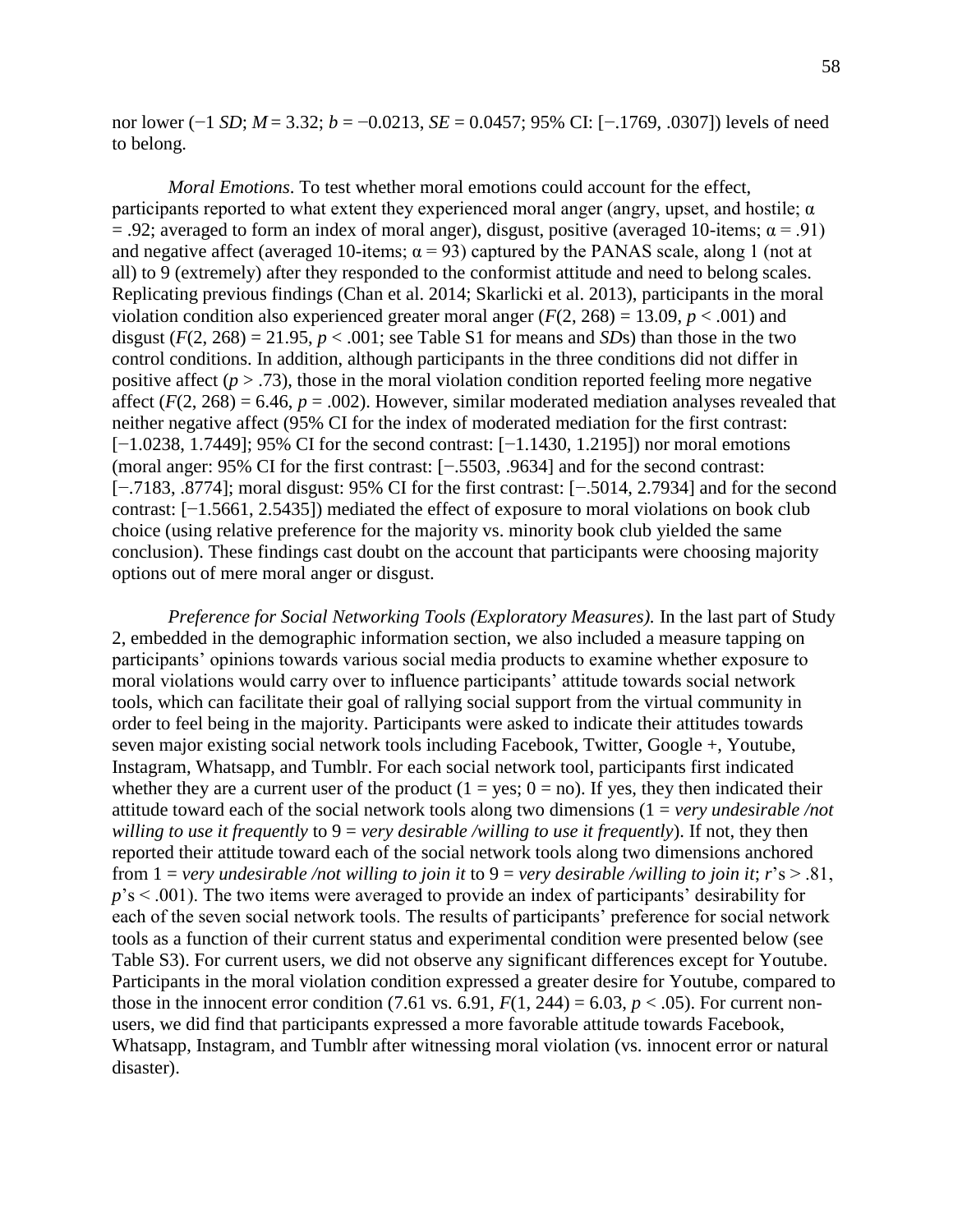| <b>Current Users</b> |                         |                   |                     |                              |
|----------------------|-------------------------|-------------------|---------------------|------------------------------|
| N                    | Moral                   | Innocent          | Natural             | $F$ -test and $p$ -value     |
|                      | Violation               | Error             | Disaster            |                              |
| 228                  | $6.75(1.90)^a$          | $6.90(1.67)^a$    | $6.78(1.69)^a$      | $F(2, 225) = 0.15, p = .86$  |
| 119                  | $5.90(1.98)^a$          | 6.38 $(1.97)^a$   | $6.04(1.96)^{a}$    | $F(2, 116) = 0.60, p = .55$  |
| 94                   | $5.50(2.28)^a$          | 5.58 $(1.94)^a$   | $5.29(1.88)^a$      | $F(2, 91) = 0.18, p = .84$   |
| 247                  | 7.61 $(1.37)^a$         | 6.91 $(2.00)^{b}$ | 7.10 $(2.02)^{a,b}$ | $F(2, 244) = 3.31, p = .04$  |
| 26                   | $7.00 (1.25)^{a}$       | $7.88(0.95)^{a}$  | 6.81 $(2.20)^a$     | $F(2, 23) = 1.11, p = .3547$ |
| 86                   | 7.86 $(1.36)^a$         | 7.57 $(2.12)^a$   | 7.37 $(1.53)^a$     | $F(2, 83) = 0.64, p = .53$   |
| 39                   | 7.27 $(1.82)^a$         | 7.54 $(1.95)^a$   | $6.17(1.95)^{a}$    | $F(2, 36) = 1.79, p = .18$   |
|                      |                         |                   |                     |                              |
| N                    | Moral                   | Innocent          | Natural             | $F$ -test and $p$ -value     |
|                      | Violation               | Error             | Disaster            |                              |
| 43                   | 3.59 $(1.94)^a$         | $2.18(1.33)^{b}$  | $1.89(0.93)^{b}$    | $F(2, 40) = 5.02, p = .01$   |
| 152                  | $3.72 (2.24)^a$         | $3.26(1.85)^{a}$  | 3.30 $(1.74)^a$     | $F(2, 149) = 0.86, p = .43$  |
| 177                  | $3.74 (2.19)^a$         | 3.87 $(1.69)^a$   | $3.62 (2.13)^a$     | $F(2, 174) = 0.22, p = .81$  |
| 24                   | 5.00(2.00) <sup>a</sup> | 4.28 $(2.08)^a$   | 4.20 $(1.96)^a$     | $F(2, 21) = 0.29, p = .75$   |
| 245                  | 4.56 $(2.20)^a$         | 3.80 $(1.98)^{b}$ | 3.89 $(1.89)^{b}$   | $F(2, 242) = 3.45, p = .03$  |
| 185                  | 4.58 $(2.02)^a$         | $3.74(2.01)^{b}$  | $3.70(2.27)^{b}$    | $F(2, 182) = 3.58, p = .03$  |
| 232                  | 3.91 $(2.01)^a$         | 3.15 $(1.77)^{b}$ | 3.31 $(1.99)^{b}$   | $F(2, 229) = 3.63, p = .04$  |
|                      |                         |                   |                     |                              |

**Table S3. Desirability of Social Network Tools (Exploratory Measure) – Study 2** 

Note: Cells with different superscripts in each row were significantly different at *p* < .05.

#### **Additional Measures and Analyses – Study 3**

*Moral Emotions*. After participants responded to the conformist attitude and need to belong scales, participants also reported their mood (1 = *sad*; 9 = *happy*), moral anger (averaged 3-items: angry, upset, and hostile;  $\alpha = .85$ ) and disgust, all from 1 (*not at all*) to 9 (*extremely*). A 2 (exposure to cheating)  $\times$  2 (incentive structure) ANOVA yielded that participants reported experiencing marginally more moral anger  $(F(1, 176) = 3.70, p = .056)$  and disgust  $(F(1, 176) =$ 3.25,  $p = .073$ ) in cheater present conditions (Anger:  $M = 3.60$ ,  $SD = 1.58$ ; disgust:  $M = 3.16$ , SD  $= 1.93$ ) than in cheater absent conditions (Anger:  $M = 3.13$ ,  $SD = 1.69$ ; disgust:  $M = 2.65$ ,  $SD = 1.69$ 1.98). However, similar moderated mediation analyses (as we conducted in the main text of study 3) revealed that neither moral anger: (95% CI: [−.0423, .1239]) nor disgust (95% CI: [−.0857, .0467]) mediated the observed effect. No significant mood differences were observed across conditions (*p*s > .13).

#### **Additional Measures and Analyses – Study 4**

*Mood, Arousal, and Fear*. After participants responded to the manipulation check items in the main study 4, participants also reported their mood, arousal and fearful feeling, all from 1 (*not at all*) to 9 (*extremely*). No significant differences were observed in participants' mood, arousal, or fearful feeling (*p*s > .30), and regression analyses revealed that none of them could predict participants' conformity tendency in brand choice (*p*s > .62). The main effect of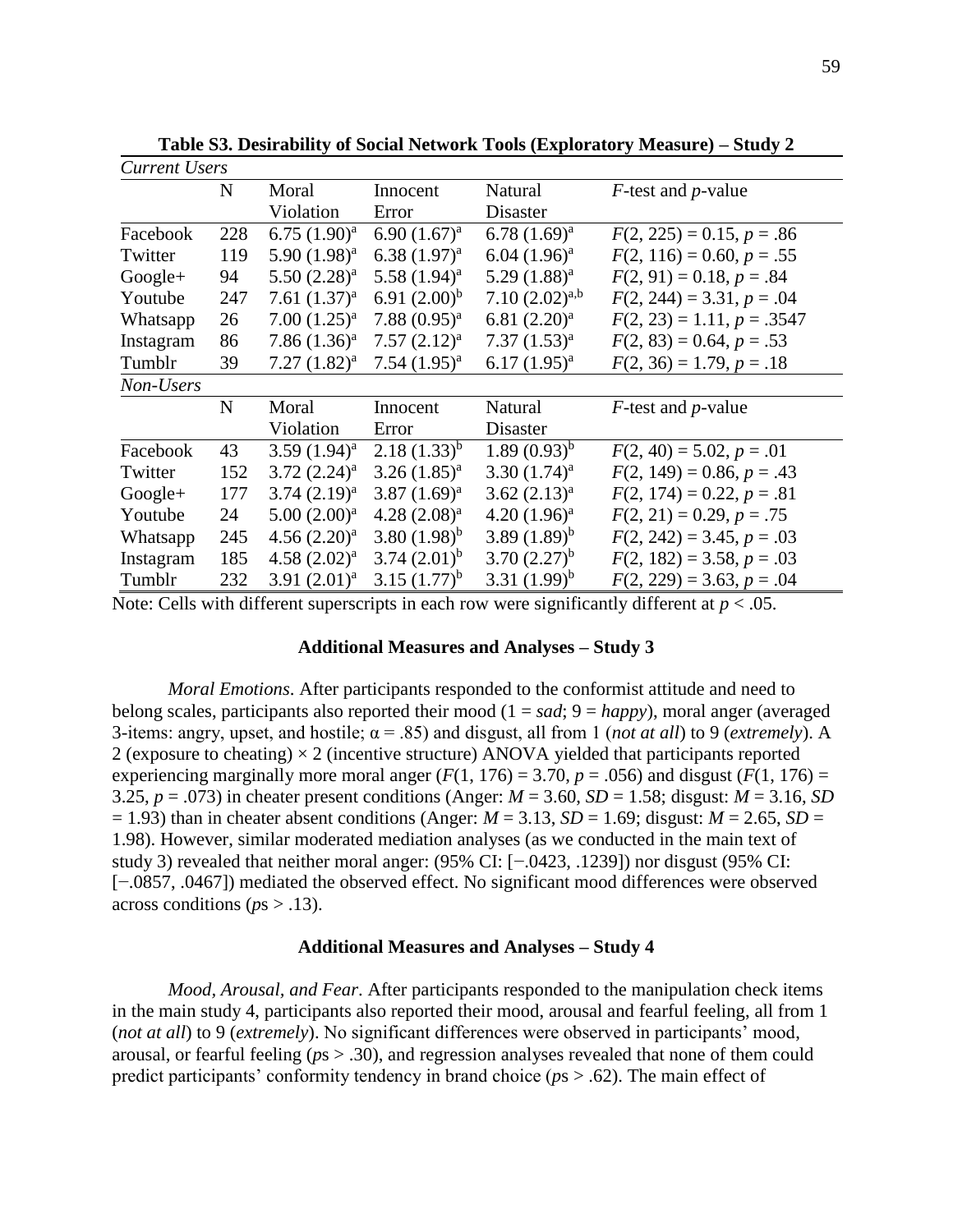condition on conformity tendency remained significant even after controlling for these factors (*F*(2, 232) = 3.74, *p* = .025; see Table S1 for means and *SD*s).

#### **Additional Measures and Analyses – Study 5**

*Manipulation Check of the Two Book Club Options*. As in Study 2, after participants indicated their choice and preference for each of the two book clubs, as manipulation checks, participants also rated the perceived popularity ("The slogan emphasizes on the popularity of joining the club", "The slogan emphasizes the book club's mission to help people get together"; averaged to form an index of popularity appeal;  $r_{majority\;club} = .51, p < .001$ ;  $r_{minority\;club} = .61, p$ < .001) and perceived uniqueness ("The slogan emphasizes on the uniqueness of joining the club", "The slogan emphasizes the message that joining the club will make one stand out from the crowd"; averaged to form an index of uniqueness appeal;  $r_{majority\;club} = .69$ ,  $p < .001$ ; *r*<sub>minority</sub>  $_{\text{club}} = .63$ ,  $p < .001$ ) of each of the two book clubs (all from 1 = *strongly disagree* to 9 = *strongly agree*; measures adapted from Huang et al. 2014). Repeated analyses were conducted to verify the effectiveness of the manipulation. The analyses showed that the majority book club was indeed rated as more popular  $(M_{\text{majority}} = 6.71, SD = 1.75; M_{\text{minority}} = 4.25, SD = 2.03, F(1,$  $301$ ) = 200.83, *p* < .001), whereas the minority book club was rated as more unique ( $M_{\text{majority}}$  = 7.76, *SD* = 1.33;  $M_{\text{minority}}$  = 3.74, *SD* = 2.22;  $F(1, 301)$  = 595.97,  $p < .001$ ), confirming the validity of the manipulation of majority versus minority book clubs.

*Relative Preference for Majority (vs. Minority) Book Club*. Consistent with the results using book club choice as the dependent variable, a 2 (moral violation)  $\times$  2 (majority morality) ANOVA with moral violation condition (1 = moral violation;  $-1$  = innocent error) and nature of the majority (1 = immoral;  $-1$  = control) as the independent variables, and participants relative preference the majority (vs. minority) book club (i.e., participants' rated likelihood to join the majority book club subtracted by their rated likelihood to join the minority book club) yielded a significant main effect of nature of majority  $(F(1, 298) = 18.37, p < .001)$  as well as a significant moral violation  $\times$  majority morality interaction effect ( $F(1, 298) = 6.30$ ,  $p = .013$ ). Specifically, participants in the majority control conditions expressed a greater preference for the majority book club if they had read the moral violation news article than if they had read the innocent error article ( $M_{\text{moral violation}} = -0.15$ ,  $SD = 4.10$  vs.  $M_{\text{innocent error}} = -1.93$ ,  $SD = 3.94$ ;  $F(1, 298) =$ 7.71, *p* = .006). In the immoral majority conditions, however, the difference disappeared and participants in both the moral violation and the innocent error condition had relatively low preferences for the majority book club ( $M_{\text{moral violation}} = -3.22$ ,  $SD = 3.60$  vs.  $M_{\text{innocent error}} = -2.73$ , *SD* = 3.93; *F*(1, 298) = .59, *p* = .44).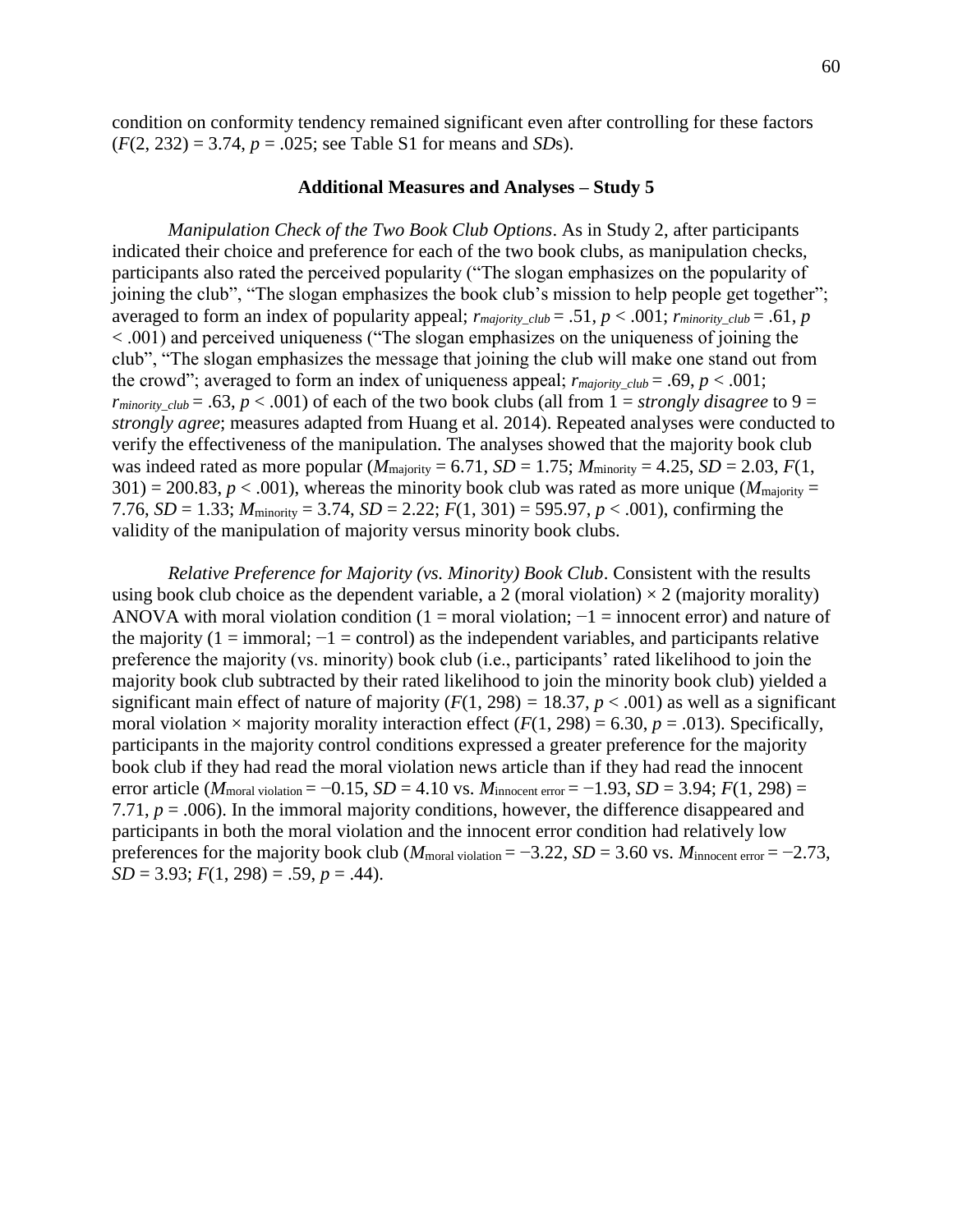## **II. STUDY STIMULI**

## **STUDY 1: MANIPULATIONS AND SCALE MEASURES**

## **Part a. News Article Excerpts**

## *News Article for the Moral Violation Condition*



BY JAMES SUROWIECKI THE FINANCIAL PAGE | July 30, 2012 ISSUE

**I**n order to work well, markets need a basic level of trust. As Alan Greenspan once said, ―In virtually all transactions, we rely on the word of those with whom we do business. So what happens to a market in which the most fundamental assumptions turn out to be lies? That is the question in a scandal that has roiled the banking industry all summer. The LIBOR (or the London Inter-bank Offered Rate) is the most important set of numbers in the global financial system. Used as a benchmark for interest rates around the world, it's assembled by asking a panel of big banks to estimate what it would cost them to borrow money today if they had to.

Hundreds of trillions of dollars in derivatives, corporate loans, and mortgages are pegged to these rates. Yet we now know that for years LIBOR rates were rigged. Barclays has agreed to pay nearly half a billion dollars to regulators for its manipulations, and a host of other big banks are under investigation for similar misdeeds.

Rigging LIBOR was shockingly easy. The estimates aren't audited. They're not compared with market prices. And LIBOR is put together by a trade group, without any real supervision from government regulators. In other words, manipulating LIBOR didn't require any complicated financial hoodoo. The banks just had to tell some simple lies. They had plenty of reasons to do so. At Barclays, for instance, traders were making big bets on derivatives whose value depended on LIBOR; changing rates by even a tiny bit could be exceptionally lucrative. In the years leading up to the financial crisis, these manipulations were, in the words of the Commodity Futures Trading Commission, ―common and pervasive. The result was that, instead of reflecting what was real, LIBOR reflected what the banks wanted us to believe was real.

The most striking thing about this scandal is that it was predictable—yet no one did anything to stop it. So how do we rein them in? We could start by making it harder for the banks to game the system—LIBOR, for instance, should be revamped so that it reflects actual market rates, not self-serving guesses. Bankers were asked a simple question, and they lied in response. This new approach would be intrusive and overbearing, and would make it harder for bankers to do what they want. In other words, it's exactly what the financial industry needs.

It is reported that this scandal would cause several different types of economic harm and hurt the sound growth of the global financial market.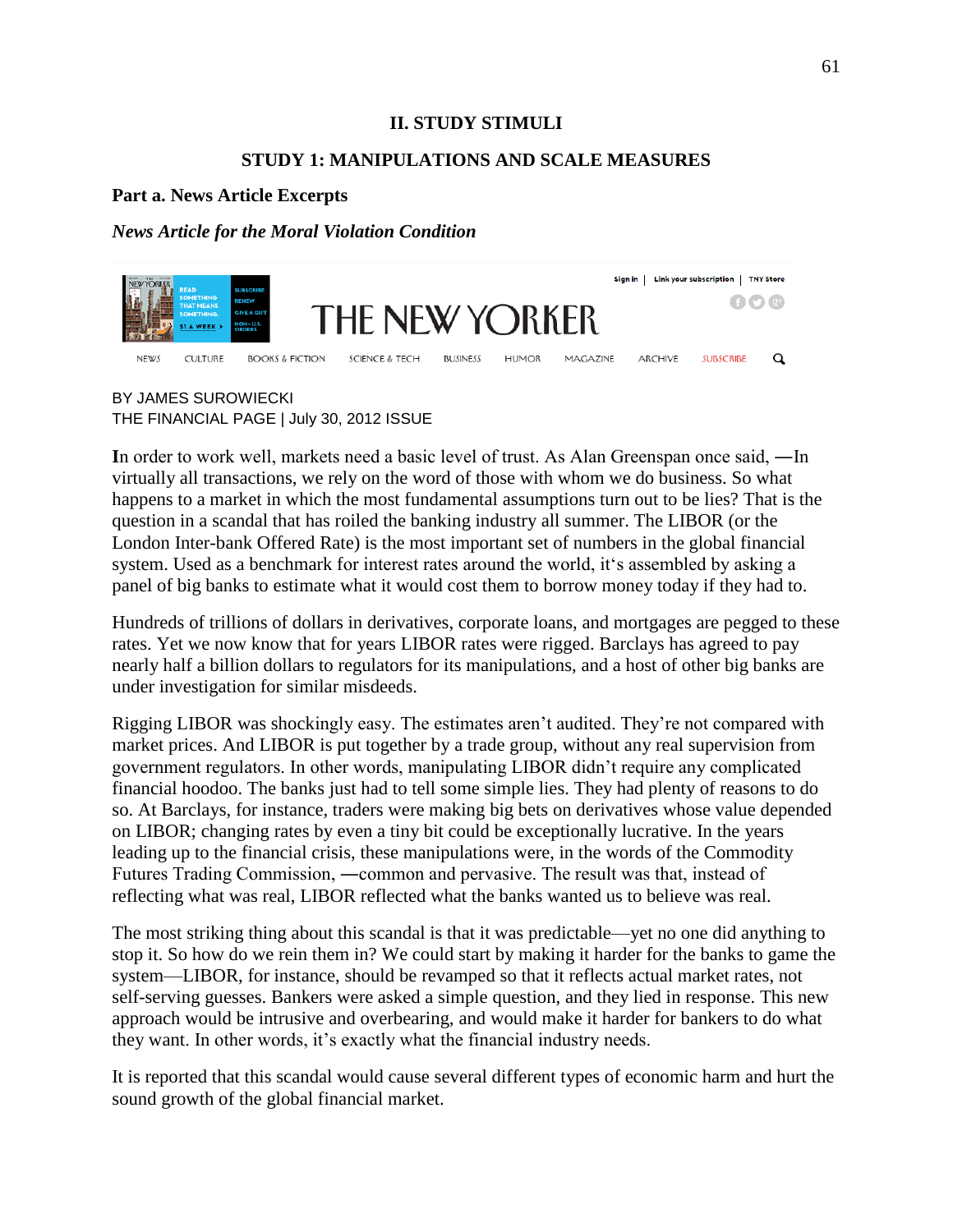## *News Article for the Innocent Error Control Condition*



BY JAMES SUROWIECKI THE FINANCIAL PAGE | July 30, 2012 ISSUE

**I**n order to work well, markets need a basic level of efficiency. As Alan Greenspan once said, ―In virtually all transactions we rely on those with whom we do business. So what happens to a market in which the most fundamental assumptions turn out to be flawed? That is the question that has perplexed the financial industry all summer. The LIBOR (or the London Inter-bank Offered Rate) is the most important set of numbers in the global financial system. Used as a benchmark for interest rates around the world, it's assembled by asking a panel of industry analysts to estimate what it would cost them to borrow money today if they had to. Hundreds of trillions of dollars in derivatives, corporate loans, and mortgages are pegged to these rates. Yet we now know that for years LIBOR rates were inaccurate. One group has agreed to spend nearly half a billion dollars to correct for its unintentional errors, and a host of others are being studied for similar mistakes.

Miscalculating LIBOR was surprisingly easy. The estimates aren't verified. They're not compared with market prices. And LIBOR is put together by a trade group, without any real involvement from government. In other words, miscalculating LIBOR didn't require any complicated financial instruments. The group just had to make their best estimates. They had plenty of reasons to do so. At Barclays, for instance, traders were making big bets on derivatives whose value depended on LIBOR; changing rates by even a tiny bit could be exceptionally important. In the years leading up to the financial crisis, these innocent mistakes were, in the words of the Commodity Futures Trading Commission, ―common and pervasive. The result was that, instead of reflecting what was real, LIBOR reflected what the industry believed was real.

The most striking thing about this is that it was unforeseeable—no one could do anything to stop it. So how do we improve this? We could start by making it harder for the system to go awry— LIBOR, for instance, should be revamped so that it reflects actual market rates, not best guesses. Analysts were asked a question, but they were unable to give precise responses. This new approach would be helpful and effective, and would make it easier for everyone. In other words, it's exactly what the financial industry needs.

It is reported that the inaccuracy of the LIBOR rate would cause several different types of economic harm and hurt the sound growth of the global financial market.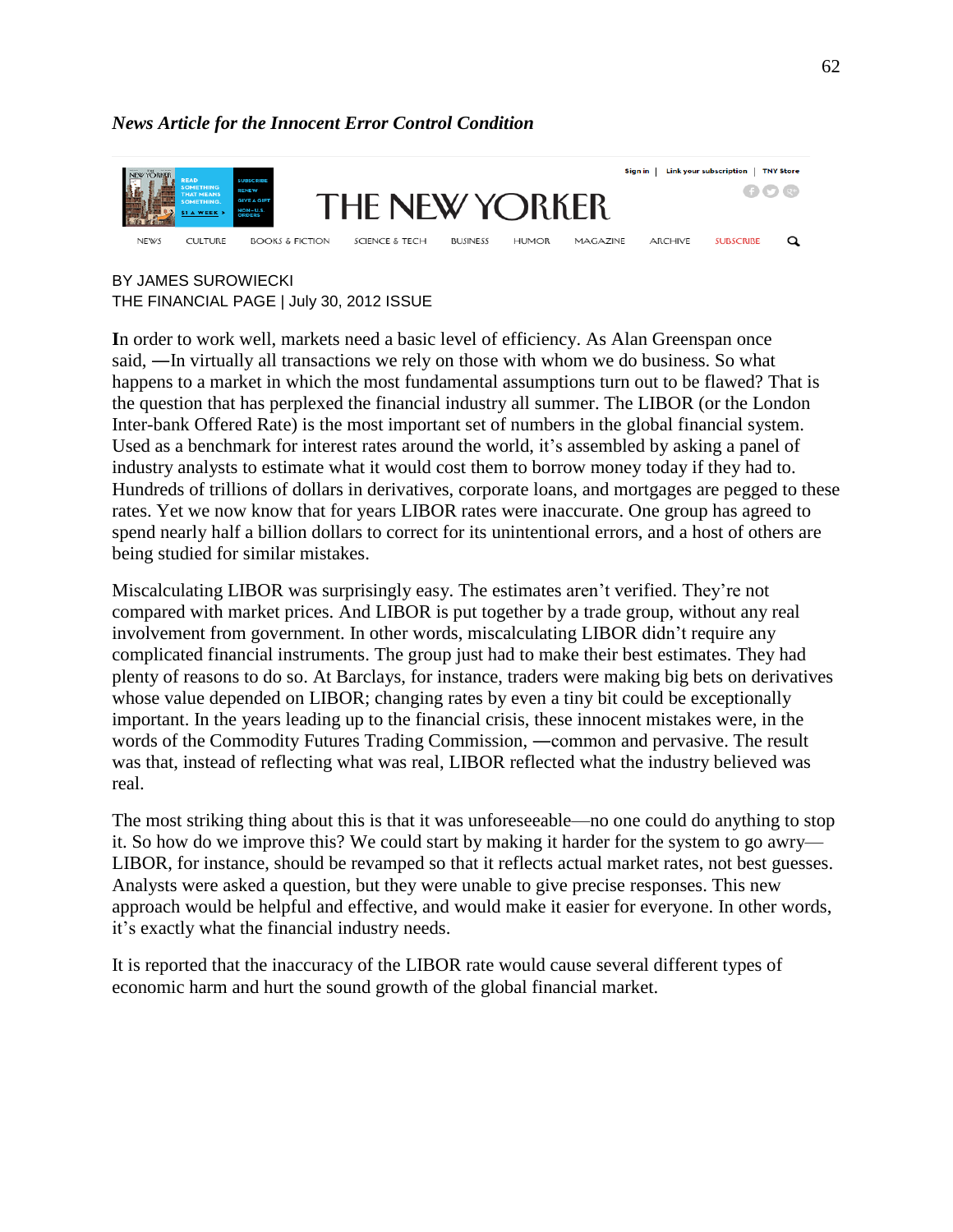## *News Article for the Natural Disaster Control Condition*



## BY JAMES SUROWIECKI THE FINANCIAL PAGE | July 30, 2012 ISSUE

**I**n recent years, North Americans have experienced a steady increase in the number of storms, floods, droughts and other extreme weather events. In fact, the average number of natural catastrophes per year has risen 250% since the 1970s. At the same time, populations and economic activity continue to grow in vulnerable cities and regions.

The United Nations estimates that, by 2050, almost 70% of the world's population will reside in cities - many of which are located near coasts, floodplains and fault lines at risk for natural hazards. As a result, disasters now tend to exact higher economic tolls. Indeed, the average yearly economic cost of disasters has quadrupled since the 1980s.

Here in US and in Canada, these trends are clearer than ever. In U.S., flooding, for instance, intensifies in its many regions, even in areas where total precipitation is projected to decline. In Canada, the recent floods in Southern Alberta and in the Greater Toronto Area are a stark reminder of the country's vulnerability. The Alberta floods were the costliest natural disaster in Canadian history and the Toronto floods were the costliest natural disaster in Ontario's history.

Large natural disasters have a negative impact on economic outcomes. A typical disaster lowers gross domestic product (GDP) growth by approximately one percentage point and GDP by about 2%. However, major catastrophes can have even more pronounced effects. The 1995 Kobe earthquake, for instance, reduced residents' GDP per capita by 13% over the long term.

How quickly an economy rebounds depends on the extent to which losses are contained to avoid contagion to the rest of the economy. After Hurricane Katrina, for example, each dollar in direct losses led to an additional 39 cents in indirect losses. Natural disasters can also negatively affect public finances and debt sustainability. When a catastrophe strikes, government finances are hurt two ways: tax revenues drop as a result of a reduction in economic activity, while at the same time, public spending increases to pay for emergency relief and reconstruction. A recent World Bank study found that, on average, disasters lower tax revenues by 10% and raise government spending by 15%, leading to a combined 25% increase in budget deficits.

It is reported that the more frequent extreme weather and natural disaster would cause several different types of economic harm and hurt the sound growth of the global financial market.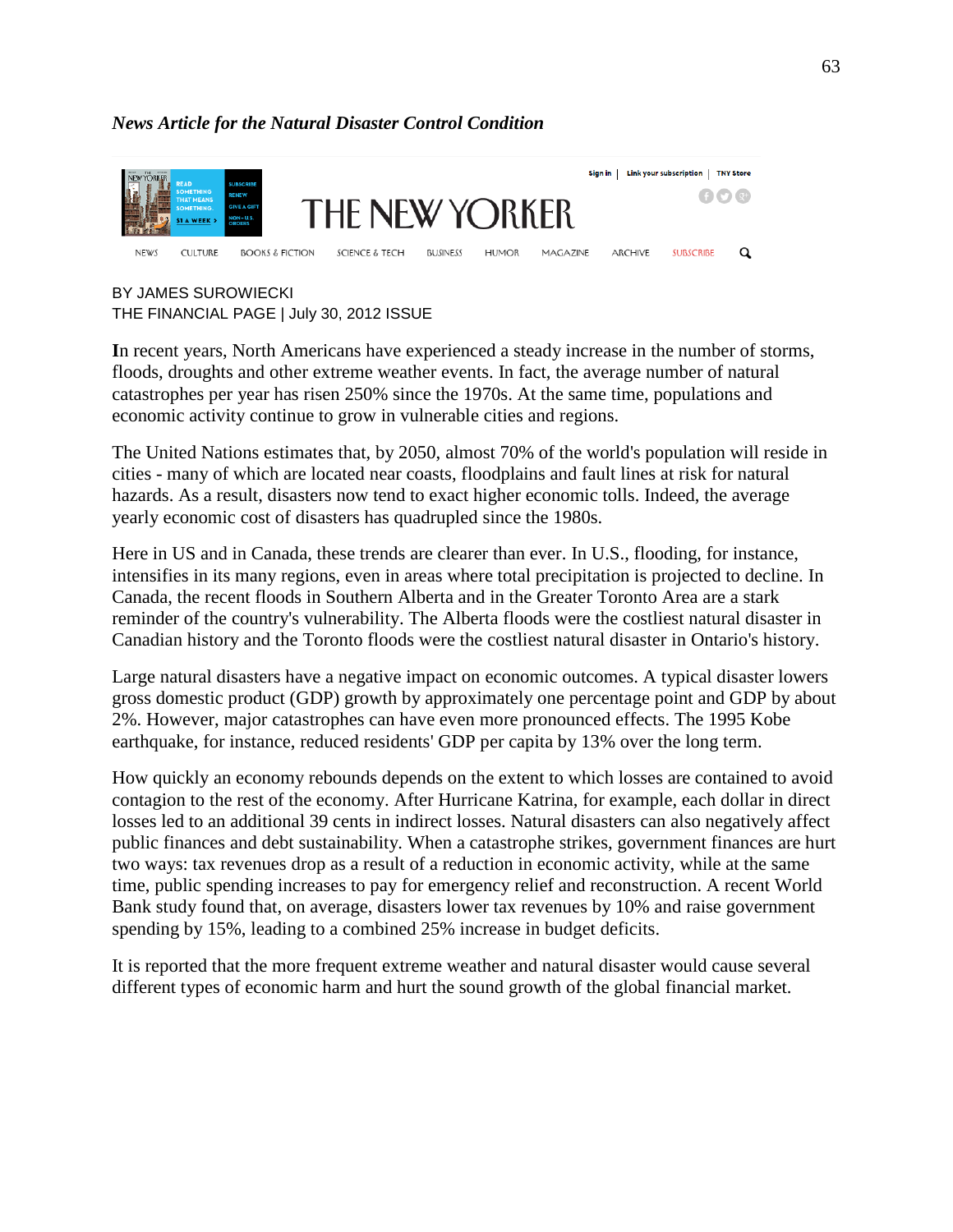## **Part b. Perceived Social Support Measures**

1. How many close friends do you have:

2. How many immediate family members (excluding yourself) do you have?

Note: Immediate family includes a person's parents, spouses, siblings and children.

3. I have \_\_\_\_\_\_\_\_\_\_ social support when things go wrong:  $(1 = \text{very little}; 9 = a \text{ lot of})$ 

4. My friends and relatives are \_\_\_\_\_\_\_\_\_ when I am in need. (1 = *not accessible at all*; 9 = *very accessible*)

5. Please indicate to what extent you agree or disagree with the following statements:

(a) There is a special person who is around when I am in need.  $(1 = strongly \, disagree, 9 =$ *strongly agree*)

(b) There is a special person with whom I can share my joys and sorrows. (1 = *strongly disagree*, 9 = *strongly agree*)

(c) My friends really try to help me. (1 = *strongly disagree*, 9 = *strongly agree*)

(d) I can count on my friends when things go wrong. (1 = *strongly disagree*, 9 = *strongly agree*) (e) There is a special person in my life who cares about my feelings.  $(1 = strongly \, disagree, 9 = 1)$ *strongly agree*)

# **STUDY 2: MANIPULATIONS AND SCALE MEASURES**

## **Part a. Information of the Two Book Clubs**

Club A ("Words of Wisdom" Book Club): "We have 513 book readers. We are dedicated to providing a friendly environment to discuss books that inspire rewarding conversations on subjects that are of common interest to all of our group members. We emphasize commonality among our group members. Our slogan is 'Read to Belong, Are You One of Us?'"

Club B ("Beyond Words" Book Club): "We have 43 book readers. We are dedicated to engaging our members in readings and having lively and stimulating discussions on unique subjects. We regard the unique traits and characteristics of our group members as very important. Our slogan is 'Read To Stand Out from the Crowd'"

## **Part b. Scale Measures**

*Need to Belong Scale (\* indicates reverse-coded items):* 

(1) If other people don't seem to accept me, I don't let it bother me\*.

(2) I try hard not to do things that will make other people avoid or reject me.

(3) I seldom worry about whether other people care about me\*.

(4) I need to feel that there are people I can turn to in times of need.

(5) I want other people to accept me.

- (6) I do not like being alone.
- (7) Being apart from my friends for long periods of time does not bother me\*.
- (8) I have a strong need to belong.
- (9) It bothers me a great deal when I am not included in other people's plans.
- (10) My feelings are easily hurt when I feel that others do not accept me.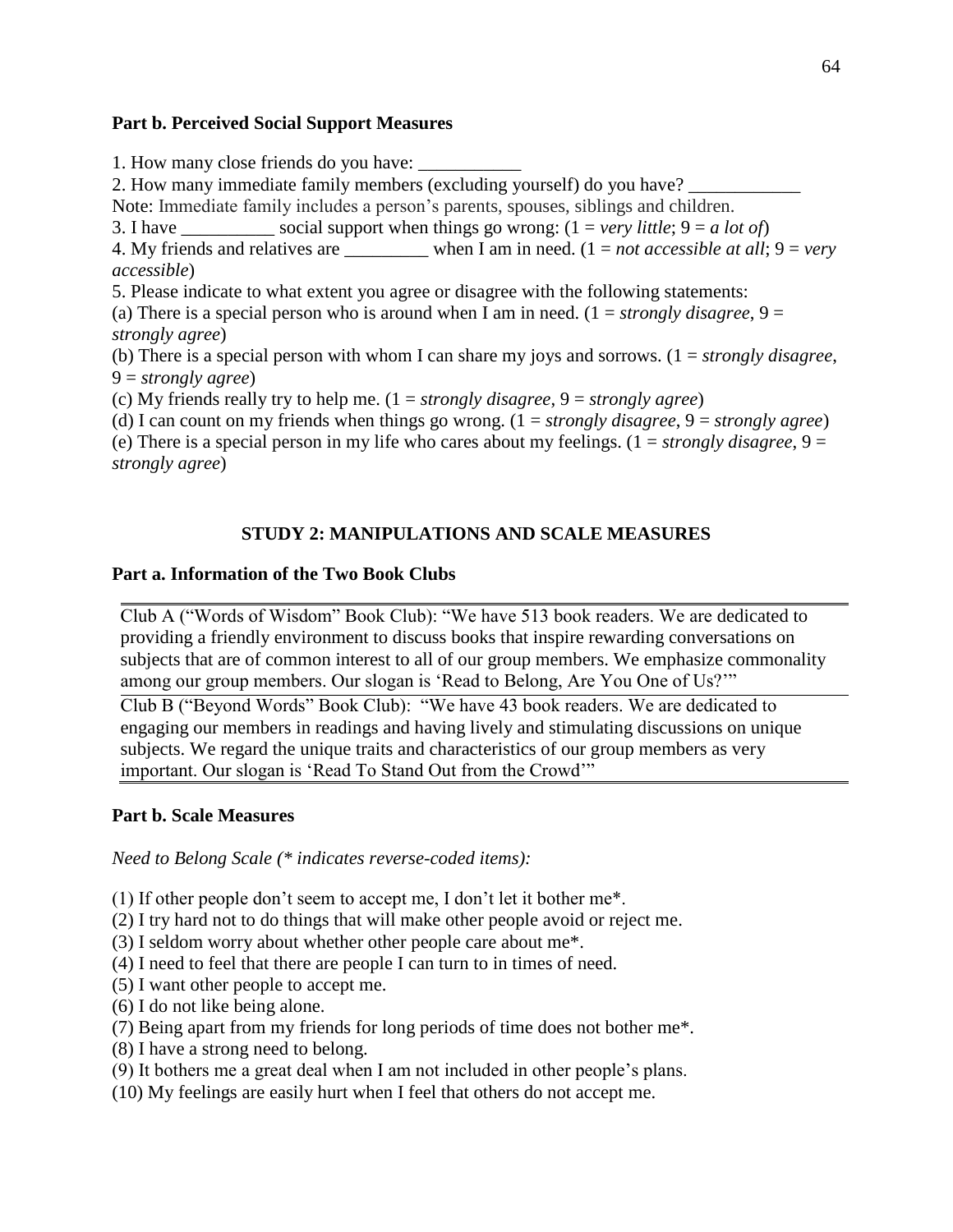## *Conformist Attitudes Scale:*

(1) Imposing tough laws and punishments, even to minor crimes, is an effective way to preserve the fiber of a society.

(2) Constantly breaking social norms often has harmful, unintended consequences.

(3) The most important part of any game is a well-defined set of rules.

(4) Obedience and respect for authority are the most important virtues children should learn.

(5) People are constantly prying into matters that should remain unquestioned.

(6) Too many new ideas in one country can cause its values to erode.

# **STUDY 4: STORIES USED IN THE MANIPULATIONS**

## *Unpunished-Corrupt-CEO Condition:*

Harrison Buchanan is the CEO of Emerson Technologies (ET). ET was founded in 1923 and has been providing a wide range of electronic products and consulting services to the technology industry. For many years, ET was a market leader in the technology industry producing innovative and stylish products.

Three years ago, Harrison Buchanan became CEO. Since Mr. Buchanan took office, ET has seen its position in the industry gradually weaken as a result of a series of reforms he introduced. One of these was an expansion plan that completely shifted resources from the most established and profitable graphic chipset business to support the various newly acquired start-up enterprises. His plan to expand ET not only caused the first loss ever in its history, but also unprecedentedly increased the operating cost of ET to what analysts described as an "unsustainable" level. Mr. Buchanan dealt with this crisis with another "consolidation plan" which featured the downsizing ET's R&D department, which he described as "too costly." Furthermore, he implemented the layoff plan by eliminating the highest paid employees first. As a result of this plan, ET survived the first crisis but unfortunately was lead into another: ET lost many of its best researchers, who also happened to be among the highest paid, and so their competitive advantages over their competitors eroded. More recently, it has discovered that Mr. Buchanan spent over \$2,230,000 during his time as CEO purchasing luxurious vehicles for his personal use, hosting lavish parties, and renovating his office and home. One example of his extravagant purchases was a \$26,500 coffee table that he put in his office. At the end of the last fiscal year, ET's stock fell by 15%. Yet in spite of the decline in stock, ETs board of directors voted to retain Mr. Buchanan and to "reward him for his visionary leadership during difficult times" with a \$3,000,000 bonus which, along with stock options that he cashed prior to ET's stock plunge, is worth an additional \$7,000,000 in pay above his \$2,000,000 salary.

## *Punished-Corrupt-CEO Condition:*

Harrison Buchanan is the CEO of Emerson Technologies (ET). ET was founded in 1923 and has been providing a wide range of electronic products and consulting services to the technology industry. For many years, ET was a market leader in the technology industry producing innovative and stylish products.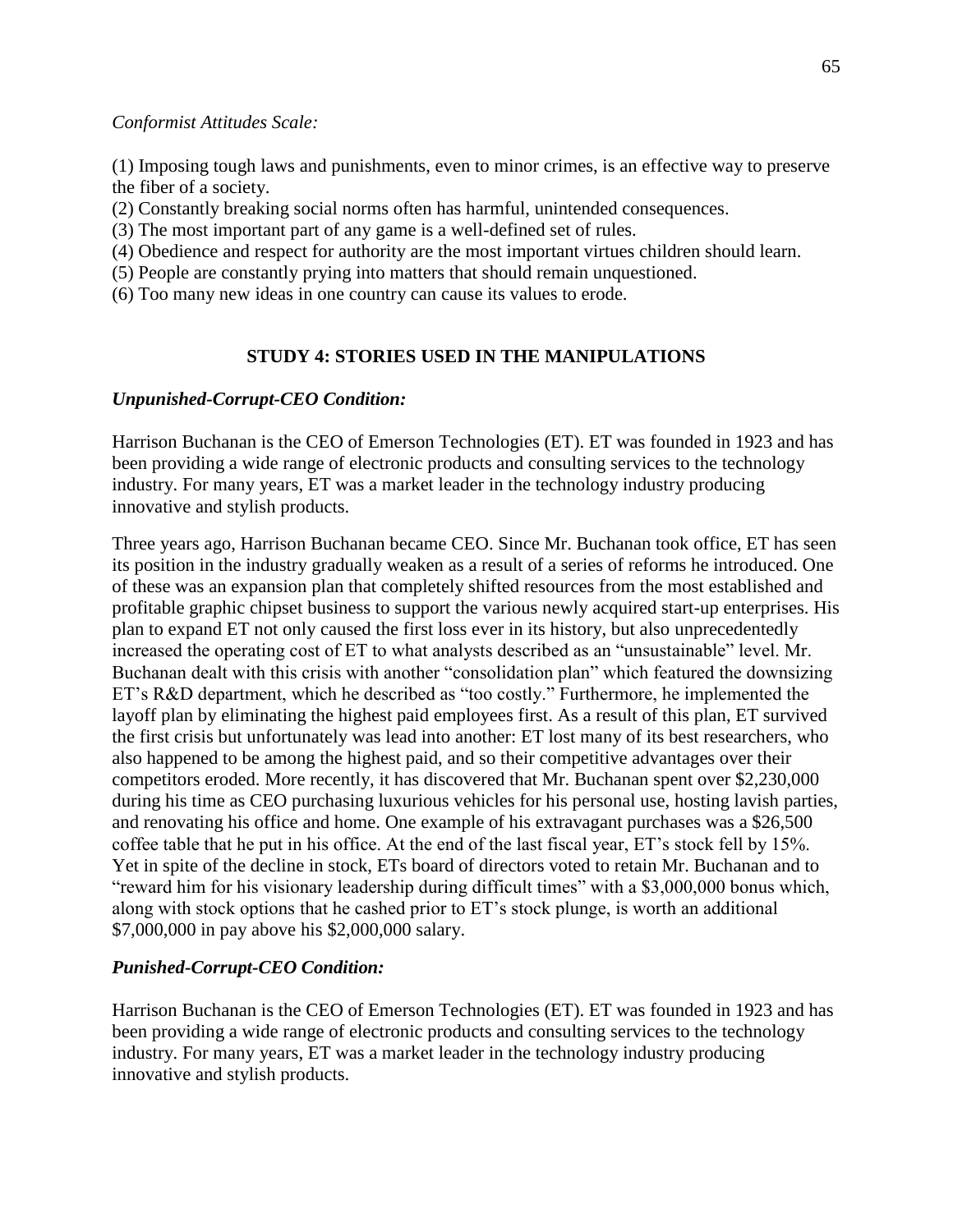Three years ago, Harrison Buchanan became CEO. Since Mr. Buchanan took office, ET has seen its position in the industry gradually weaken as a result of a series of reforms he introduced. One of these was an expansion plan that completely shifted resources from the most established and profitable graphic chipset business to support the various newly acquired start-up enterprises. His plan to expand ET not only caused the first loss ever in its history, but also unprecedentedly increased the operating cost of ET to what analysts described as an "unsustainable" level. Mr. Buchanan dealt with this crisis with another "consolidation plan" which featured the downsizing ET's R&D department, which he described as "too costly." Furthermore, he implemented the layoff plan by eliminating the highest paid employees first. As a result of this plan, ET survived the first crisis but unfortunately was lead into another: ET lost many of its best researchers, who also happened to be among the highest paid, and so their competitive advantages over their competitors eroded. More recently, it has discovered that Mr. Buchanan spent over \$2,230,000 during his time as CEO purchasing luxurious vehicles for his personal use, hosting lavish parties, and renovating his office and home. One example of his extravagant purchases was a \$26,500 coffee table that he put in his office. At the end of the last fiscal year, ET's stock fell by 15%. After their yearly performance review of Mr. Buchanan's performance, ET's board of directors unanimously agreed to fire him for underperformance. Furthermore, they threatened to file a lawsuit against Mr. Buchanan for inappropriately using company resources for personal benefit. Facing the prospect of a court battle, Mr. Buchanan settled with the company and agreed to pay "a substantial amount" of money to the company to compensate them for their losses.

## *Control Condition (A Typical Day of a CEO):*

Harrison Buchanan is the CEO of Emerson Technologies (ET). ET was founded in 1923 and has been providing a wide range of electronic products and consulting services to the technology industry. For many years, ET was a market leader in the technology industry producing innovative and stylish products.

As the CEO, Harrison receives \$2,000,000 per year as his salary. Below describes a typical day experience of its CEO Harrison Buchanan:

He dedicates a large part of his day to try and absorb latest news, events and information and what it means for their business. As far as external environment goes, he loves to refer to newspapers, magazines, and CNBC every single day while he turns to internal reports, consultant decks or phone calls to their contacts for business-specific information.

He also spends a disproportionate time of his life in meetings. While people may have differing opinions on the overall value of time spent in meetings, they remain a significant part of the CEO's diary. As the CEO, Harrison tries and spends a good amount of time meeting clients and fostering business relationships. Internal meetings of the Board, committees, departments, external vendors etc. are omnipresent, but Harrison has learnt to keep them really short and simple.

A day in the life of a CEO is a busy one, and one day is never the same. Like Harrison, most CEOs report that they wake up to emails and go to bed to emails, and being at home never means that they are off. With all of this responsibility, you can expect to earn a sizable salary. The average salary reported for Chief Executive Officers in the United States is \$759,189 per year.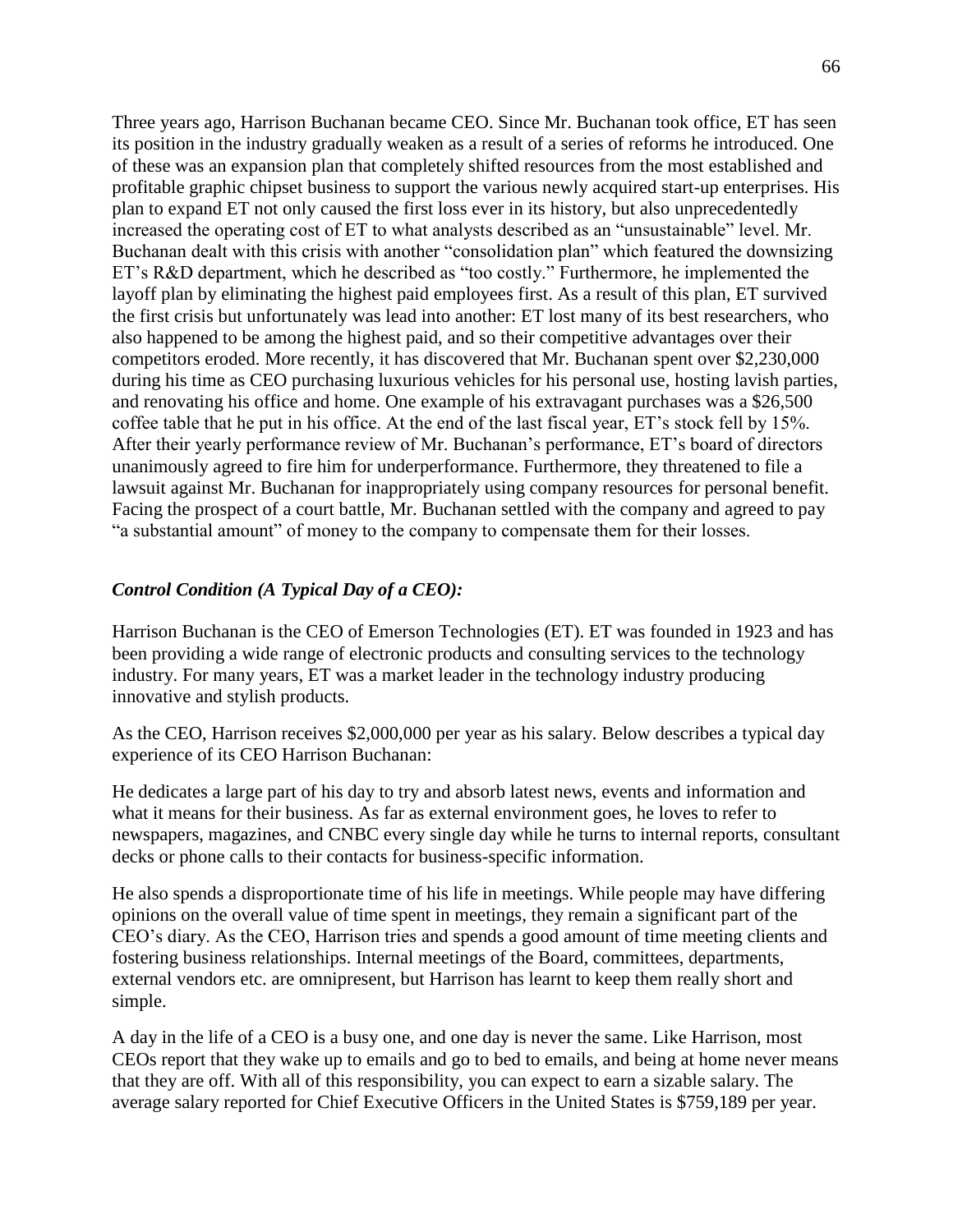This average is enough to motivate many individuals who want to be leaders to climb their way up the ladder so that they can experience a typical day for a CEO for themselves.

As a typical CEO, he spends more time on the road in a year than an average person spends in his entire working life. Apart from this, he also pursues a sport/hobby including golf, tennis or just a simple walk.

## **III ADDITIONAL STUDY**

## **Pilot Test of Study 1**

Before commencing a full test of the predictions in Study 1, a pilot study was conducted to (a) check whether the products used to represent the majority-endorsed and the minorityendorsed options were equally attractive to participants, (b) verify the effectiveness of the manipulation using news comprehension task, and (c) provide a pilot testing for the predicted main effect of exposure to moral violation on consumers' subsequent conformity tendency in real choice.

## **Method**

59 participants (14 male;  $M_{\text{age}} = 19.32$ ,  $SD_{\text{age}} = 1.40$ ) from a large North American University participated for course credit. The procedures of this pilot test were exactly the same as the main Study 1 except that (a) we only included the moral violation and innocent error conditions, and (b) we did not measure participants' perceived social support, desire for unique consumer products, and their moral identity. One participant misunderstood the experimenters' instructions and three participants refused to choose neither magnet, leaving us a final sample of 55 participants for further analysis.

### **Results and Discussion**

*Manipulation checks*: As expected, participants in the moral violation condition (*M* = 7.05,  $SD = 1.35$ ) perceived bankers' behaviors as more immoral (averaged 4-item scale;  $\alpha = .87$ ) than those in the innocent error condition ( $M = 5.93$ ,  $SD = 1.68$ ;  $F(1, 53) = 7.55$ ,  $p = .008$ ), suggesting that our manipulation of moral violation was successful. In addition, participants rated the articles as equally realistic ( $M_{\text{moral violation}} = 5.79$ ,  $SD = 2.33$ ;  $M_{\text{control}} = 5.26$ ,  $SD = 1.85$ ;  $F(1, 53) = .86$ ,  $p = .359$ ) and were equally involved in the news comprehension task (*M*<sub>moral</sub>)  $v_{\text{violation}} = 5.51$ ,  $SD = 1.93$ ;  $M_{\text{innocent error}} = 4.98$ ,  $SD = 1.77$ ;  $F(1, 53) = 1.16$ ,  $p = .287$ ).

*Choice of Magnet*. As predicted, participants who were in the moral violation condition were more likely to choose from the ¼ full box magnets (i.e., the majority-endorsed option rather than minority-endorsed option), compared with those who were in the innocent error condition  $(M_{\text{moral violation}} = 64.3\%$  vs.  $M_{\text{innocent error}} = 40.7\%; \gamma^2(1) = 3.06, p = .080$ . The difference was also confirmed in a binary logistic regression ( $b = 0.96$ ,  $SE = 0.56$ ,  $z = 1.73$ ,  $p = .083$ ) with magnet choice (1 = choosing the majority-endorsed magnet;  $0 =$  choosing the minority-endorsed magnet) as the dependent variable and moral violation condition  $(1 = \text{moral violation}; 0 = \text{innocent error}).$ 

*Desire for Control, Power, and Status Seeking*. Analysis of variance results showed that the news article condition did not influence participants' desire for control ( $\alpha$  = .83; *M*<sub>moral violation</sub>  $= 5.37, SD = 1.46; M_{\text{innocent error}} = 4.91, SD = 1.33; F(1, 53) = 1.49, p = .228$ ), power ( $\alpha = .83;$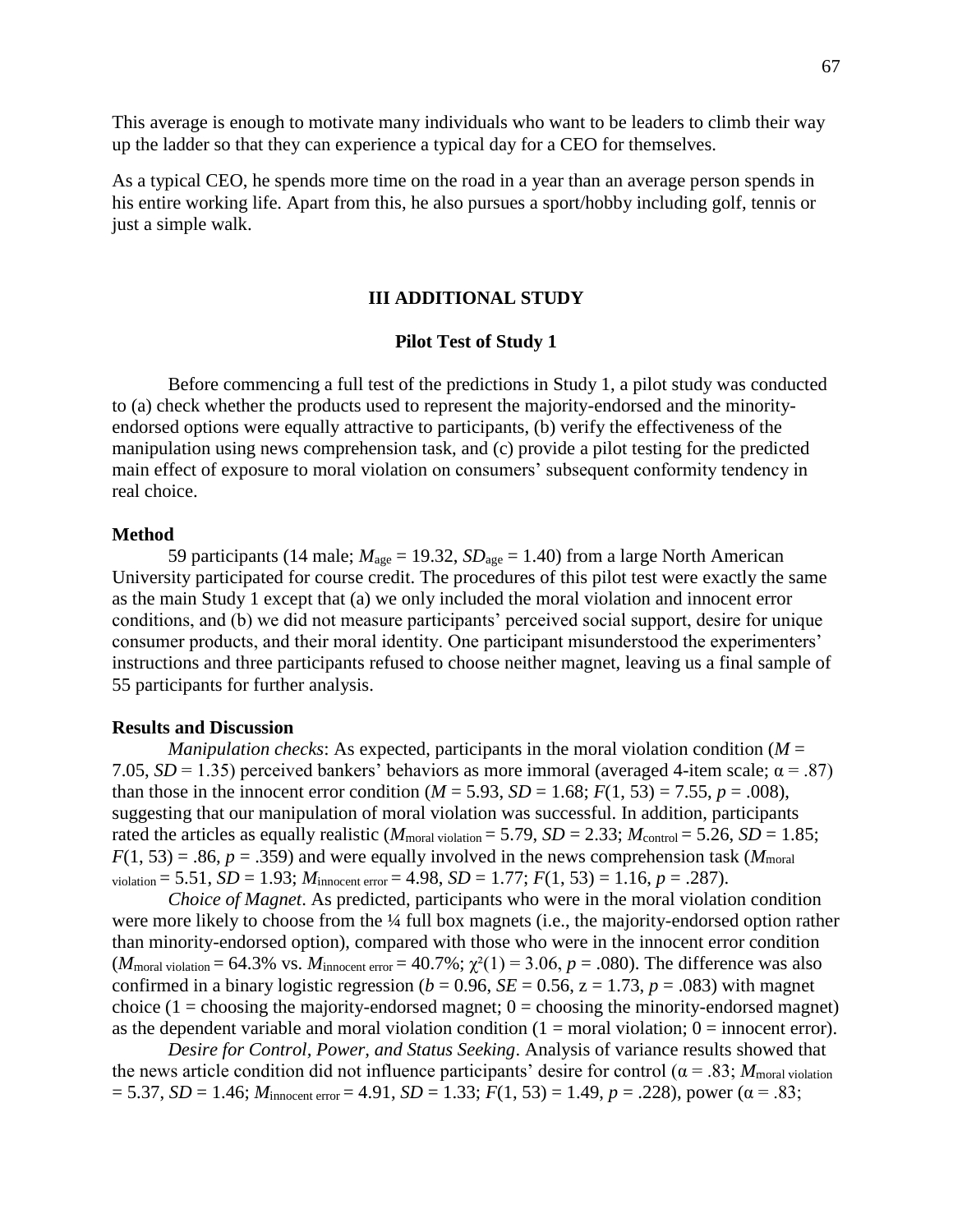$M_{\text{violation}} = 4.42$ ,  $SD = 2.14$ ;  $M_{\text{control}} = 4.15$ ,  $SD = 1.48$ ;  $F(1, 53) = 0.30$ ,  $p = .588$ ) or status seeking  $(r = .71, p < .001; M_{\text{moral violation}} = 3.84, SD = 1.58; M_{\text{innocent error}} = 3.59, SD = 1.80; F(1, 53) = 0.29,$  $p = .591$ ). These results suggest that desire for control, power, and status seeking cannot account for the observed effect.

Moreover, repeated analyses suggested that the white and yellow magnets were rated similarly in terms of perceived quality ( $M_{white} = 4.75$ ,  $SD = 1.79$ ;  $M_{yellow} = 4.78$ ,  $SD = 1.72$ ;  $F(1,$ 54) = 0.02,  $p = .887$ , masculinity ( $M_{white} = 4.42$ ,  $SD = 1.51$ ;  $M_{yellow} = 4.78$ ,  $SD = 1.36$ ;  $F(1, 54) =$ 1.57,  $p = .216$ ), attractiveness ( $M_{white} = 5.29$ ,  $SD = 2.04$ ;  $M_{yellow} = 4.67$ ,  $SD = 2.02$ ;  $F(1, 54) =$ 1.87,  $p = .177$ ), or liking ( $M_{white} = 5.29$ ,  $SD = 1.80$ ;  $M_{yellow} = 4.76$ ,  $SD = 1.91$ ;  $F(1, 54) = 1.84$ ,  $p$ = .181) suggesting that none of these factors could explain the choice pattern we observed.

To sum, the results of the pretest gave us confidence in the effectiveness of the manipulations and the basic main effect of moral violation on consumers' choice of majorityendorsed (vs. minority-endorsed) products.

#### **Pretest of Study 4**

Before conducting the main study, we conducted a pretest with 102 participants (61 males;  $M_{\text{age}} = 32.98$  years) from Amazon's Mechanical Turk (different participants from those in the main study) to verify our assumption that witnessing moral violations would lead to perceived threat to social order, which would in turn increase consumers' endorsement of conformist attitudes. Five participants did not pass the attention-check question and were therefore excluded from further analyses (final  $N = 97$ ).

#### **Method**

We manipulated exposure to moral violation using exactly the same procedure as in the pretest. The average time participants spent reading the article was 132.44 seconds and was similar across conditions ( $p > 0.64$ ; see Table 1). After reading the assigned CEO story, participants responded to the index of perceived threat to social order ( $\alpha$  = .94) used in the main Study 4. Participants also responded to the same conformist attitudes scale ( $\alpha$  = .84) used in Studies 2 and 3. The order of the two scales was counterbalanced. Finally, participants responded to the same manipulation check items as we used in the main Study 4.

#### **Results and Discussion**

*Manipulation Checks*. As expected, participants in the two corrupt-CEO conditions perceived the CEO as more immoral than did those in the control condition ( $M_{\text{unpunished corrupt}} =$ 8.02,  $SD = 1.39$ ;  $M_{\text{punished corrupt}} = 7.76$ ,  $SD = 1.62$ ;  $M_{\text{control}} = 2.99$ ,  $SD = 1.24$ ;  $F(2, 94) = 121.11$ ,  $p$ < .001). And although participants in the two corrupt-CEO conditions believed that the CEO should be punished to the same extent  $(p > .23)$ , those in the unpunished- (vs. punished-) corrupt-CEO condition reported that the CEO did not receive adequate punishment for his bad deeds (*p* < .001), confirming the success of our punishment manipulation.

*Results*. Participants in the unpunished-corrupt-CEO condition indeed perceived greater threat to social order ( $M = 7.18$ ,  $SD = 1.68$ ) than did those in the punished-corrupt-CEO ( $M =$ 5.41, *SD* = 1.82;  $F(1, 94) = 17.02$ ,  $p < .001$ ) or the control condition ( $M = 4.25$ ,  $SD = 1.76$ ;  $F(1, 94) = 17.02$ ,  $p < .001$ ) or the control condition ( $M = 4.25$ ,  $SD = 1.76$ ;  $F(1, 94) = .001$ )  $94$ ) = 44.41,  $p < .001$ ). A similar pattern emerged for conformist attitudes: Participants in the unpunished-corrupt-CEO condition ( $M = 5.33$ ,  $SD = 1.46$ ) expressed greater conformist attitudes